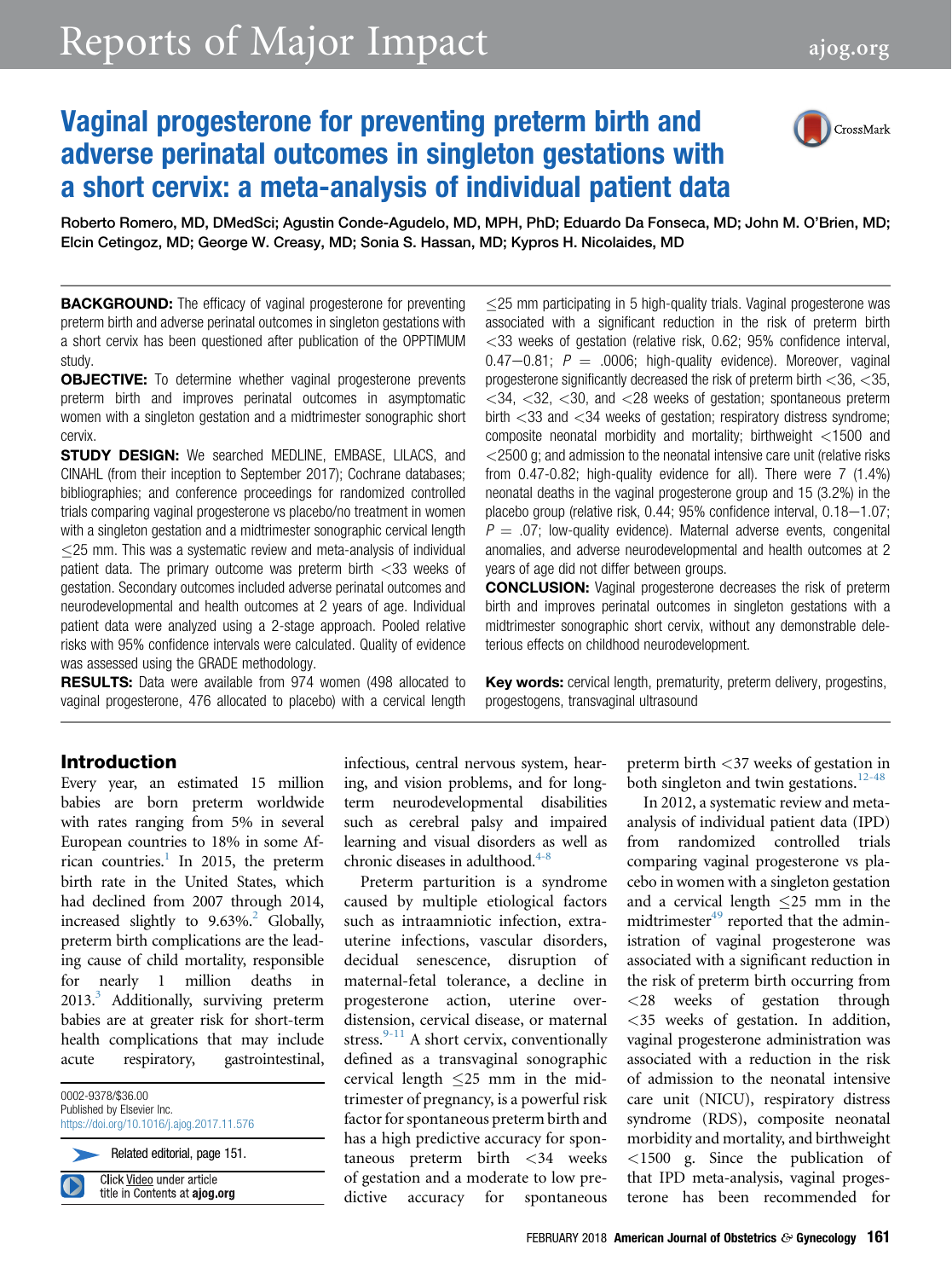patients with a singleton gestation and a short cervix by the Society for Maternal-Fetal Medicine,<sup>[50](#page-15-0)</sup> the American Congress of Obstetricians and Gynecologists,<sup>51</sup> the International Federation of Gynecology and Obstetrics, $52$  and the National Institute for Health and Care Excellence, $53$  among others.

In 2016, the findings of the OPPTIMUM study were reported. This was a randomized controlled trial comparing vaginal progesterone vs placebo in women at risk of preterm birth because of previous spontaneous preterm birth <34 weeks of gestation, a cervical length  $\leq$  25 mm, or a positive fetal fibronectin test combined with other clinical risk factors for preterm birth.<sup>[54](#page-15-0)</sup> The results of that trial showed that vaginal progesterone did not significantly reduce the risk of preterm birth or perinatal morbidity and mortality either in the entire population or in the subgroup of women with a cervical length  $\leq$ 25 mm. That report created confusion among clinicians and professional/scientific organizations regarding the clinical efficacy of vaginal progesterone for preventing preterm birth and adverse perinatal outcomes in singleton gestations with a short cervix.[55,56](#page-15-0) Therefore, we performed a meta-analysis of aggregate data that assessed the effect of vaginal progesterone on the risk of preterm birth  $\leq 34$ weeks or fetal death in women with a singleton gestation and a cervical length 25 mm, the only outcome measure for which the publication of the OPPTI-MUM study reported complete data in this subpopulation of women. $57$  That meta-analysis showed that vaginal progesterone significantly reduced the risk of preterm birth  $\leq$ 34 weeks or fetal death by 34%. Subsequently, the lead author of the OPPTIMUM study provided us the individual data for all women with a cervical length 25 mm who were included in that trial. Therefore, the objective of this systematic review and IPD meta-analysis was to assess the efficacy of vaginal progesterone in reducing the risk of preterm birth and adverse perinatal outcomes in asymptomatic women with a singleton

gestation and a short cervix (cervical length  $\leq$  25 mm).

#### Materials and Methods

The study was prospectively registered with the PROSPERO database of systematic reviews (no. CRD42017057155) and reported in accordance with the PRISMA-IPD statement.<sup>58</sup>

#### Search strategy and selection criteria

We searched MEDLINE, EMBASE, LILACS, CINAHL, the Cochrane Central Register of Controlled Trials, and research registers of ongoing trials (all from inception to Sept. 30, 2017), and Google Scholar using the key words "progesterone" and "preterm birth" to identify all randomized controlled trials comparing vaginal progesterone (any dose) vs placebo/no treatment for the prevention of preterm birth and/or adverse perinatal outcomes in women with a singleton gestation. No language restrictions were imposed. We also searched in proceedings of congresses/ meetings on maternal-fetal medicine and bibliographies of the retrieved articles, and contacted investigators in the field to locate unpublished studies. Trials were eligible if the primary aim of the study was to prevent preterm birth in women with a "short cervix," or to prevent preterm birth in women with risk factors other than a short cervix but for whom outcomes were available in those with a prerandomization cervical length  $\leq$ 25 mm. Quasirandomized trials, trials that assessed vaginal progesterone in women with threatened or arrested preterm labor, and trials in which vaginal progesterone was administered in the first trimester to prevent miscarriage were excluded from the review. Two authors (R.R. and A.C-A.) independently assessed all the potential studies identified in the literature search for eligibility. Disagreements about inclusion were resolved through discussion.

#### Data collection

The principal investigators of eligible trials were contacted and asked to share their data for this collaborative project.

Authors were supplied with a data extraction sheet and requested to provide anonymized data about baseline characteristics, interventions, and outcomes for each randomized patient in the trial. Data provided by the investigators were systematically checked for completeness, duplication, consistency, feasibility, and integrity of randomization. In addition, the results from the review's analysis were cross-checked against the published reports of the trials. Authors were contacted for clarification where discrepancies existed and asked to supply missing data when necessary. Once queries had been resolved, clean data were uploaded to the main study database.

#### Outcome measures

As in the previous IPD meta-analysis,  $49$ the primary outcome was preterm birth <33 weeks of gestation. Secondary outcomes were preterm birth  $\langle 37, \langle 36, \rangle$  $<$ 35,  $<$ 34,  $<$ 32,  $<$ 30, and  $<$ 28 weeks of gestation; spontaneous preterm birth <33 and <34 weeks of gestation; mean gestational age at delivery; RDS; necrotizing enterocolitis; intraventricular hemorrhage; proven neonatal sepsis; bronchopulmonary dysplasia; retinopathy of prematurity; fetal death; neonatal death; perinatal death; composite neonatal morbidity and mortality (RDS, intraventricular hemorrhage, necrotizing enterocolitis, proven neonatal sepsis, or neonatal death); Apgar score <7 at 5 minutes; birthweight <1500 and <2500 g; admission to the NICU; use of mechanical ventilation; congenital anomaly; any adverse maternal event; and the Bayley-III cognitive composite score, moderate or severe neurodevelopmental impairment, visual or hearing impairment, and disability in renal, gastrointestinal, or respiratory function at 2 years of age.

#### Risk of bias assessment

Assessments of the risk of bias for the included trials were done independently by 2 investigators (R.R. and A.C-A.) according to the 7 domains outlined in the Cochrane Handbook for Systematic Reviews of Interventions (random sequence generation, allocation concealment, blinding of participants and personnel,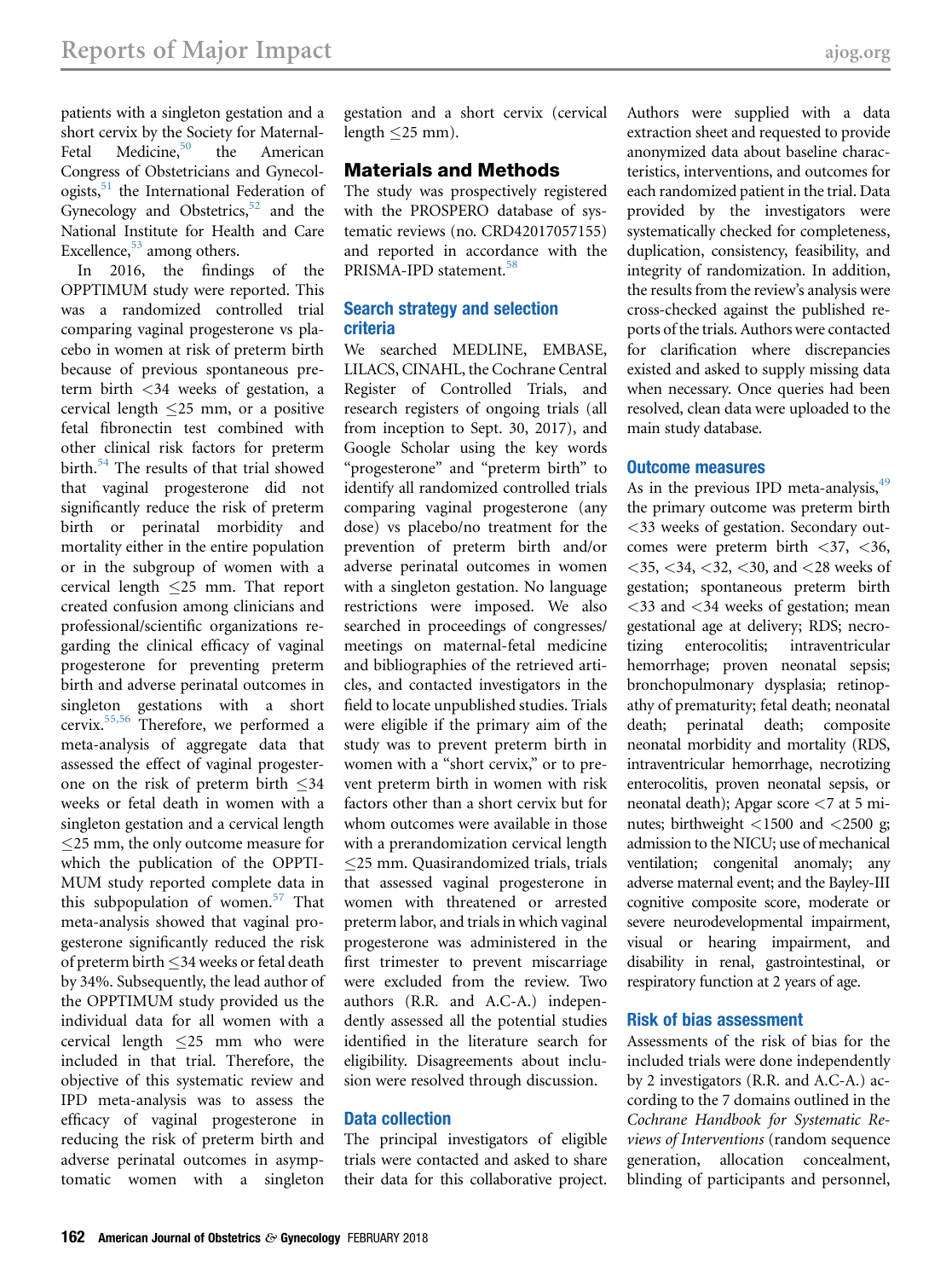blinding of outcome assessment, incomplete outcome data, selective reporting, and other biases).<sup>[59](#page-16-0)</sup> This tool categorizes studies by low, unclear, or high risk of bias in each domain. When the information was not available in the published paper, the trial's principal investigator was contacted to request clarification or additional information. We resolved any disagreement regarding the risk of bias assessment by consensus.

#### Data analysis

We analyzed all data on an intention-totreat basis. IPD were analyzed using a 2 stage approach. In the first stage, estimates of effect were derived from the IPD for each trial; in the second stage, these were combined using standard methods for meta-analyses of aggregate data. $60$  We calculated the pooled relative risk (RR) for dichotomous data and mean difference for continuous data with an associated 95% confidence interval (CI). Heterogeneity of treatment effect was assessed with the  $I^2$  statistic.<sup>[61](#page-16-0)</sup> Results from individual studies were pooled using a fixed-effects model if substantial statistical heterogeneity was not present ( $I^2 \le 30\%$ ). If  $I^2$  values were >30%, a random-effects model was used to pool data across studies, as recommended by the Cochrane Handbook for Systematic Reviews of In-terventions.<sup>[59](#page-16-0)</sup> We calculated the number needed to treat with a 95% CI where meta-analysis of dichotomous outcomes revealed a statistically significant beneficial or harmful effect of vaginal progesterone.<sup>[62](#page-16-0)</sup>

Prespecified subgroup analyses were carried out according to obstetrical history (no previous spontaneous preterm birth and at least 1 previous spontaneous preterm birth), cervical length  $(<10, 10$ -20, and 21-25 mm), maternal age  $( $20$ ,$ 20-34, and  $>35$  years), race/ethnicity (White, Black, Asian, and Other), body mass index (<18.5, 18.5-24.9, 25.0-29.9, and  $\geq$ 30 kg/m<sup>2</sup>), gestational age at treatment initiation (18-21 and 22-25 weeks), and daily dose of vaginal progesterone (90-100 and 200 mg). Moreover, we performed a post-hoc subgroup analysis according to the country in which women were enrolled (United States vs other countries). A test for interaction between intervention and patient or trial characteristics was calculated to examine whether intervention effects differ between subgroups.<sup>[63-65](#page-16-0)</sup> An interaction P value  $\geq$ .05 was considered to indicate that the effect of intervention did not differ significantly between subgroups. We also planned to explore potential sources of heterogeneity and to assess publication and related biases if at least 10 studies were included in a metaanalysis, but these analyses were not undertaken due to the limited number of trials included in the review. Subgroup analyses were performed only for the primary outcome of preterm birth <33 weeks of gestation. Prespecified sensitivity analyses to explore the impact of selection, performance, and detection biases on results were not carried out because all trials were considered at low risk for these biases. Statistical analyses were performed using Review Manager (Version 5.3.5; Nordic Cochrane Center, Copenhagen, Denmark) and StatsDirect (Version 3.0.198; StatsDirect Ltd, Cheshire, United Kingdom).

#### Quality of evidence

The quality of the body of evidence relating to primary and secondary outcomes was assessed using the GRADE approach.<sup>[66](#page-16-0)</sup> We used the GRADEpro guideline development tool $^{67}$  to import data from Review Manager in order to create "Summary of Findings" tables. The GRADE approach results in an assessment of the quality of evidence in 4 grades: (i) high: we are very confident that the true effect is close to that of the estimate of the effect; (ii) moderate: we are moderately confident in the effect estimate, and the true effect is likely to be close to the estimate of the effect, but there is a possibility that it is substantially different; (iii) low: our confidence in the effect estimate is limited, and the true effect may be substantially different from the estimate of the effect; and (iv) very low: we have very little confidence in the effect estimate, and the true effect is likely to be substantially different from the estimate of effect. The evidence can be downgraded from high quality by 1 level for serious (or by 2 levels for very

serious) limitations, depending on assessments for risk of bias, indirectness of evidence, serious inconsistency, imprecision of effect estimates, or potential publication bias.

This study was exempted from review by the Human Investigation Committee Administration Office of Wayne State University because all included studies were published previously and had each previously received local Institutional Review Board approvals and written consent from participants.

#### Results Selection, characteristics, and risk of bias of studies

Literature searches identified 12 randomized controlled trials that compared vaginal progesterone vs placebo<sup>[54,68-76](#page-15-0)</sup> or no treatment<sup>[77,78](#page-16-0)</sup> in singleton gestations with the aim of preventing preterm birth and/or adverse perinatal outcomes [\(Figure 1\)](#page-3-0). Six studies that assessed vaginal progesterone in women at high risk for preterm birth were excluded for the following reasons: cervical length was not measured or data on cervical length were not collected before randomization,  $68,73,76-78$  and inclusion of 27 women with a short cervix (defined as a cervical length  $\leq$ 28 mm) who underwent cervical cerclage before derwent cervical cerclage randomization.[75](#page-16-0) We requested IPD for women with a cervical length 25 mm before randomization from the principal investigators of the remaining 6 trials.<sup>[54,69-72,74](#page-15-0)</sup> Data from 1 trial, which compared vaginal progesterone vs placebo in women with a singleton gestation without previous spontaneous preterm birth and a cervical length  $\leq 30$ mm (n = 80), could not be obtained.<sup>[74](#page-16-0)</sup> We estimated that this trial included approximately 35 patients with a cervical length 25 mm. IPD were obtained for 974 women with a cervical length  $\leq$ 25 mm from 5 double-blind, placebocontrolled trials;  $54,69-72$  498 women were assigned to vaginal progesterone and 476 to placebo. Baseline characteristics were largely balanced between the vaginal progesterone and placebo groups [\(Table 1\)](#page-4-0).

The main characteristics of the 5 studies included in the systematic review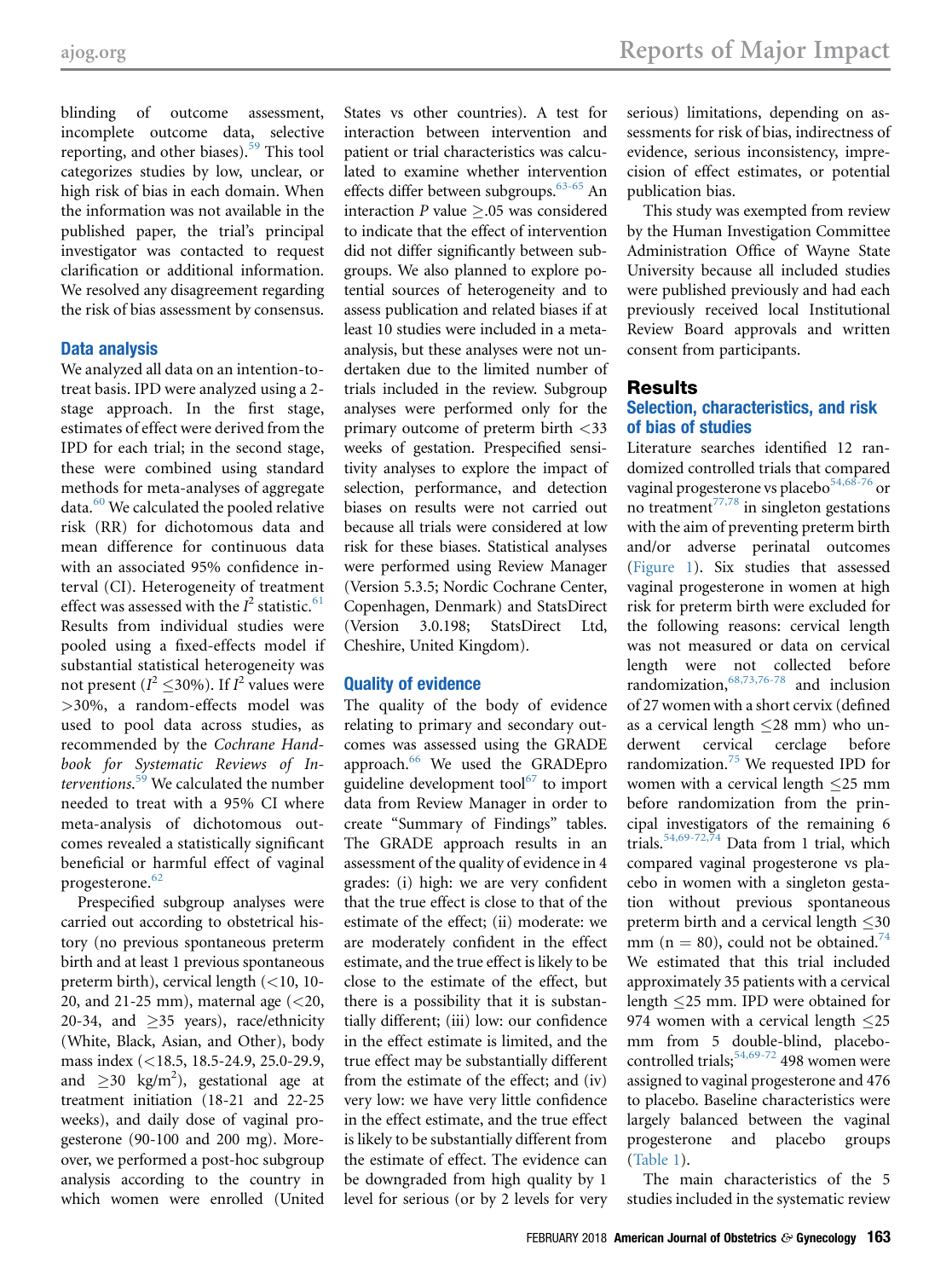<span id="page-3-0"></span>

Romero et al. Vaginal progesterone to prevent preterm birth in singleton gestations with a short cervix. Am J Obstet Gynecol 2018.

are depicted in [Table 2](#page-5-0). Two trials were specifically designed to evaluate the use of vaginal progesterone in women with a short cervix (cervical length  $\leq$  15 mm $^{69}$  $^{69}$  $^{69}$  and cervical length between 10-20  $mm<sup>72</sup>$  $mm<sup>72</sup>$  $mm<sup>72</sup>$ ). One tested the effect of vaginal progesterone in women at risk for preterm birth because of previous spontaneous preterm birth, a sonographic cervical length  $\leq$  25 mm, or a positive fetal fibronectin test combined with other clinical risk factors for pre-term birth.<sup>[54](#page-15-0)</sup> Another evaluated the use of vaginal progesterone in women with a history of spontaneous preterm birth.<sup>[70](#page-16-0)</sup> The remaining trial examined the use

of vaginal progesterone in women with a previous spontaneous preterm birth, uterine malformations, or a twin gesta-tion.<sup>[71](#page-16-0)</sup> Three studies<sup>[54,69,72](#page-15-0)</sup> provided 96% of the total sample size of the IPD meta-analysis. The daily dose of vaginal progesterone used in the trials varied from 90-200 mg and the treatment was administered from 18-25 to 34-36 weeks of gestation. An adequate compliance or adherence to treatment  $(>80\%$  of prescribed medication) was reported for >90% of patients participating in 4 tri-als.<sup>[69-72](#page-16-0)</sup> In the trial by Norman et al,  $54$ only 66% of patients with a cervical length 25 mm had a compliance

 $>80\%$ . Four studies<sup>[69-72](#page-16-0)</sup> were considered to be at low risk of selection, performance, detection, attrition, and reporting biases [\(Figure 2\)](#page-6-0). One study<sup>[54](#page-15-0)</sup> was considered to be at high risk of attrition bias for the childhood primary outcome because information on the Bayley-III cognitive composite score at 2 years of age was available for  $\sim$  70% of surviving children. Moreover, this study was at high risk of compliance bias, which can affect the trial's statistical power to detect the effects of the intervention.<sup>79</sup>

#### Effect of vaginal progesterone on preterm birth

Vaginal progesterone significantly reduced the risk of preterm birth <33 weeks of gestation (14% vs 22%; RR, 0.62; 95% CI, 0.47-0.81;  $P = 0.0006$ ;  $I^2 = 0\%$ ; number needed to treat, 12; 95% CI, 8-23; high-quality evidence) ([Figure 3](#page-6-0)). The frequencies of preterm birth  $\langle 36, \rangle$  $<$ 35,  $<$ 34,  $<$ 32,  $<$ 30, and  $<$ 28 weeks of gestation and spontaneous preterm birth  $<$ 33 and  $<$ 34 weeks of gestation were significantly lower in the vaginal progesterone group (RRs from 0.64-0.80;  $I^2 = 0$ for all; high-quality evidence for all) [\(Table 3](#page-7-0)). Additionally, the mean gestational age at delivery was significantly greater in the vaginal progesterone group than in the placebo group (mean difference, 0.74 weeks; 95% CI, 0.18-1.30). There was no evidence of an effect of vaginal progesterone on preterm birth <37 weeks of gestation (high-quality evidence).

#### Effect of vaginal progesterone on adverse perinatal and neurodevelopmental outcomes

Treatment with vaginal progesterone was also associated with a significant reduction in the risk of RDS, composite neonatal morbidity and mortality, birthweight  $\langle 1500 \text{ and } \langle 2500 \text{ g}, \text{ and } \rangle$ admission to the NICU (RRs from 0.47- 0.82;  $I^2 = 0$  for all; high-quality evidence for all). The frequency of neonatal death was 1.4% (7/498) in the vaginal progesterone group and 3.2% (15/476) in the placebo group (RR, 0.44; 95% CI, 0.18–1.07;  $P = 0.07; I^2 = 0$ %; low-quality evidence). There were no significant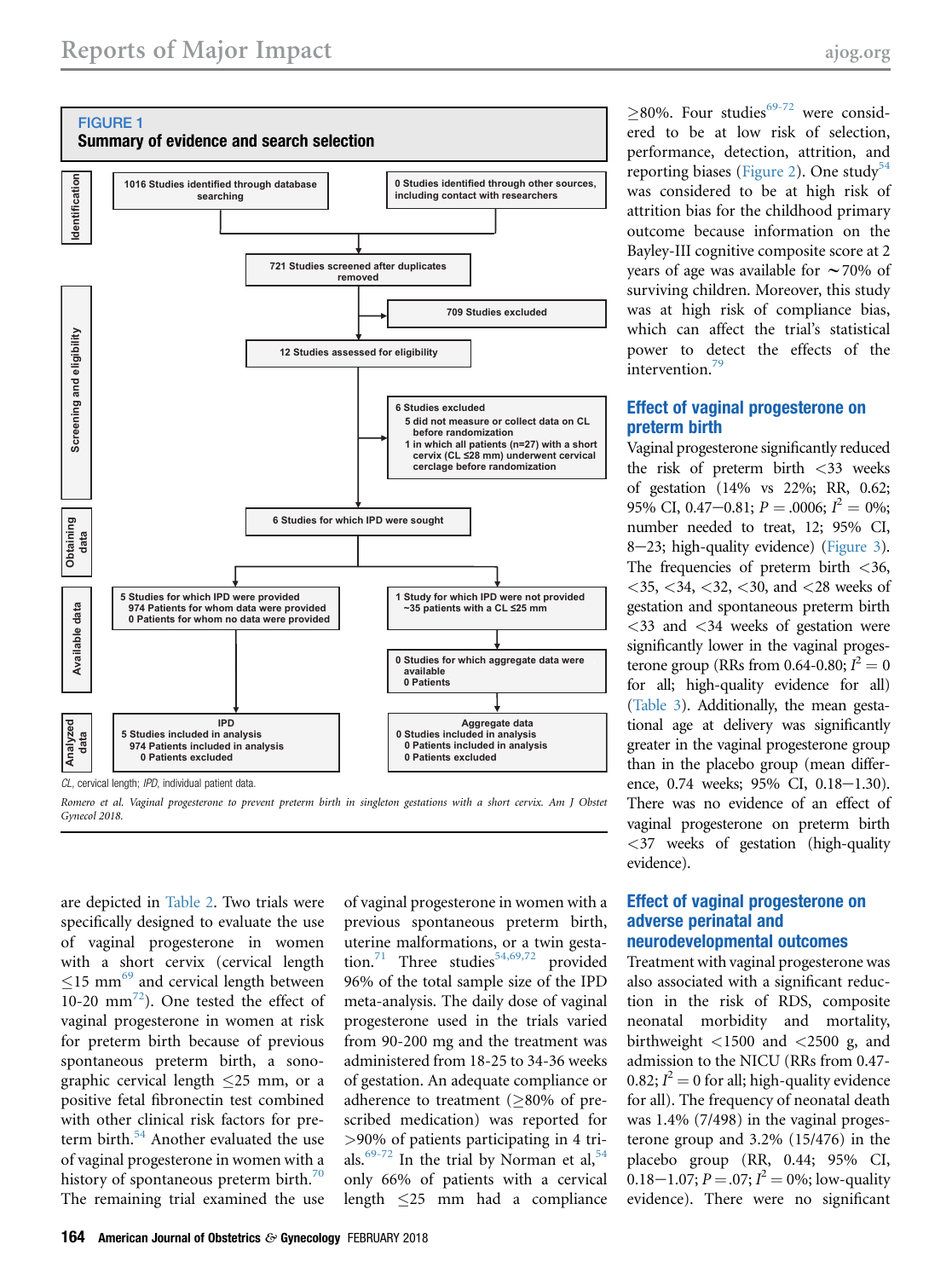<span id="page-4-0"></span>

|                                                            | Vaginal progesterone<br>$n = 498$ | Placebo<br>$n = 476$   |
|------------------------------------------------------------|-----------------------------------|------------------------|
| Maternal age, y                                            | $28.0(23.6 - 33.0)$               | $27.5(23.5 - 32.8)$    |
| Body mass index, kg/m <sup>2</sup>                         | 24.8 (21.6 - 29.2) <sup>a</sup>   | 24.8 $(21.5 - 29.4)^b$ |
| Race/ethnicity                                             |                                   |                        |
| White                                                      | 185 (37.2)                        | 189 (39.7)             |
| <b>Black</b>                                               | 181 (36.3)                        | 176 (37.0)             |
| Asian                                                      | 100(20.1)                         | 89 (18.7)              |
| <b>Other</b>                                               | 32(6.4)                           | 22(4.6)                |
| Region of enrollment                                       |                                   |                        |
| Europe                                                     | 275 (55.2)                        | 252 (52.9)             |
| North America                                              | 115(23.1)                         | 117 (24.6)             |
| Asia                                                       | 80 (16.1)                         | 77 (16.2)              |
| South America                                              | 15(3.0)                           | 17(3.6)                |
| Africa                                                     | 13(2.6)                           | 13(2.7)                |
| Obstetrical history                                        |                                   |                        |
| <b>Nulliparous</b>                                         | 225 (45.2)                        | 215 (45.2)             |
| Parous with no previous<br>spontaneous preterm birth       | 126 (25.3)                        | 120 (25.2)             |
| Parous with $\geq$ 1 previous<br>spontaneous preterm birth | 147 (29.5)                        | 141 (29.6)             |
| Cervical length at<br>randomization                        |                                   |                        |
| $<$ 10 mm                                                  | 48 (9.6)                          | 57 (12.0)              |
| $10 - 20$ mm                                               | 379 (76.1)                        | 362 (76.0)             |
| $21 - 25$ mm                                               | 71 (14.3)                         | 57 (12.0)              |
| Gestational age at<br>randomization, wk                    | $22.6(21.4 - 23.6)$               | $22.6(21.4 - 23.4)$    |

<sup>a</sup> n = 491; <sup>b</sup> n = 470.<br>Romero et al. Vaginal progesterone to prevent preterm birth in singleton gestations with a short cervix. Am J Obstet Gynecol 2018.

differences between the study groups in the risk of necrotizing enterocolitis, intraventricular hemorrhage, proven neonatal sepsis, bronchopulmonary dysplasia, retinopathy of prematurity, fetal death, perinatal death, Apgar score <7 at 5 minutes, use of mechanical ventilation, congenital anomalies, and any maternal adverse event (low- to moderate-quality evidence). At 2 years of age, the Bayley-III cognitive composite scores and the frequencies of moderate/ severe neurodevelopmental impairment, visual or hearing impairment, and disability in renal, gastrointestinal, or

respiratory function did not differ significantly between the vaginal progesterone and placebo groups  $(1 \text{ study},^{54})$  $(1 \text{ study},^{54})$  $(1 \text{ study},^{54})$ low-quality evidence for all).

#### Subgroup analyses

Subgroup analyses of the primary outcome according to maternal and trial characteristics are shown in [Figure 4](#page-9-0). There was no evidence of heterogeneity of treatment effect across any of the prespecified variables (all P for interaction  $\geq$ .18). The direction of effect favored vaginal progesterone across all strata, although it appeared that the

intervention had no effect in women with a cervical length <10 mm. However, the test of interaction among the cervical length groups was not significant ( $P = .22$ ), suggesting that the response to treatment in the cervical length groups was not significantly different. The beneficial effect of vaginal progesterone did not differ significantly between patients with previous spontaneous preterm birth and those with no previous spontaneous preterm birth (*P* for interaction  $= .74$ ), as well as between US women and non-US women (*P* for interaction  $= .51$ ). Effects favoring the intervention were statistically significant in several subgroups of particular clinical interest, including patients with no previous spontaneous preterm birth, patients with a history of spontaneous preterm birth, and those receiving either 90-100 or 200 mg/d of vaginal progesterone.

#### Comment Principal findings of the study

First, women with a singleton gestation and a midtrimester short cervix who received vaginal progesterone had a significant reduction in the risk of preterm birth (<28, <30, <32, <33, <34, <35, and <36 weeks of gestation). Second, vaginal progesterone improved neonatal outcome. Indeed, neonates of mothers who received vaginal progesterone had a significantly lower risk of RDS. Additionally, vaginal progesterone was also associated with a significant decrease in the risk of composite neonatal morbidity and mortality, low birthweight (<2500 g), very low birthweight  $(<1500 \text{ g})$ , and NICU admission. Third, there was a nonsignificant trend toward reduction of neonatal mortality (by 66%,  $P = .07$ ) and use of mechanical ventilation (by 35%,  $P = .06$ ). Fourth, evidence from one trial<sup>[54](#page-15-0)</sup> showed that, at 2 years of age, there were no significant differences in cognitive scores or the frequency of neurodevelopmental impairment or renal, gastrointestinal, and respiratory morbidity between children exposed prenatally to vaginal progesterone vs placebo. Finally, there were no significant differences in the frequency of maternal adverse events and congenital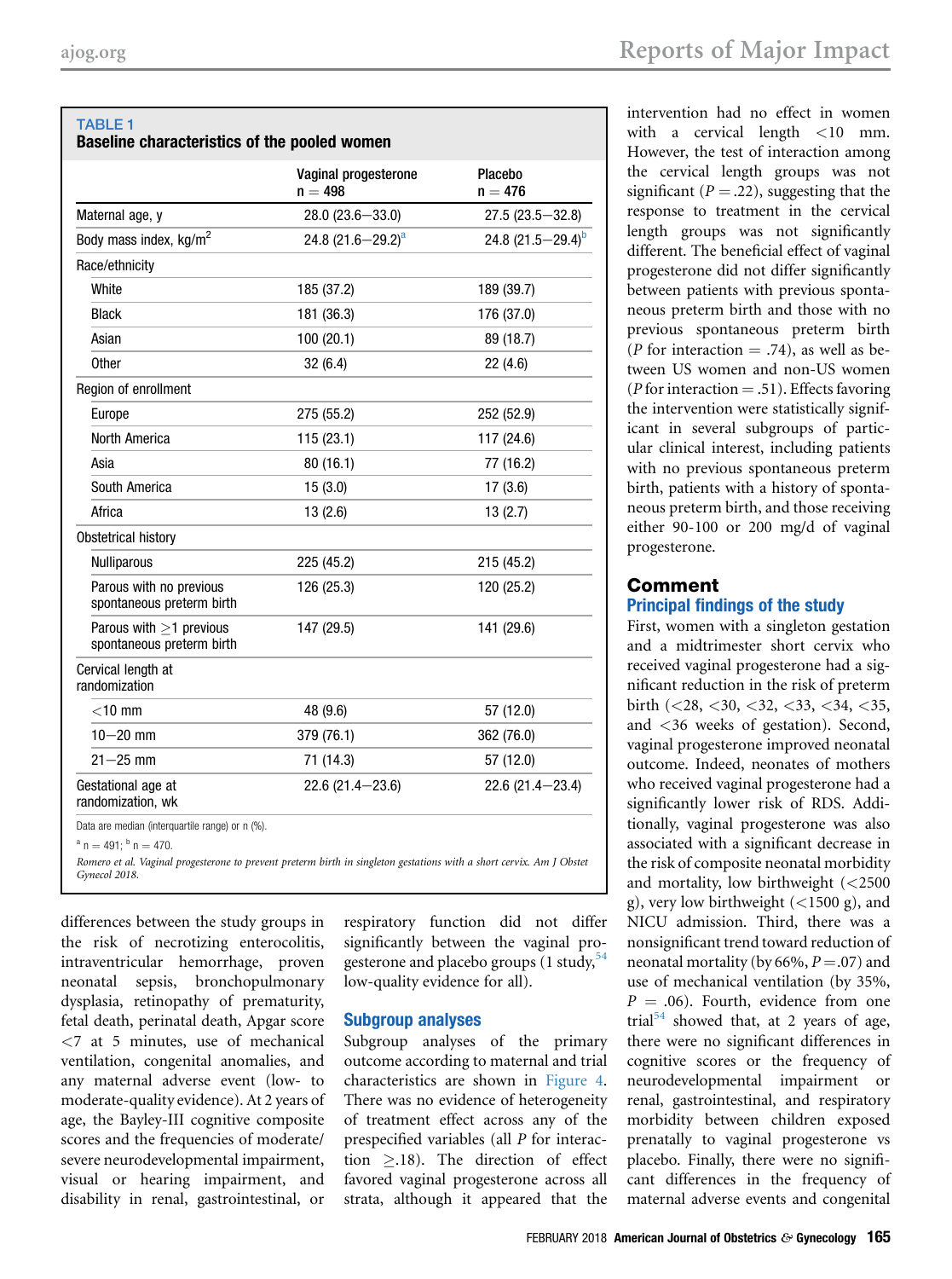<span id="page-5-0"></span>

| Study                                  | <b>Trial enrollment</b>                                                                                                          | Participants randomly<br>assigned in original trial                                                                                                                                                                        | Participants<br>eligible for<br><b>IPDMA</b> | <b>Treatment groups</b>                                                                                                                                                    | Compliance >80%                                                     |
|----------------------------------------|----------------------------------------------------------------------------------------------------------------------------------|----------------------------------------------------------------------------------------------------------------------------------------------------------------------------------------------------------------------------|----------------------------------------------|----------------------------------------------------------------------------------------------------------------------------------------------------------------------------|---------------------------------------------------------------------|
| Fonseca<br>et al, 69 2007              | 8 Centers in United<br>Kingdom, Chile, Brazil,<br>and Greece                                                                     | 250 with singleton or<br>twin gestation and<br>cervical length <15 mm                                                                                                                                                      | 226                                          | Vaginal progesterone<br>200 mg/d or placebo<br>from $24 - 336/7$ wk<br>of gestation                                                                                        | 92% for vaginal<br>progesterone group and<br>94% for placebo group  |
| 0'Brien<br>et al, 70 2007              | 53 Centers in United<br>States, South Africa,<br>India, Czech Republic,<br>Chile, and El Salvador                                | 659 with singleton<br>gestation and previous<br>spontaneous<br>preterm birth                                                                                                                                               | 31                                           | Vaginal progesterone<br>90 mg/d or placebo<br>from 18-22 to 37 0/7 wk<br>of gestation, rupture<br>of membranes or preterm<br>delivery, whichever<br>occurred first         | 100% for vaginal<br>progesterone group and<br>95% for placebo group |
| Cetingoz<br>et al, $\frac{71}{1}$ 2011 | Single Center in Turkey                                                                                                          | 160 with twin<br>gestation, or singleton<br>gestation with previous<br>spontaneous preterm birth,<br>or uterine malformation                                                                                               | 8                                            | Vaginal progesterone<br>suppository 100 mg/d<br>or placebo from 24-34 wk<br>of gestation                                                                                   | 100% for both<br>study groups                                       |
| Hassan<br>et al, 72 2011               | 44 Centers in United<br>States, Belarus, Chile,<br>Czech Republic, India,<br>Israel, Italy, Russia,<br>South Africa, and Ukraine | 465 with singleton<br>gestation and cervical<br>length between<br>$10 - 20$ mm                                                                                                                                             | 458                                          | Vaginal progesterone<br>90 mg/d or placebo<br>from $20 - 23$ 6/7 to<br>36 6/7 wk of gestation,<br>rupture of membranes<br>or preterm delivery,<br>whichever occurred first | 89% for vaginal<br>progesterone group and<br>93% for placebo group  |
| Norman<br>et al, $54$ 2016             | 66 Centers in United<br>Kingdom and Sweden                                                                                       | 1228 with singleton<br>gestation and previous<br>spontaneous preterm<br>birth, or cervical length<br>$<$ 25 mm, or positive<br>fetal fibronectin test<br>combined with other<br>clinical risk factors for<br>preterm birth | 251                                          | Vaginal progesterone<br>200 mg/d or placebo<br>from $22 - 24$ to 34 wk<br>of gestation or preterm<br>delivery, whichever<br>occurred first                                 | 63% for vaginal<br>progesterone group and<br>69% for placebo group  |

anomalies between the vaginal progesterone and placebo groups.

#### Clinical meaning of the findings

A new finding is that vaginal progesterone administered to women with a midtrimester short cervix significantly reduces the risk of preterm birth <36 weeks and birthweight <2500 g. In a previous IPD meta-analysis, vaginal progesterone reduced the rate of preterm birth from  $\langle 28 \rangle$  to  $\langle 35 \rangle$  weeks.<sup>[49](#page-15-0)</sup> The extended efficacy in reducing the rate of preterm birth to <36 weeks is probably attributable to the larger sample size of the current meta-analysis. This has important implications as late preterm

birth (34-36 6/7 weeks) represents approximately 72% of all preterm births.<sup>[80](#page-16-0)</sup>

Vaginal progesterone is expected to reduce neonatal complications by preventing preterm birth. The current IPD meta-analysis shows that vaginal progesterone is significantly associated with a 41% reduction in the frequency of a prespecified composite outcome of neonatal death combined with the most common neonatal complications affecting preterm neonates, such as RDS, intraventricular hemorrhage, necrotizing enterocolitis, and proven neonatal sepsis, which are important to patients, families, and health care providers. This

finding is strengthened by the fact that the magnitude of the beneficial effect of vaginal progesterone on the individual components of the composite outcome was consistent with a reduction of about 40-50% for neonatal death, RDS, intraventricular hemorrhage, and proven neonatal sepsis.

The prespecified composite outcome measure did not restrict the endpoint of morbidity to complications that have a very low prevalence, such as severe intraventricular hemorrhage (grades III/ IV), necrotizing enterocolitis (stages II/ III), and retinopathy of prematurity (stages III-V). If the composite outcome measure had been restricted to only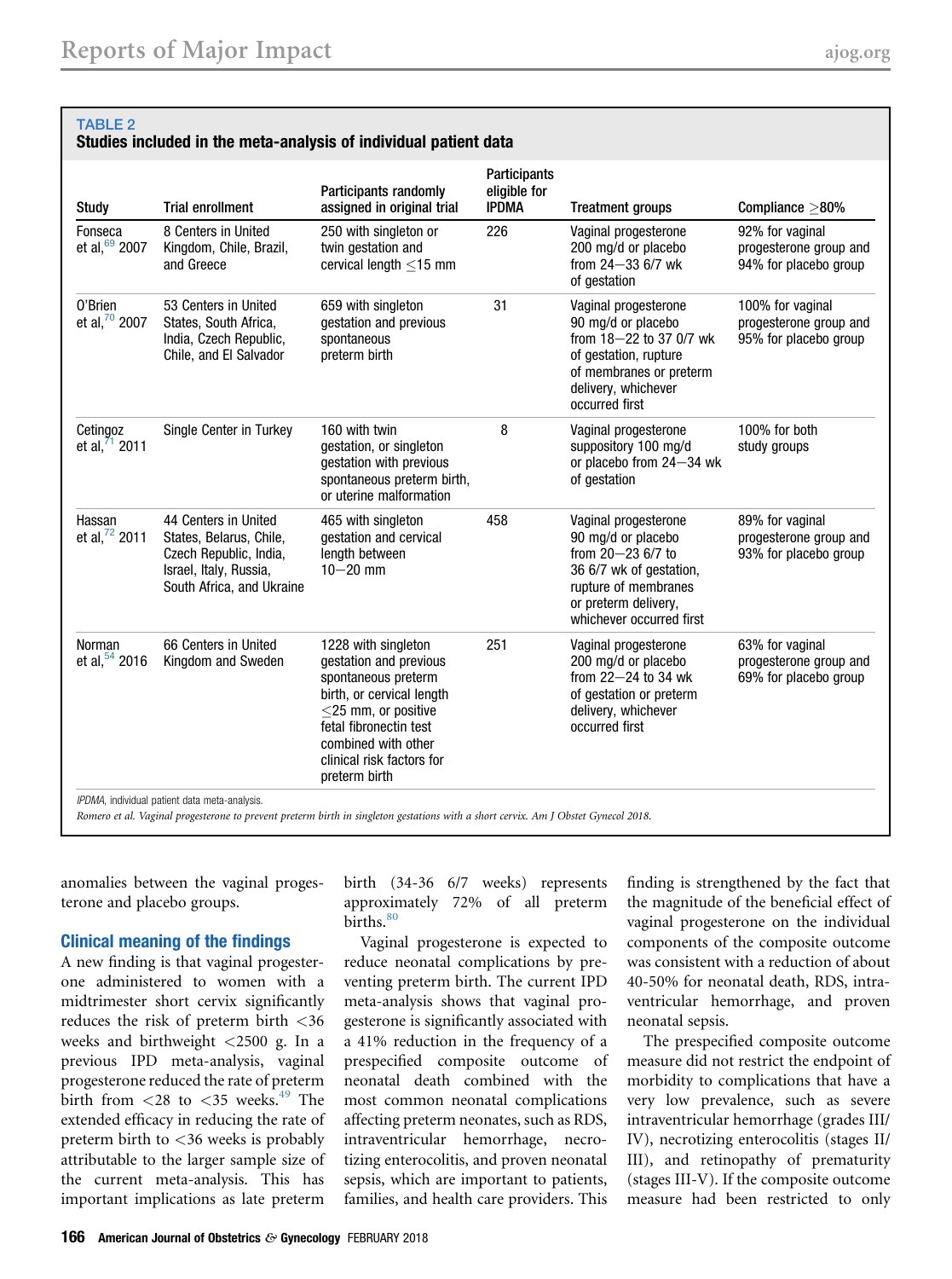| Risk of bias in each included study |                                  |                                  |                                                     |                                             |                            |                               |            |  |  |
|-------------------------------------|----------------------------------|----------------------------------|-----------------------------------------------------|---------------------------------------------|----------------------------|-------------------------------|------------|--|--|
| Study                               | Random<br>sequence<br>generation | <b>Allocation</b><br>concealment | <b>Blinding of</b><br>participants<br>and personnel | <b>Blinding of</b><br>outcome<br>assessment | Incomplete<br>outcome data | <b>Selective</b><br>reporting | Other bias |  |  |
| Fonseca 2007                        | ÷                                | ٠                                | ٠                                                   | ٠                                           | ٠                          | ÷                             | ÷          |  |  |
| O'Brien 2007                        | $\pm$                            | $\mathbf{a}_{\mathbf{r}}$        | $\color{red}+$                                      | $\pm$                                       | ÷                          | $\bullet$                     | ÷          |  |  |
| Cetingoz 2011                       | $+$                              | ÷                                | Ŧ                                                   | Ð                                           | ÷                          | $\ddot{}$                     | ÷          |  |  |
| Hassan 2011                         | $\pm$                            | ٠                                | $\color{red}+$                                      | $\pm$                                       | ÷                          | $\bullet$                     | ٠          |  |  |
| Norman 2016                         | $\pm$                            | ÷                                | $\bullet$                                           | ٠                                           | $+$ (+) (-)                | $\pm$                         |            |  |  |

## <span id="page-6-0"></span>FIGURE 2

\*Low risk of bias for obstetric and neonatal primary outcomes; high risk of bias for childhood primary outcome

Romero et al. Vaginal progesterone to prevent preterm birth in singleton gestations with a short cervix. Am J Obstet Gynecol 2018.

these severe complications, the risk for a type II error due to limited power could have missed an important clinical effect and misled physicians and patients.<sup>[81](#page-16-0)</sup>

Additionally, the expectation that vaginal progesterone administered to patients with a short cervix would reduce the frequency of all severe complications of preterm neonates is not realistic, since many morbid events are influenced by postnatal factors, e.g., barotrauma, oxygen toxicity, systemic and local inflammation, and neonatal sepsis, among others. Vaginal

progesterone is aimed primarily at preventing preterm birth and may ameliorate some immediate neonatal complications (eg, RDS). It is unreasonable to expect that it will improve distal outcomes influenced by many other medical and nonmedical factors.

### FIGURE 3

Effect of vaginal progesterone on preterm birth  $<$ 33 weeks of gestation

| <b>Study</b>        |            |                                           | <b>Relative risk (fixed)</b><br>(95% CI) | Vaginal<br>progesterone<br>n/N | Placebo<br>n/N                                                                           | Weight<br>(%) | <b>Relative risk</b><br>(95% CI) |
|---------------------|------------|-------------------------------------------|------------------------------------------|--------------------------------|------------------------------------------------------------------------------------------|---------------|----------------------------------|
| Fonseca 2007        |            |                                           |                                          | 19/114                         | 31/112                                                                                   | 28.5          | $0.60(0.36-1.00)$                |
| <b>O'Brien 2007</b> |            |                                           |                                          | 1/12                           | 4/19                                                                                     | 2.8           | $0.40(0.05-3.13)$                |
| Hassan 2011         |            |                                           |                                          | 21/235                         | 36/223                                                                                   | 33.6          | $0.55(0.33-0.92)$                |
| Cetingoz 2011 ←     |            |                                           |                                          | 0/4                            | 1/4                                                                                      | 1.4           | $0.33(0.02 - 6.37)$              |
| Norman 2016         |            |                                           |                                          | 29/133                         | 35/118                                                                                   | 33.7          | $0.74(0.48-1.12)$                |
| <b>Combined</b>     |            |                                           |                                          | 70/498                         | 107/476                                                                                  | 100.0         | $0.62(0.47-0.81)$                |
| 0.05                | 0.2<br>0.1 | 0.5<br>0.3<br>Favors vaginal progesterone | Favors placebo                           | 5                              | Test for heterogeneity: $l^2$ = 0%<br>Test for overall effect: $Z = 3.44$ , $P = 0.0006$ |               |                                  |

CI, confidence interval.

Romero et al. Vaginal progesterone to prevent preterm birth in singleton gestations with a short cervix. Am J Obstet Gynecol 2018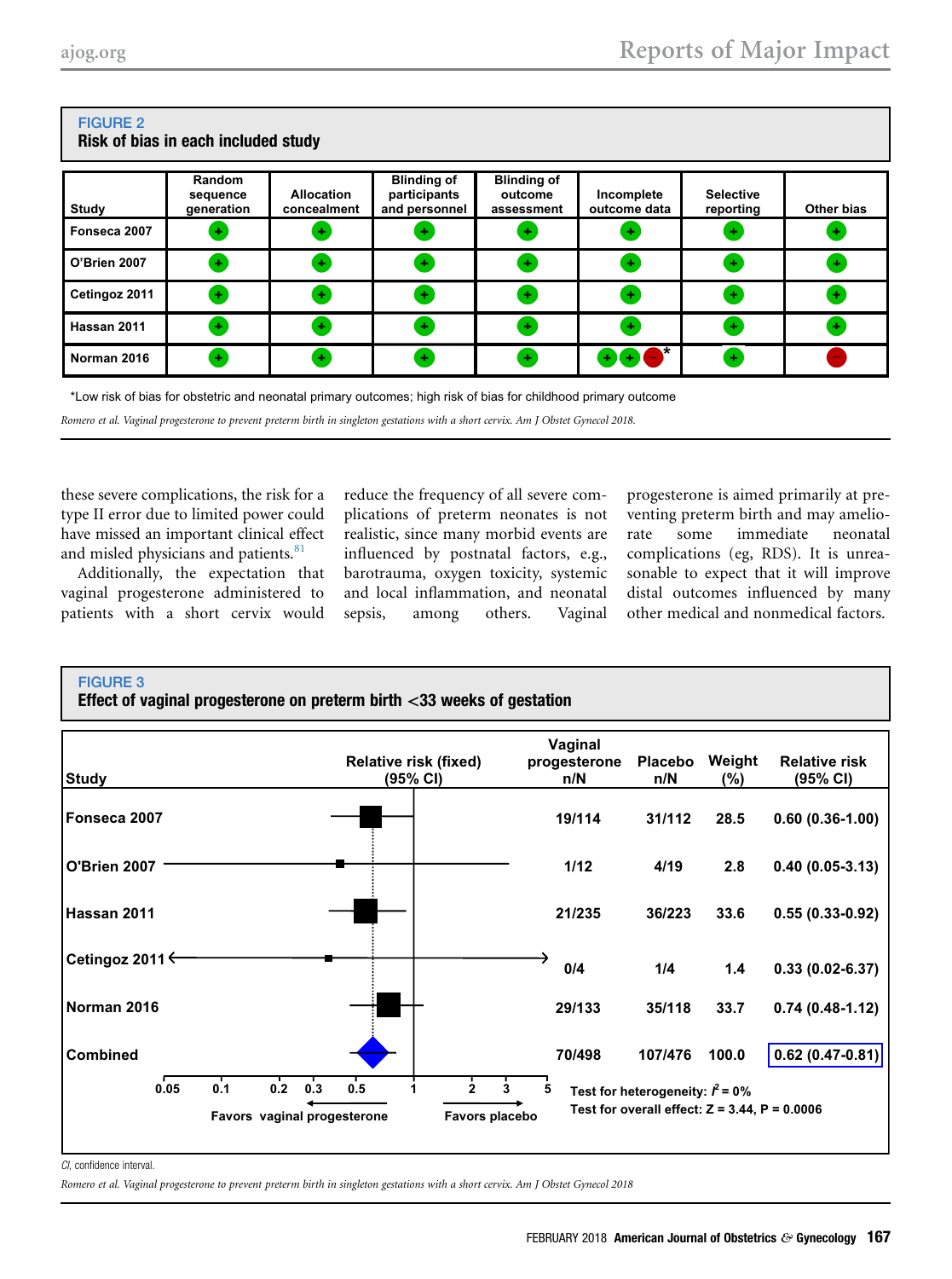#### <span id="page-7-0"></span>TABLE 3

### Secondary outcomes by intervention group

|                                                                                                                                    | No of                 | Vaginal<br>progesterone | Placebo          | RR or mean<br>difference   | P     |             | <b>NNT</b>     |
|------------------------------------------------------------------------------------------------------------------------------------|-----------------------|-------------------------|------------------|----------------------------|-------|-------------|----------------|
| <b>Outcome</b>                                                                                                                     | trials                | group                   | group            | (95% CI)                   | value | $1^2$ , %   | (95% CI)       |
| Pregnancy outcome                                                                                                                  | $5^{54,69-72}$        |                         |                  |                            |       |             |                |
| Preterm birth <37 wk                                                                                                               | $54,69-72$            | 187/498 (38%)           | 199/476 (42%)    | $0.90(0.77 - 1.05)$        | .19   | 0           |                |
| Preterm birth $<$ 36 wk                                                                                                            | 5 <sup>54,69-72</sup> | 139/498 (28%)           | 166/476 (35%)    | $0.80(0.67 - 0.97)$        | .02   | 0           | $14(9 - 96)$   |
| Preterm birth <35 wk                                                                                                               | $5^{54,69-72}$        | 106/498 (21%)           | 141/476 (30%)    | $0.72(0.58 - 0.89)$        | .003  | $\mathbf 0$ | $12(8-31)$     |
| Preterm birth $<$ 34 wk                                                                                                            |                       | 86/498 (17%)            | 126/476 (26%)    | $0.65(0.51 - 0.83)$        | .0006 | 0           | $11(8-22)$     |
| Preterm birth <32 wk                                                                                                               | 5 <sup>54,69-72</sup> | 62/498 (12%)            | 92/476 (19%)     | $0.64(0.48 - 0.86)$        | .003  | 0           | $14(10-37)$    |
| Preterm birth <30 wk                                                                                                               | $5^{54,69-72}$        | 49/498 (10%)            | 67/476 (14%)     | $0.70(0.49 - 0.98)$        | .04   | 0           | $24(14 - 355)$ |
| Preterm birth $<$ 28 wk                                                                                                            | $5^{54,69-72}$        | 38/498 (8%)             | 54/476 (11%)     | $0.67(0.45 - 0.99)$        | .04   | 0           | $27(16 - 881)$ |
| Spontaneous<br>preterm birth $<$ 33 wk                                                                                             | 5 <sup>54,69-72</sup> | 60/498 (12%)            | 82/476 (17%)     | $0.70(0.51 - 0.95)$        | .02   | 0           | $19(12 - 116)$ |
| Spontaneous<br>preterm birth $<$ 34 wk                                                                                             | 5 <sup>54,69-72</sup> | 73/498 (15%)            | 97/476 (20%)     | $0.72(0.55 - 0.95)$        | .02   | 0           | $18(11 - 98)$  |
| Gestational age<br>at delivery, wk                                                                                                 | $5^{54,69-72}$        | 498 <sup>a</sup>        | 476 <sup>a</sup> | $0.74(0.18 - 1.30)$        | .01   | 0           | <b>NA</b>      |
| Any maternal<br>adverse event                                                                                                      | $5^{54,69-72}$        | 51/424 (12%)            | 47/422 (11%)     | $1.21(0.87 - 1.69)$        | .26   | 5           | -              |
| Perinatal outcome                                                                                                                  |                       |                         |                  |                            |       |             |                |
| Respiratory<br>distress syndrome                                                                                                   | $4^{69-72}$           | 17/365 (5%)             | 37/358 (10%)     | $0.47(0.27 - 0.81)$        | .007  | 0           | $18(13 - 51)$  |
| Necrotizing<br>enterocolitis                                                                                                       | $5^{54,69-72}$        | 11/495 (2%)             | 12/475 (3%)      | $0.89(0.41 - 1.93)$        | .77   | $\pmb{0}$   | $\blacksquare$ |
| Intraventricular<br>hemorrhage                                                                                                     | 5 <sup>54,69-72</sup> | 5/494 (1%)              | 10/475 (2%)      | $0.50(0.18 - 1.38)$        | .18   | $\pmb{0}$   |                |
| Proven neonatal<br>sepsis                                                                                                          | $5^{54,69-72}$        | 18/494 (4%)             | 28/470 (6%)      | $0.61$ $(0.34 - 1.08)$     | .09   | $\pmb{0}$   |                |
| Bronchopulmonary<br>dysplasia                                                                                                      | $3^{54,71,72}$        | 11/367 (3%)             | 13/340 (4%)      | $0.77(0.35 - 1.68)$        | .51   | 0           |                |
| Retinopathy of<br>prematurity                                                                                                      | $4^{69-72}$           | 6/365(2%)               | 3/358 (1%)       | $1.78(0.49 - 6.47)$        | .38   | 29          | ۰              |
| Fetal death                                                                                                                        | $5^{54,69-72}$        | 9/498(2%)               | 8/476 (2%)       | $1.06(0.41 - 2.72)$        | .91   | 0           | ۰              |
| Neonatal death                                                                                                                     | $5^{54,69-72}$        | 7/498 (1%)              | 15/476 (3%)      | $0.44(0.18 - 1.07)$        | .07   | 0           |                |
| Perinatal death                                                                                                                    | $5^{54,69-72}$        | 16/498 (3%)             | 23/476 (5%)      | $0.66$ (0.35-1.22)         | .19   | 0           | ۰              |
| Composite neonatal<br>morbidity/mortality <sup>b</sup>                                                                             | $4^{69-72}$           | 29/365 (8%)             | 49/358 (14%)     | $0.59(0.38 - 0.91)$        | .02   | $\pmb{0}$   | $18(12 - 81)$  |
| Apgar score $<$ 7 at 5 min                                                                                                         | $5^{54,69-72}$        | 38/491 (8%)             | 43/469 (9%)      | $0.83(0.55 - 1.26)$        | .39   | 0           | ۰              |
| Birthweight $<$ 1500 g                                                                                                             | 5 <sup>54,69-72</sup> | 50/497 (10%)            | 77/473 (16%)     | $0.62$ (0.44-0.86)         | .004  | 0           | $16(11 - 44)$  |
| Birthweight <2500 g                                                                                                                | $5^{54,69-72}$        | 144/497 (29%)           | 168/473 (36%)    | $0.82(0.68 - 0.98)$        | .03   | 0           | $16(9 - 141)$  |
| Admission to NICU                                                                                                                  | 5 <sup>54,69-72</sup> | 83/496 (17%)            | 117/474 (25%)    | $0.68$ (0.53-0.88)         | .003  | 0           | $13(9 - 34)$   |
| Mechanical ventilation                                                                                                             | $4^{69-72}$           | 28/365 (8%)             | 43/358 (12%)     | $0.65(0.41 - 1.01)$        | .06   | 0           | ۰              |
| Congenital anomaly                                                                                                                 | 5 <sup>54,69-72</sup> | 4/491 (1%)              | 6/469 (1%)       | $0.72(0.23 - 2.26)$        | .57   | 0           | ۰              |
| Childhood [age 2 y] outcome                                                                                                        |                       |                         |                  |                            |       |             |                |
| Bayley-III cognitive<br>composite score                                                                                            | 1 <sup>54</sup>       | 95.5 (16.1) 88          | 97.7 (16.9) 80   | $-2.17$ ( $-7.16$ to 2.83) | .40   | NА          | NА             |
| Romero et al. Vaginal progesterone to prevent preterm birth in singleton gestations with a short cervix. Am J Obstet Gynecol 2018. |                       |                         |                  |                            |       |             | (continued)    |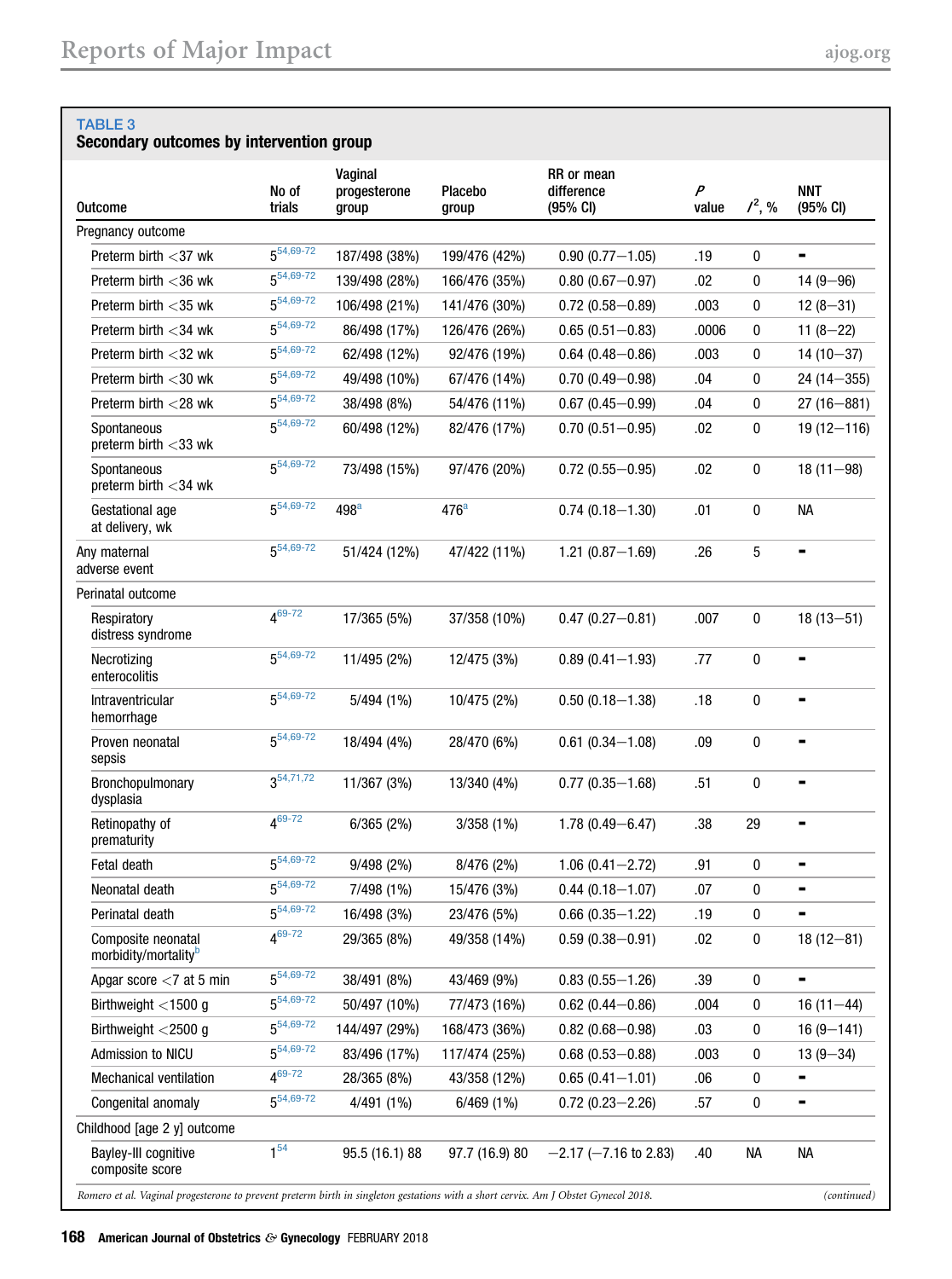<span id="page-8-0"></span>

| <b>TABLE 3</b><br><b>Secondary outcomes by intervention group (continued)</b> |                 |                                  |                  |                                                |                         |           |                                  |  |
|-------------------------------------------------------------------------------|-----------------|----------------------------------|------------------|------------------------------------------------|-------------------------|-----------|----------------------------------|--|
| <b>Outcome</b>                                                                | No of<br>trials | Vaginal<br>progesterone<br>group | Placebo<br>group | RR or mean<br>difference<br>$(95% \text{ Cl})$ | $\overline{P}$<br>value | $1^2, \%$ | <b>NNT</b><br>$(95% \text{ Cl})$ |  |
| Moderate/severe<br>neurodevelopmental<br>impairment                           | 1 <sup>54</sup> | 10/81 (12%)                      | 7/77(9%)         | $1.36(0.54 - 3.39)$                            | .51                     | <b>NA</b> |                                  |  |
| Visual or hearing<br>impairment                                               | $1^{54}$        | $0/100(0\%)$                     | 2/87(2%)         | $0.17(0.01 - 3.58)$                            | .26                     | <b>NA</b> | -                                |  |
| Disability in renal,<br>gastrointestinal, or<br>respiratory function          | 1 <sup>54</sup> | 1/91(1%)                         | 1/84(1%)         | $0.92(0.06 - 14.52)$                           | .95                     | <b>NA</b> |                                  |  |

CI, confidence interval; NA, not applicable; NICU, neonatal intensive care unit; NNT, number needed to treat; RR, relative risk.

<sup>a</sup> Total number; <sup>b</sup> Occurrence of any of the following events: respiratory distress syndrome, intraventricular hemorrhage, necrotizing enterocolitis, proven neonatal sepsis, or neonatal death. Romero et al. Vaginal progesterone to prevent preterm birth in singleton gestations with a short cervix. Am J Obstet Gynecol 2018.

#### Quality of evidence based on GRADE

We assessed primary and secondary outcomes with GRADE methodology, as shown in [Table 4.](#page-10-0) Evidence was graded as "high quality" for all outcomes for which vaginal progesterone significantly reduced their risk. A determination of "high quality" signifies that we are very confident that the true effect is close to that of the estimate of the effect, and that further research is very unlikely to change this level of confidence.<sup>66</sup> Evidence for the remaining outcomes was considered to be of moderate to low quality.

#### Subgroup analysis according to a history of spontaneous preterm birth

This meta-analysis also shows a beneficial effect of vaginal progesterone across a range of subgroups, including patients with or without a previous spontaneous preterm birth.

The results of an indirect comparison meta-analysis concluded that vaginal progesterone and cerclage have a similar efficacy to prevent preterm birth and perinatal morbidity and mortality in patients with a short cervix and a history of preterm birth.[82](#page-16-0) The findings reported herein reaffirm that vaginal progesterone should be offered as an alternative to cerclage for patients with a singleton gestation, previous spontaneous preterm birth, and a cervical length  $\leq$  25 mm.<sup>[82](#page-16-0)</sup>

#### Subgroup analysis according to country of enrollment (United States vs other countries)

In 2012, the US Food and Drug Administration (FDA) reviewed the PREGNANT trial<sup>[72](#page-16-0)</sup> as it considered a New Drug Application (NDA) proposing a pharmaceutical for the treatment of women with a singleton gestation and a midtrimester sonographic short cervix with vaginal progesterone. The application filed by a pharmaceutical company was not approved by the FDA. One of the reasons posited by the FDA was an alleged lack of statistically significant efficacy of vaginal progesterone in women enrolled in the United States.

Recently, Yusuf and Wittes<sup>[83](#page-16-0)</sup> analyzed several examples of regional differences in the results of randomized clinical trials in medicine and provided their assessment as to whether or not such differences are likely to be due to chance. The PREG-NANT trial<sup>72</sup> was one of the examples of variations in results among countries assessed by Yusuf and Wittes $83$  (who also examined the post-hoc analysis of the FDA). These investigators concluded that "geography does not trump biology in this case, and we would have applied the overall results of the trial to the US."[83](#page-16-0) Consistent with this conclusion by Yusuf and Wittes, $83$  a subgroup analysis in the current IPD meta-analysis showed that the beneficial effects of vaginal progesterone on preterm birth <33 weeks of gestation did not differ significantly between women enrolled in the United States (RR, 0.73; 95% CI, 0.42 $-1.27$ ) and women enrolled outside the United States (RR, 0.59; 95% CI, 0.43-0.80), as the interaction test for subgroup differences was nonsignificant  $(P = .51)$ .

#### Subgroup analyses according to vaginal progesterone dose and cervical length

There was no difference in efficacy in the prevention of preterm birth when either 90-100 or 200 mg/d of vaginal progesterone was administered. Therefore, either regimen can be used in practice.

Insofar as cervical length, vaginal progesterone appeared to have no effect on the risk of preterm birth <33 weeks in patients with a cervical length <10 mm. Whether this lack of efficacy has a biological basis, or is a chance finding, is unclear. Although the interaction test for subgroup differences was not significant  $(P = .22)$ , suggesting that vaginal progesterone has no differential efficacy in the prespecified cervical length groups, it is possible that women with a very short cervix are more likely to have intraamniotic inflammation and may be less responsive to vaginal progesterone.<sup>[84-87](#page-16-0)</sup> However, we performed a post-hoc subgroup analysis examining the effect of vaginal progesterone on the risk of composite neonatal morbidity and mortality according to cervical length,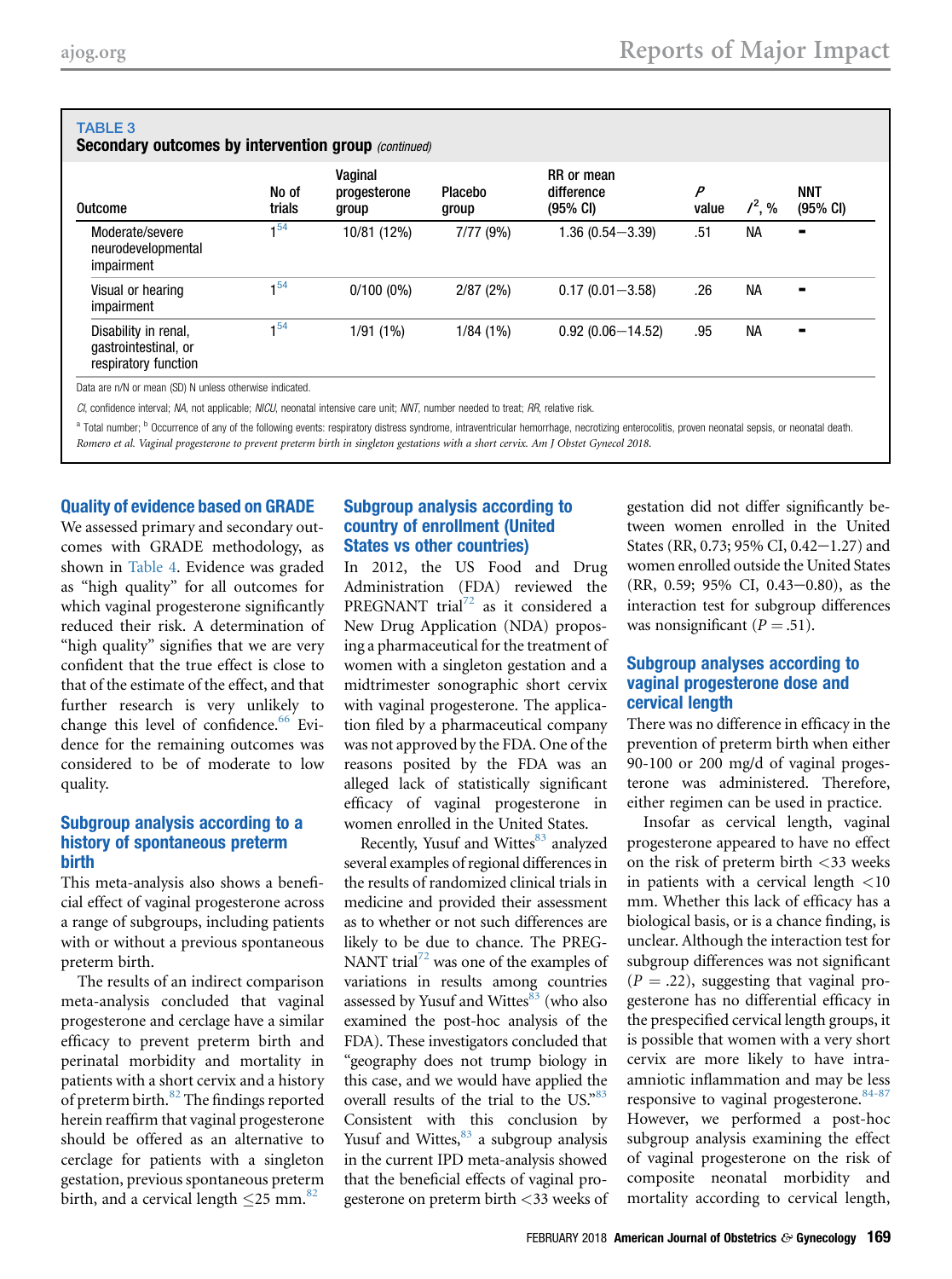#### <span id="page-9-0"></span>FIGURE 4

#### Subgroup analyses of the effect of vaginal progesterone on preterm birth <33 weeks of gestation

| Characteristic                          | N    |     |     |                             | Relative risk (fixed)<br>(95% CI) |                | <b>Relative risk</b><br>(95% CI) | Interaction<br>P value |
|-----------------------------------------|------|-----|-----|-----------------------------|-----------------------------------|----------------|----------------------------------|------------------------|
| All women                               | 974  |     |     |                             |                                   |                | $0.62(0.47 - 0.81)$              |                        |
| <b>Obstetric history</b>                |      |     |     |                             |                                   |                |                                  | 0.74                   |
| No previous SPB                         | 686  |     |     |                             |                                   |                | $0.65(0.45-0.94)$                |                        |
| <b>Previous SPB</b>                     | 288  |     |     |                             |                                   |                | $0.59(0.40-0.88)$                |                        |
| <b>Cervical length</b>                  |      |     |     |                             |                                   |                |                                  | 0.22                   |
| $<$ 10 mm                               | 105  |     |     |                             |                                   |                | $0.97(0.59-1.59)$                |                        |
| $10-20$ mm                              | 741  |     |     |                             |                                   |                | $0.59(0.42 - 0.81)$              |                        |
| 21-25 mm                                | 128  |     |     |                             |                                   |                | $0.55(0.22 - 1.38)$              |                        |
| Maternal age                            |      |     |     |                             |                                   |                |                                  | 0.82                   |
| <20 years                               | 65   |     |     |                             |                                   |                | $0.87(0.30-2.48)$                |                        |
| 20-34 years                             | 747  |     |     |                             |                                   |                | $0.61(0.44-0.84)$                |                        |
| $235$ years                             | 162  |     |     |                             |                                   |                | $0.63(0.36-1.13)$                |                        |
| Race/ethnicity                          |      |     |     |                             |                                   |                |                                  | 0.18                   |
| White                                   | 374  |     |     |                             |                                   |                | $0.45(0.28-0.73)$                |                        |
| <b>Black</b>                            | 357  |     |     |                             |                                   |                | $0.86(0.58 - 1.26)$              |                        |
| Asian                                   | 189  |     |     |                             |                                   |                | $0.59(0.29-1.21)$                |                        |
| Other                                   | 54   |     |     |                             |                                   |                | $0.44(0.17-1.07)$                |                        |
| Body-mass index ( $kg/m2$ )             |      |     |     |                             |                                   |                |                                  | 0.53                   |
| < 18.5                                  | 5    |     |     |                             |                                   |                | $0.30(0.09-1.03)$                |                        |
| 18.5-24.9                               | 440  |     |     |                             |                                   |                | $0.69(0.41-1.17)$                |                        |
| 25.0-29.9                               | 243  |     |     |                             |                                   |                | $0.55(0.34-0.88)$                |                        |
| $\geq 30$                               | 220  |     |     |                             |                                   |                | $0.75(0.48-1.17)$                |                        |
| Gestational age at treatment initiation |      |     |     |                             |                                   |                |                                  | 0.28                   |
| <b>18-21 weeks</b>                      | 271  |     |     |                             |                                   |                | $0.82(0.46-1.47)$                |                        |
| 22-25 weeks                             | 703  |     |     |                             |                                   |                | $0.58(0.42 - 0.78)$              |                        |
| Daily dose                              |      |     |     |                             |                                   |                |                                  | 0.43                   |
| 90-100 mg                               | 497  |     |     |                             |                                   |                | $0.53(0.33 - 0.87)$              |                        |
| 200 mg                                  | 477  |     |     |                             |                                   |                | $0.67(0.49-0.93)$                |                        |
| Country                                 |      |     |     |                             |                                   |                |                                  | 0.51                   |
| US women                                | 232  |     |     |                             |                                   |                | $0.73(0.42 - 1.27)$              |                        |
| Non-US women                            | 742  |     |     |                             |                                   |                | $0.59(0.43-0.80)$                |                        |
|                                         |      |     |     |                             |                                   |                |                                  |                        |
|                                         | 0.05 | 0.1 | 0.2 | 0.5                         | 1.0                               | 2.0            | 5.0                              |                        |
|                                         |      |     |     | Favors vaginal progesterone |                                   | Favors placebo |                                  |                        |
|                                         |      |     |     |                             |                                   |                |                                  |                        |

CI, confidence interval; SPB, spontaneous preterm birth.

which showed that the beneficial effect of vaginal progesterone did not differ significantly between women with a cervical length <10 mm (RR, 0.68; 95%  $CI$ ,  $0.33-1.41$ ) and those with a cervical length between 10-25 mm (RR, 0.59; 95% CI,  $0.35-0.99$ ) with a nonsignificant interaction P value of .75. Further trials assessing the efficacy of vaginal progesterone in women with a cervical length <10 mm are warranted.

#### Long-term effects of prenatal exposure to vaginal progesterone

Current evidence suggests that in utero exposure to vaginal progesterone does

not have an effect on neurodevelopmental outcomes at least until 2 years of age and, possibly, until 6 years of age. Overall, the OPPTIMUM study<sup>[54](#page-15-0)</sup> found that there were no significant differences in neurodevelopmental outcomes at 2 years of age between children exposed in utero to vaginal progesterone and those exposed to placebo. O'Brien et al<sup>[88](#page-16-0)</sup> assessed neurodevelopmental outcomes at 6, 12, and 24 months of age in children born to women enrolled in<br>their  $\text{trial}^{70}$  and found similar and found similar frequencies of suspected developmental delay in the vaginal progesterone and placebo groups. Similar findings have

been reported in children born to mothers participating in trials that compared vaginal progesterone and placebo in unselected twin gestations,  $89,90$  at a mean age of  $\sim 56$ months.<sup>[91,92](#page-16-0)</sup> Therefore, there is no evidence that vaginal progesterone has adverse effects on childhood neurodevelopmental outcomes.

#### Strengths and limitations

A major strength of this study was the inclusion of individual data for most patients (97%) with a singleton gestation and a short cervix randomized to receive vaginal progesterone or placebo in trials that assessed this intervention with the aim of preventing preterm birth. Individual data for approximately 35 patients with a cervical length 25 mm who participated in a trial stopped early due to low enrollment could not be obtained from the investigators.<sup>[74](#page-16-0)</sup> In that trial, vaginal progesterone was associated with a nonsignificant reduction in the risk of composite neonatal morbidity and mortality and preterm birth <32 and <34 weeks of gestation. We performed several simulated meta-analyses by including the results for women with a cervical length  $\leq$ 30 mm reported in that study. After assuming the worst-case scenario (all adverse outcomes among patients with a cervical length  $\leq$ 25 mm receiving vaginal progesterone and none among patients with a cervical length 25 mm receiving placebo), we found that the inclusion of data from that study in the meta-analyses resulted in minimal changes in the overall estimates of effect size, whereas the beneficial effects of vaginal progesterone on the risk of preterm birth and neonatal morbidity and mortality remained statistically significant. Other strengths of the present study are the absence of clinical and statistical heterogeneity in almost all meta-analyses and the balance in prognostic factors between the vaginal progesterone and placebo groups at baseline, which reduces the possibility of introducing biases in the estimates of intervention effects.

The main limitation of our study was the lack of data on the outcome measure RDS and the use of

Romero et al. Vaginal progesterone to prevent preterm birth in singleton gestations with a short cervix. Am J Obstet Gynecol 2018.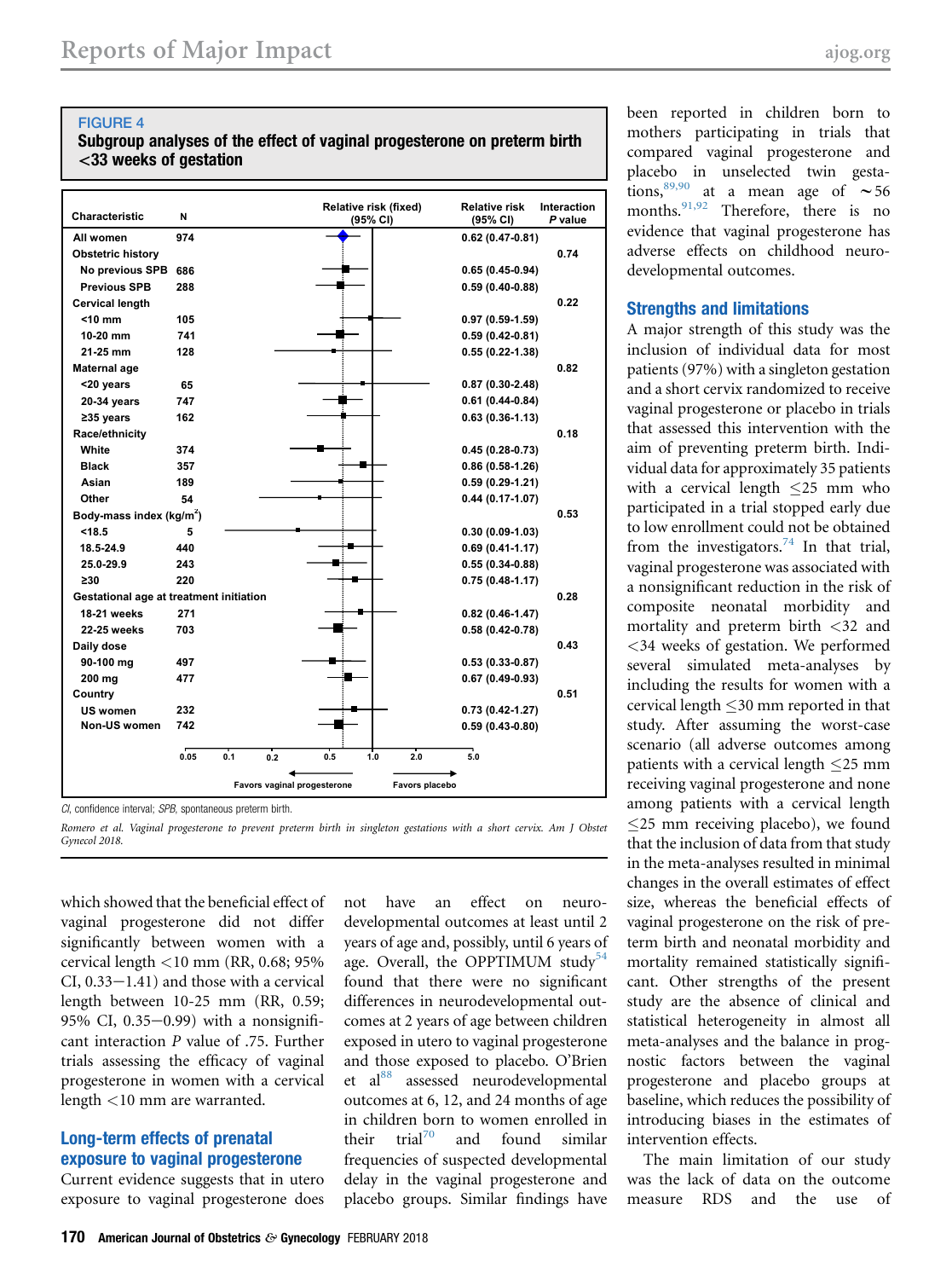#### <span id="page-10-0"></span>TABLE 4

### Summary of findings on the quality of evidence for each outcome measure

|                                    | Anticipated absolute effects <sup>a</sup> (95% CI)                                                       |                                                                                                                                    |                                    |                                 |                                                    |             |
|------------------------------------|----------------------------------------------------------------------------------------------------------|------------------------------------------------------------------------------------------------------------------------------------|------------------------------------|---------------------------------|----------------------------------------------------|-------------|
| <b>Outcomes</b>                    | Risk with placebo                                                                                        | Risk with vaginal<br>progesterone                                                                                                  | <b>Relative effect</b><br>(95% CI) | No of Participants<br>(studies) | <b>Quality of</b><br>evidence (GRADE) <sup>b</sup> |             |
| Preterm birth <33 wk               | Study population                                                                                         |                                                                                                                                    | RR 0.62 (0.47-0.81)                | 974 (5 studies)                 | $\oplus \oplus \oplus \oplus$                      |             |
|                                    | 225 per 1000                                                                                             | 139 per 1000 (106-182)                                                                                                             |                                    |                                 | High                                               |             |
| Preterm birth $<$ 37 wk            | Study population                                                                                         |                                                                                                                                    | RR 0.90 (0.77-1.05)                | 974 (5 studies)                 | $\oplus$ $\oplus$ $\oplus$                         |             |
|                                    | 418 per 1000                                                                                             | 376 per 1000 (322-439)                                                                                                             |                                    |                                 | High                                               |             |
| Preterm birth $<$ 36 wk            | Study population                                                                                         |                                                                                                                                    | RR 0.80 (0.67-0.97)                | 974 (5 studies)                 | $\oplus$ $\oplus$ $\oplus$                         |             |
|                                    | 349 per 1000                                                                                             | 279 per 1000 (234-338)                                                                                                             |                                    |                                 | High                                               |             |
| Preterm birth $<$ 35 wk            | Study population                                                                                         |                                                                                                                                    | RR 0.72 (0.58-0.89)                | 974 (5 studies)                 | $\oplus$ $\oplus$ $\oplus$                         |             |
|                                    | 296 per 1000                                                                                             | 213 per 1000 (172-264)                                                                                                             |                                    |                                 | High                                               |             |
| Preterm birth $<$ 34 wk            | Study population                                                                                         |                                                                                                                                    | $RR$ 0.65 (0.51 - 0.83)            | 974 (5 studies)                 | $\oplus$ $\oplus$ $\oplus$                         |             |
|                                    | 265 per 1000                                                                                             | 172 per 1000 (135-220)                                                                                                             |                                    |                                 | High                                               |             |
| Preterm birth $<$ 32 wk            | Study population                                                                                         |                                                                                                                                    | RR 0.64 (0.48-0.86)                | 974 (5 studies)                 | $\oplus \oplus \oplus \oplus$                      |             |
|                                    | 193 per 1000                                                                                             | 124 per 1000 (93-166)                                                                                                              |                                    |                                 | High                                               |             |
| Preterm birth $<$ 30 wk            | Study population                                                                                         |                                                                                                                                    | RR 0.70 (0.49-0.98)                | 974 (5 studies)                 | $\oplus \oplus \oplus \oplus$                      |             |
|                                    | 141 per 1000                                                                                             | 99 per 1000 (69-138)                                                                                                               |                                    |                                 | High                                               |             |
| Preterm birth $<$ 28 wk            | Study population                                                                                         |                                                                                                                                    | RR 0.67 (0.45-0.99)                | 974 (5 studies)                 | $\oplus \oplus \oplus \oplus$                      |             |
|                                    | 113 per 1000                                                                                             | 76 per 1000 (51-112)                                                                                                               |                                    |                                 | High                                               |             |
| Spontaneous preterm                | Study population                                                                                         |                                                                                                                                    | RR 0.70 (0.51-0.95)                | 974 (5 studies)                 | $\oplus$ $\oplus$ $\oplus$                         |             |
| birth $<$ 33 wk                    | 172 per 1000                                                                                             | 121 per 1000 (88-164)                                                                                                              |                                    |                                 | High                                               |             |
| Spontaneous preterm                | Study population                                                                                         |                                                                                                                                    | RR 0.72 (0.55-0.95)                | 974 (5 studies)                 | $\oplus$ $\oplus$ $\oplus$                         |             |
| birth $<$ 34 wk                    | 204 per 1000                                                                                             | 147 per 1000 (112-194)                                                                                                             |                                    |                                 | High                                               |             |
| Gestational age at<br>delivery, wk | Mean gestational age at delivery [wk]<br>in intervention groups was 0.74 higher<br>$(0.18 - 1.3$ higher) |                                                                                                                                    |                                    | 974 (5 studies)                 | $\oplus$ $\oplus$ $\oplus$<br>High                 |             |
| <b>Respiratory distress</b>        | Study population                                                                                         |                                                                                                                                    | RR 0.47 (0.27-0.81)                | 723 (4 studies)                 | $\oplus$ $\oplus$ $\oplus$                         |             |
| syndrome                           | 103 per 1000                                                                                             | 49 per 1000 (28-84)                                                                                                                |                                    |                                 | High                                               |             |
| Necrotizing enterocolitis          | Study population                                                                                         |                                                                                                                                    | RR 0.89 (0.41-1.93)                | 970 (5 studies)                 | $\oplus$ $\oplus$ $\ominus$                        |             |
|                                    | 25 per 1000                                                                                              | 22 per 1000 $(10-49)$                                                                                                              |                                    |                                 | Low <sup>c</sup>                                   |             |
| Intraventricular                   | Study population                                                                                         |                                                                                                                                    | RR 0.50 (0.18-1.38)                | 969 (5 studies)                 | $\oplus \oplus \ominus \ominus$                    |             |
| hemorrhage                         | 21 per 1000                                                                                              | 11 per 1000 $(4-29)$                                                                                                               |                                    |                                 | Lowc                                               |             |
| Proven neonatal sepsis             | Study population                                                                                         |                                                                                                                                    | RR 0.61 (0.34-1.08)                | 964 (5 studies)                 | $\oplus$ $\oplus$ $\oplus$                         |             |
|                                    | 60 per 1000                                                                                              | 36 per 1000 (20-64)                                                                                                                |                                    |                                 | Moderate <sup>d</sup>                              |             |
| Bronchopulmonary                   | Study population                                                                                         |                                                                                                                                    | RR 0.77 (0.35-1.68)                | 707 (3 studies)                 | $\oplus \oplus \ominus \ominus$                    |             |
| dysplasia                          | 38 per 1000                                                                                              | 29 per 1000 (13-64)                                                                                                                |                                    |                                 | Low <sup>c</sup>                                   |             |
| Retinopathy of                     | Study population                                                                                         |                                                                                                                                    | RR 1.78 (0.49-6.47)                | 723 (4 studies)                 | $\oplus \oplus \ominus \ominus$                    |             |
| prematurity                        | 8 per 1000                                                                                               | 15 per 1000 $(4-54)$                                                                                                               |                                    |                                 | Low <sup>c</sup>                                   |             |
| Fetal death                        | Study population                                                                                         |                                                                                                                                    | RR 1.06 (0.41-2.72)                | 974 (5 studies)                 | $\oplus \oplus \ominus \ominus$                    |             |
|                                    | 17 per 1000                                                                                              | 18 per 1000 $(7-46)$                                                                                                               |                                    |                                 | Low <sup>c</sup>                                   |             |
|                                    |                                                                                                          | Romero et al. Vaginal progesterone to prevent preterm birth in singleton gestations with a short cervix. Am J Obstet Gynecol 2018. |                                    |                                 |                                                    | (continued) |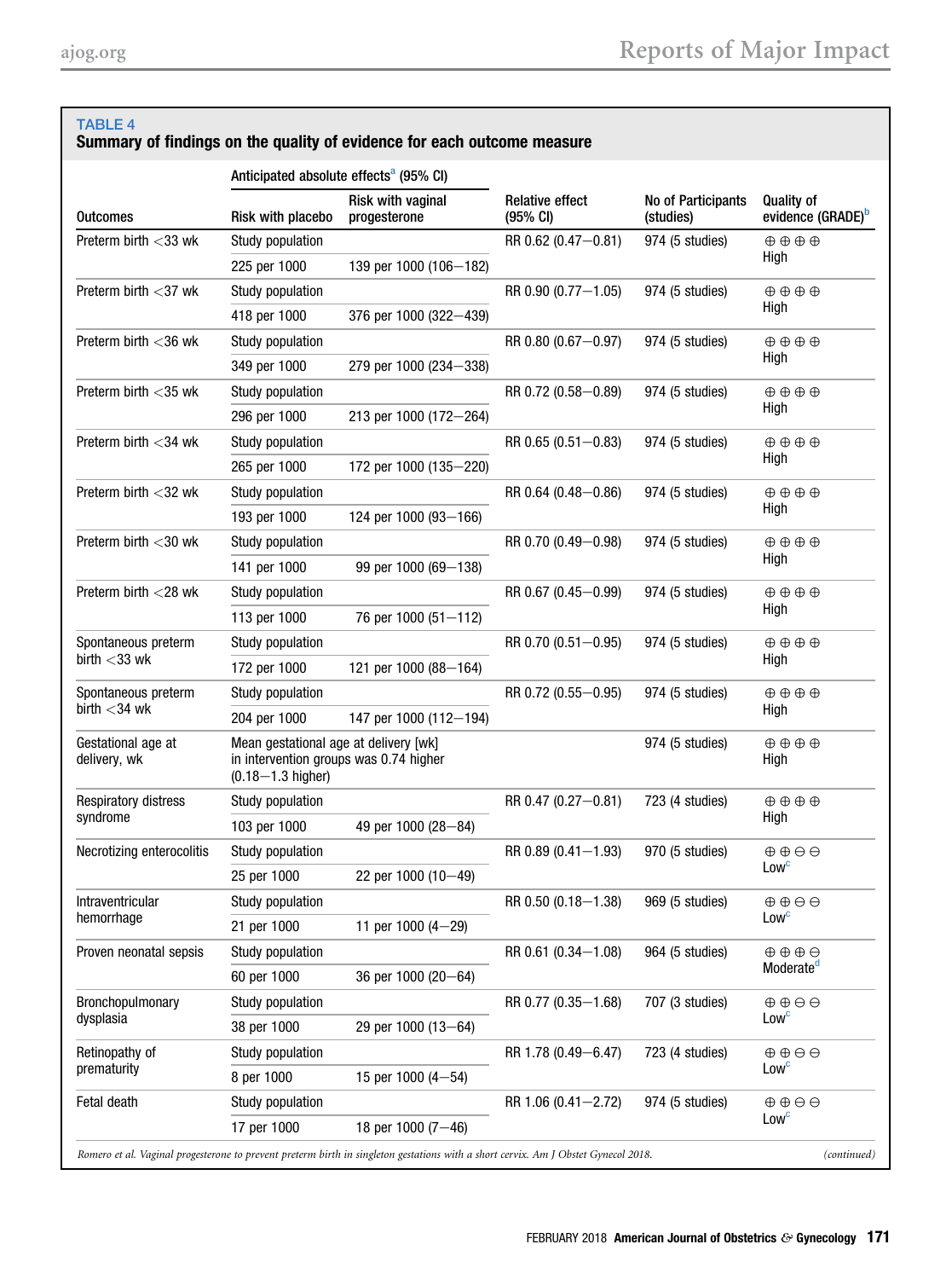<span id="page-11-0"></span>

| <b>TABLE 4</b>                                               |                                                    | Summary of findings on the quality of evidence for each outcome measure (continued)           |                                              |                                 |                                                     |  |
|--------------------------------------------------------------|----------------------------------------------------|-----------------------------------------------------------------------------------------------|----------------------------------------------|---------------------------------|-----------------------------------------------------|--|
|                                                              | Anticipated absolute effects <sup>a</sup> (95% CI) |                                                                                               |                                              |                                 |                                                     |  |
| <b>Outcomes</b>                                              | Risk with placebo                                  | <b>Risk with vaginal</b><br>progesterone                                                      | <b>Relative effect</b><br>$(95% \text{ Cl})$ | No of Participants<br>(studies) | <b>Quality of</b><br>evidence (GRADE) <sup>b</sup>  |  |
| Neonatal death                                               | Study population                                   |                                                                                               | RR 0.44 (0.18-1.07)                          | 974 (5 studies)                 | $\oplus$ $\oplus$ $\ominus$                         |  |
|                                                              | 32 per 1000                                        | 14 per 1000 (6-34)                                                                            |                                              |                                 | Lowe                                                |  |
| Perinatal death                                              | Study population                                   |                                                                                               | RR 0.66 (0.35-1.22)                          | 974 (5 studies)                 | $\oplus$ $\oplus$ $\oplus$                          |  |
|                                                              | 48 per 1000                                        | 32 per 1000 (17-59)                                                                           |                                              |                                 | Moderate <sup>d</sup>                               |  |
| Composite neonatal                                           | Study population                                   |                                                                                               | $RR 0.59 (0.38 - 0.91)$                      | 723 (4 studies)                 | $\oplus$ $\oplus$ $\oplus$                          |  |
| morbidity/mortality                                          | 137 per 1000                                       | 81 per 1000 (52-125)                                                                          |                                              |                                 | High                                                |  |
| Apgar score $<$ 7 at 5 min                                   | Study population                                   |                                                                                               | RR 0.83 (0.55-1.26)                          | 960 (5 studies)                 | $\oplus$ $\oplus$ $\oplus$                          |  |
|                                                              | 92 per 1000                                        | 76 per 1000 (50-116)                                                                          |                                              |                                 | Moderate <sup>®</sup>                               |  |
| Birthweight $<$ 1500 g                                       | Study population                                   |                                                                                               | RR 0.62 (0.44-0.86)                          | 970 (5 studies)                 | $\oplus \oplus \oplus \oplus$                       |  |
|                                                              | 163 per 1000                                       | 101 per 1000 (72-140)                                                                         |                                              |                                 | High                                                |  |
| Birthweight $<$ 2500 g                                       | Study population                                   |                                                                                               | RR 0.82 (0.68-0.98)                          | 970 (5 studies)                 | $\oplus \oplus \oplus \oplus$                       |  |
|                                                              | 355 per 1000                                       | 291 per 1000 (242-348)                                                                        |                                              |                                 | High                                                |  |
| Admission to NICU                                            | Study population                                   |                                                                                               | RR 0.68 (0.53-0.88)                          | 970 (5 studies)                 | $\oplus$ $\oplus$ $\oplus$                          |  |
|                                                              | 247 per 1000                                       | 168 per 1000 (131-217)                                                                        |                                              |                                 | High                                                |  |
| <b>Mechanical ventilation</b>                                | Study population                                   |                                                                                               | RR 0.65 (0.41-1.01)                          | 723 (4 studies)                 | $\oplus$ $\oplus$ $\oplus$                          |  |
|                                                              | 120 per 1000                                       | 78 per 1000 (49-121)                                                                          |                                              |                                 | Moderate <sup>d</sup>                               |  |
| Congenital anomaly                                           | Study population                                   |                                                                                               |                                              | 960 (5 studies)                 | $\oplus$ $\oplus$ $\ominus$                         |  |
|                                                              | 13 per 1000                                        | 9 per 1000 $(3-29)$                                                                           |                                              |                                 | Lowc                                                |  |
| <b>Bayley-III cognitive</b><br>composite<br>score at age 2 y | (7.16 lower to 2.83 higher)                        | Mean Bayley-III cognitive composite score at<br>age 2 y in intervention groups was 2.17 lower |                                              | 168 (1 study)                   | $\oplus \oplus \ominus \ominus$<br>Low <sup>g</sup> |  |
| Moderate/severe                                              | Study population                                   |                                                                                               | RR 1.36 (0.54-3.39)                          | 158 (1 study)                   | $\oplus$ $\oplus$ $\ominus$                         |  |
| neurodevelopmental<br>impairment at age 2 y                  | 91 per 1000                                        | 124 per 1000 (49-308)                                                                         |                                              |                                 | Low <sup>n</sup>                                    |  |
| Visual or hearing                                            | Study population                                   |                                                                                               | RR 0.17 (0.01-3.58)                          | 187 (1 study)                   | $\oplus \oplus \ominus \ominus$                     |  |
| Impairment at age 2 y                                        | 23 per 1000                                        | 4 per 1000 (0-82)                                                                             |                                              |                                 | low <sup>h</sup>                                    |  |
| Disability in renal,                                         | Study population                                   |                                                                                               | RR 0.92 (0.06-14.52)                         | 175 (1 study)                   | $\oplus$ $\oplus$ $\ominus$                         |  |
| gastrointestinal, or<br>respiratory function<br>at age 2 y   | 12 per 1000                                        | 11 per 1000 $(1-173)$                                                                         |                                              |                                 | Low <sup>n</sup>                                    |  |
| Any maternal                                                 | Study population                                   |                                                                                               | RR 1.21 (0.87-1.69)                          | 846 (5 studies)                 | $\oplus$ $\oplus$ $\oplus$                          |  |
| adverse event                                                | 111 per 1000                                       | 135 per 1000 $(97-188)$                                                                       |                                              |                                 | Moderate <sup>'</sup>                               |  |

CI, confidence interval; NICU, neonatal intensive care unit; RR, relative risk.

a Risk in intervention group (and its 95% CI) is based on assumed risk in comparison group and relative effect of intervention (and its 95% CI); <sup>b</sup> GRADE Working Group grades of evidence: High quality = further research is very unlikely to change our confidence in estimate of effect; Moderate quality = further research is likely to have important impact on our confidence in estimate of effect and may change estimate; Low quality = further research is very likely to have important impact on our confidence in estimate of effect and is likely to change estimate; and Very low quality = we<br>are very uncertain about e <0.75 and >1.25, respectively); <sup>9</sup> Small sample size-95% CI does not include effect and is imprecise; <sup>h</sup> Small sample size and few events-95% CI does not include effect and is imprecise (lower and upper bounds <0.75 and >1.25, respectively); <sup>i</sup> 95% CI does not include effect and is imprecise (upper bound >1.25).

Romero et al. Vaginal progesterone to prevent preterm birth in singleton gestations with a short cervix. Am J Obstet Gynecol 2018.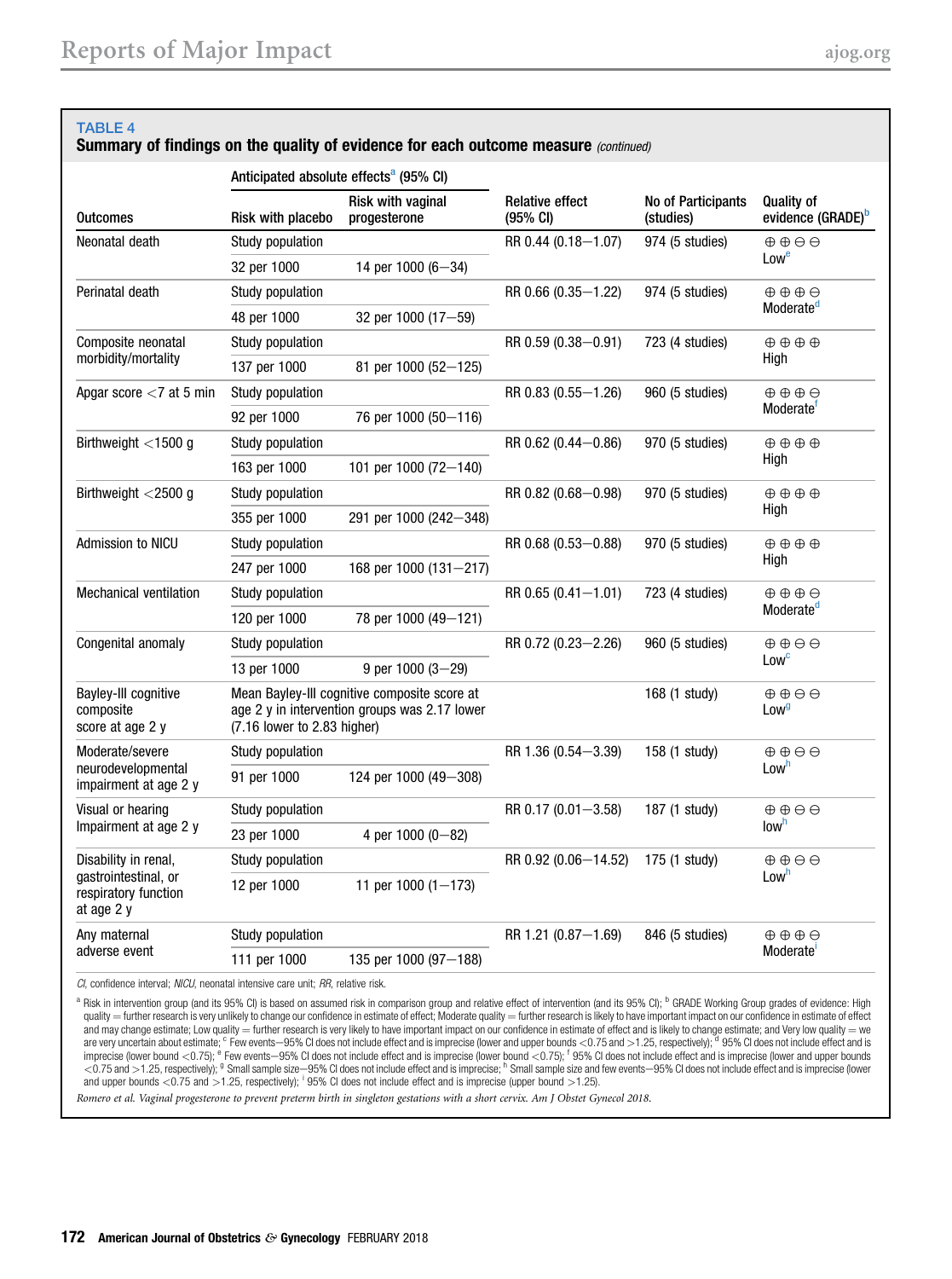mechanical ventilation, because this information was not collected in the OPPTIMUM study. $54$  The net effect was a reduction in the sample size of meta-analyses for these outcomes and for the composite outcome of neonatal morbidity and mortality. A second limitation was that some subgroup analyses included a small number of patients, which limits the statistical power to estimate the effects within these subgroups.

RDS is the most common complication of preterm birth; therefore, it is an appropriate endpoint when assessing neonatal morbidity. Similarly, the requirement for mechanical ventilation is an important endpoint, given that it reflects the severity of RDS, and complications may arise during or after mechanical ventilation. Most trials designed to study the effects of interventions in the prevention of preterm birth have also included RDS as a main endpoint. Indeed, even the PROGRESS trial, aimed at determining the effect of vaginal progesterone in patients with a history of preterm birth, used RDS as a primary endpoint.<sup>[76](#page-16-0)</sup>

#### Cost-effectiveness of midtrimester sonographic cervical length and vaginal progesterone in women with a short cervix

Several cost-effectiveness studies have shown that the combination of universal transvaginal cervical length screening and vaginal progesterone administration to women with a short cervix is a costeffective intervention that reduces preterm birth and associated perinatal morbidity and mortality, regardless of the cutoff used to define a short cervix in the decision and economic analyses. Cahill et al $^{93}$  $^{93}$  $^{93}$  compared 4 strategies and found that universal cervical length screening to identify women with a cervical length  $\leq 15$  mm and subsequent treatment with vaginal progesterone was the most cost-effective strategy and the dominant choice over the other 3 alternatives: cervical length screening for women at increased risk for preterm birth and treatment with vaginal progesterone; risk-based treatment with 17-alpha hydroxyprogesterone caproate

without screening; and no screening or treatment.[93](#page-16-0)

Werner et al $^{94}$  $^{94}$  $^{94}$  found that universal cervical length screening followed by treatment with vaginal progesterone if cervical length <15 mm could prevent 22 cases of neonatal death or long-term neurologic deficits and save approximately \$19.6 million for every 100,000 women screened. In 2015, Werner et al<sup>[95](#page-16-0)</sup> reevaluated the cost-effectiveness of universal transvaginal cervical length screening and vaginal progesterone administration to women with a singleton gestation, no previous spontaneous preterm birth, and a cervical length 20 mm. Despite using a low prevalence of cervical length  $\leq$ 20 mm in the model (0.83%), this intervention continued to be cost-effective when compared to routine care.

In 2016, Einerson et al $^{96}$  $^{96}$  $^{96}$  reported that universal transvaginal cervical length screening of women with no previous spontaneous preterm birth and treatment with vaginal progesterone to those with a cervical length  $\leq$ 20 mm was more cost-effective in comparison to both risk-based screening and no screening of transvaginal cervical length. Crosby et al $^{97}$  $^{97}$  $^{97}$  reported that universal cervical length screening and treatment with vaginal progesterone to women with a cervical length  $\leq$ 15 mm in a population at low risk of preterm birth in Ireland would reduce the rate of preterm birth <34 weeks of gestation by 28% and would be cost-effective. Pizzi et al<sup>[98](#page-16-0)</sup> performed an economic analysis of the PREGNANT  $trial^{72}$  $trial^{72}$  $trial^{72}$  and found that vaginal progesterone was both costsaving and cost-effective as compared to placebo. A cost-effectiveness analysis of universal cervical length screening in women without a previous spontaneous preterm birth and treatment with vaginal progesterone to those with a short cervix (cervical length  $\leq$ 20 mm) reported that this intervention would be cost-effective if vaginal progesterone reduces the risk of preterm birth <33 weeks of gestation by  $>36\%$ .<sup>[99](#page-16-0)</sup> In our IPD meta-analysis, vaginal progesterone decreased the risk of preterm birth <33 weeks of gestation by 38%. Finally, 5 cost-effectiveness and decision analyses published only in abstract form also reported that vaginal progesterone administration was a cost-effective strategy for preventing preterm birth in women with a short cervix.<sup>[100-104](#page-17-0)</sup>

#### Implementation of universal cervical length screening and vaginal progesterone administration to patients with a sonographic short cervix

Several authors have critically assessed if cervical length screening meets the criteria of a good screening test outlined by the World Health Organization. Combs<sup>[105](#page-17-0)</sup> as well as Khalifeh and Berghella $106$  concluded that universal midtrimester transvaginal cervical length screening for women with a singleton gestation, followed by treatment with vaginal progesterone for those with a short cervix, meets all 10 criteria outlined by the World Health Organization for endorsing the implementation of a screening test in clinical medicine[.107](#page-17-0) Based on the totality of evidence, we and others have recommended universal transvaginal cervical length screening at 18-24 weeks of gestation in women with a singleton gestation and the administration of vaginal progesterone for those with a sonographic short cervix.<sup>[52,57,105,106,108-118](#page-15-0)</sup>

In 2016, Son et  $al<sup>119</sup>$  $al<sup>119</sup>$  $al<sup>119</sup>$  reported on the results of introducing a universal transvaginal cervical length screening program for women with a singleton gestation without a previous preterm birth and treatment with vaginal progesterone to those with a cervical length  $\leq$ 20 mm at Northwestern Memorial Hospital in Chicago, IL (46,598 women in the prescreening group and 17,609 in the screened group). The implementation of this program was associated with a significant reduction in the rates of preterm birth  $\langle 37, \langle 34, \text{and} \langle 32 \rangle$  weeks of gestation when compared to preterm birth rates before implementation of the program. These significant differences were driven by a reduction in spontaneous preterm births. Furthermore, these reductions were similar in both nulliparous and parous women.

Similarly, Temming et al $120$  evaluated the implementation of a universal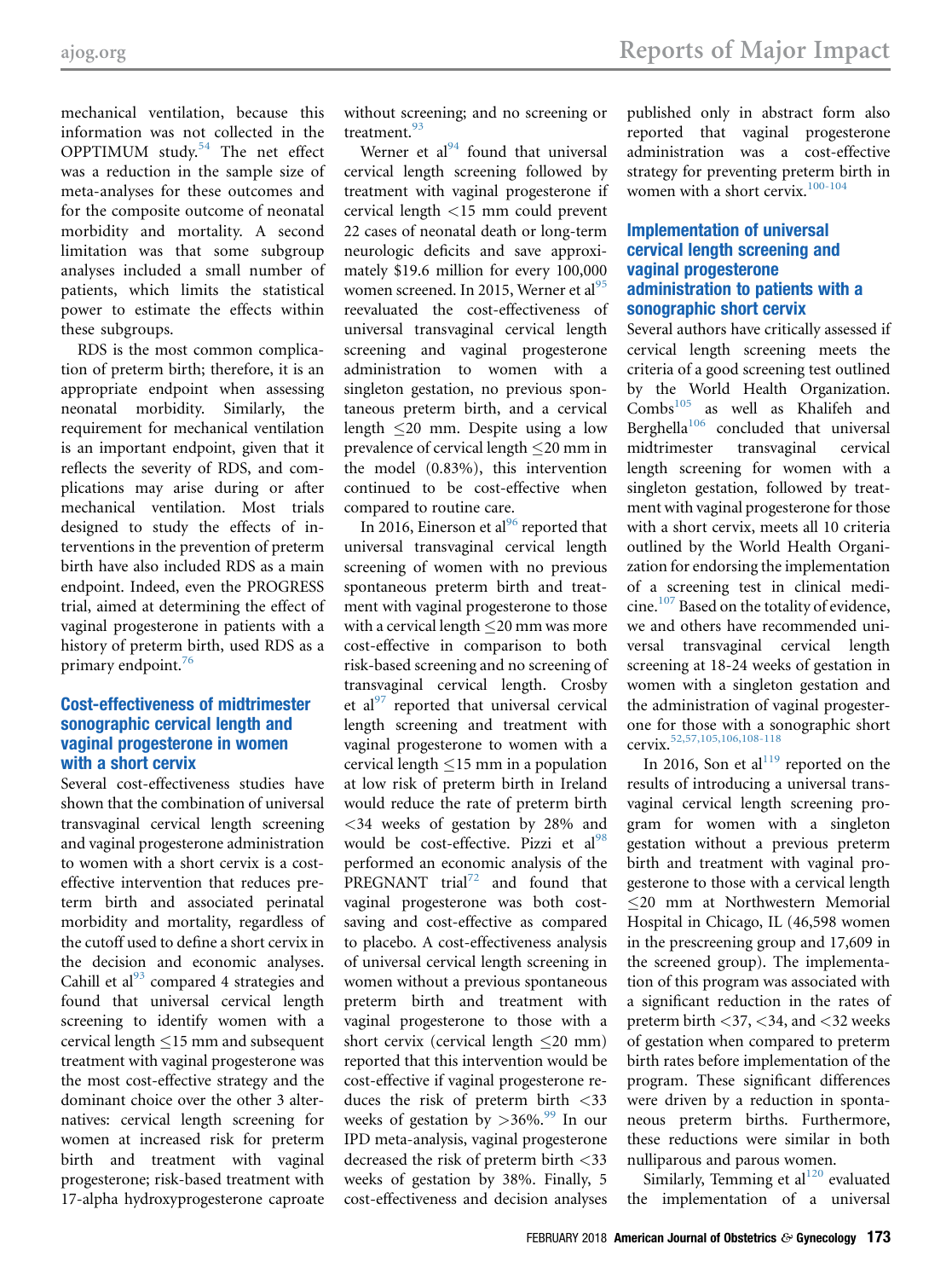transvaginal cervical length screening program for women with a singleton gestation followed by treatment with vaginal progesterone to those with a cervical length 20 mm in St Louis, MO. The rates of preterm birth <24 and <28 weeks of gestation were significantly lower among women who underwent cervical length screening  $(N = 9731)$ than those patients who did not participate in the screening program  $(N = 1661)$ . There was also a nonsignificant reduction in the rate of preterm birth <34 weeks of gestation among screened women.

A smaller study that assessed a similar program for women with a singleton gestation without a history of spontaneous preterm birth at a single institution in Philadelphia, PA, reported that the rate of spontaneous preterm birth was similar between women undergoing transvaginal cervical length screening  $(N = 1569)$  and those not screened  $(N = 602).$ <sup>[121](#page-17-0)</sup> However, that study was underpowered to detect differences in spontaneous preterm birth rates between the study groups. Schoen et  $al<sup>122</sup>$  $al<sup>122</sup>$  $al<sup>122</sup>$ assessed the reasons behind the decrease in preterm birth rates in the United States during the last 7 years and suggested that the use of vaginal progesterone in pregnant women with a short cervix is one of the interventions that contributed to this reduction.

Recently, Newnham et al $^{123}$  $^{123}$  $^{123}$  reported the results of a prospective populationbased cohort study that evaluated the effects of implementation of a statewide multifaceted program on the preterm birth rates in Western Australia before and after the first full year of operation. One of the key interventions of the program was the universal cervical length measurement at 18-20 weeks of gestation in women with a singleton gestation and treatment with vaginal progesterone to those with a cervical length 25 mm. The implementation of the program in 2014 was followed by a statistically significant 7.6% reduction in the rate of preterm birth in 2015, which was lower than in any of the preceding 6 years. The effect extended from the 28- to 31-week gestational age group onward. Further studies are required to

elucidate the precise contribution of the different elements of the program to the reduction in preterm birth.

Based on current national vital statis- $tics<sup>2</sup>$  $tics<sup>2</sup>$  $tics<sup>2</sup>$  and the results of our IPD meta-analysis, we estimated that the implementation of universal transvaginal cervical length screening in women with a singleton gestation in the United States and treatment with vaginal progesterone to those with a short cervix (cervical length 25 mm) would result in an annual reduction of approximately 31,800 preterm births <34 weeks of gestation and of 19,800 cases of major neonatal morbidity or neonatal mortality if the overall prevalence of a short cervix is  $9\%$ ,  $^{13}$  $^{13}$  $^{13}$ and of approximately 7000 preterm births <34 weeks of gestation and of 4400 cases of major neonatal morbidity or neonatal mortality if the overall prevalence of a short cervix is  $2\%$ .<sup>[120](#page-17-0)</sup>

#### The effects of progesterone on the uterine cervix

Progesterone is critical for pregnancy maintenance, and a withdrawal of progesterone action is believed to be central to the initiation of parturition in most mammalian species, including primates.[124-131](#page-17-0) Progesterone exerts biological effects in the myometrium, $132-136$ chorioamniotic membranes, $137$  and uterine cervix (ie, control of cervical remodeling).<sup>[138,139](#page-17-0)</sup> Progesterone withdrawal (in rats, rabbits, and sheep) or a decline in progesterone action (in guinea pigs and primates)<sup>[129](#page-17-0)</sup> has been proposed as a key control mechanism for cervical ripening by Xu et al,  $140$  Nold et al,  $141$ Mahendroo et al,  $142,143$  Word et al,  $144$ Kirby et al,  $145$  Yellon et al,  $146,147$  and Chwalisz et al.<sup>[148-150](#page-18-0)</sup> Thus, a large body of evidence supports a role for progesterone in cervical remodeling.[151-158](#page-18-0) For example: (1) administration of antiprogestins to women in the midtrimester and at term induces cervical ripening; $151-158$  and (2) administration of progesterone-receptor antagonists such as mifepristone (RU486) or onapristone to pregnant guinea pigs, $159$  old-world monkeys,<sup>160</sup> and Tupaja belangeri induces cervical ripening.<sup>[144](#page-17-0)</sup> It is interesting that cervical responsiveness to antiprogestins increases with advancing

gestational age<sup>[144](#page-17-0)</sup> and that their effects on the cervix are not always accompanied by changes in myometrial activity.<sup>[144](#page-17-0)</sup> Indeed, Stys et al<sup>[161](#page-18-0)</sup> demonstrated a functional dissociation between the effects of progesterone in the myometrium and those in the cervix. Collectively, the evidence indicates that a major site of progesterone action is the uterine cervix.

A decline in progesterone action probably causes cervical changes by inducing changes in extracellular matrix metabolism, and perhaps inflammation (leukocyte infiltration and production of chemokines<sup>[162](#page-18-0)</sup> such as interleukin-8,<sup>[139](#page-17-0)</sup> nitric oxide,<sup>[150,157](#page-18-0)</sup> prostaglandins,<sup>[139](#page-17-0)</sup> and matrix-degrading enzymes).<sup>[163,164](#page-18-0)</sup> It is also possible that cervical remodeling is influenced by nuclear factor (NF)-  $K$ B, a transcription factor that mediates the effect of certain proinflammatory cytokines such as interleukin- $1\beta^{165-168}$  $1\beta^{165-168}$  $1\beta^{165-168}$ and tumor necrosis factor- $\alpha$ .<sup>[169-171](#page-18-0)</sup> This<br>is notentially relevant because NE- $\kappa$ B is potentially relevant because NF- $\kappa$ B<br>can oppose progesterone acprogesterone tion.<sup>132,167,172-174</sup> Thus, NF- $\kappa$ B could provide a link among inflammation, a decline in progesterone action and cervical remodeling.

The traditional understanding of the mechanisms of progesterone action is that this hormone functions through nuclear receptors to prompt genomic processes.[175-182](#page-18-0) However, it is now clear that some progesterone actions in pregnancy are induced through membrane receptors and nongenomic mechanisms.[183-187](#page-18-0) The precise roles of progesterone receptors, deoxyribonucleic acid-binding properties, and/or transcriptional activity in determining the mechanisms of progesterone action on the cervix remain to be elucidated.

Another unresolved issue is why progesterone administration to pregnant women, who already have a very high concentration of circulating progesterone,  $144$  would result in a therapeutic effect. In fact, it has been argued that the circulating concentration of progesterone in pregnant women is in excess of that required to saturate progesterone receptors.<sup>[144](#page-17-0)</sup> However, these biochemical considerations were developed before the realization that some actions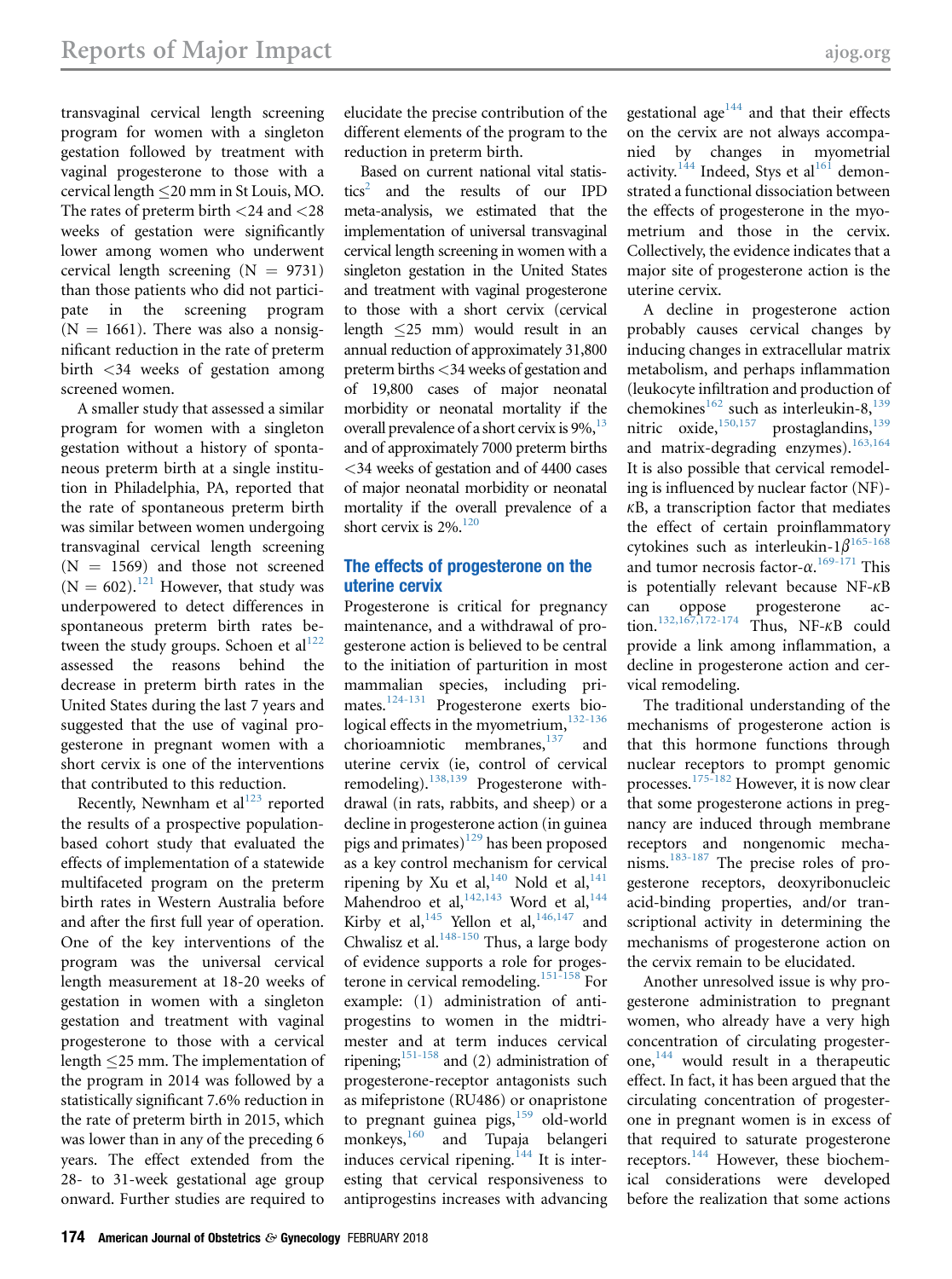<span id="page-14-0"></span>of progesterone are independent of its nuclear receptors.<sup>[188,189](#page-18-0)</sup> It is possible that the change in progesterone concentrations at the time of spontaneous parturition in the human occurs locally and not in the systemic circulation.<sup>[190,191](#page-18-0)</sup> Recently, the laboratories of Lye and Mesiano $192-194$  have provided evidence in support of a novel mechanism whereby a functional progesterone withdrawal could occur in the myometrium, independent of a progesterone concentration in the peripheral circulation. Whether this specific mechanism is operational in the uterine cervix remains to be determined.

A recent study<sup>[195](#page-19-0)</sup> about the mechanisms of action of progestogens in vivo has shown that vaginal progesterone has local antiinflammatory effects at the maternal-fetal interface. Specifically, when vaginal progesterone is administered to pregnant mice, it fosters an antiinflammatory microenvironment at the maternal-fetal interface by increasing  $CD4^+$  Tregs and reducing  $CD8<sup>+</sup>CD25<sup>+</sup>Foxp3<sup>+</sup> T cells, macro$ phages, and interferon  $\gamma^+$  neutro-<br>phils.<sup>[195](#page-19-0)</sup> In addition, the administration of vaginal progesterone decreases the infiltration of active matrix metalloproteinase- $9^+$  neutrophils and monocytes in the cervix, reduces the plasma concentration of interleukin- $1\beta$ , and reduces the frequency of endotoxin-induced preterm birth.<sup>[195](#page-19-0)</sup>

In summary, progesterone has antiinflammatory effects and also modulates other biological processes implicated in cervical ripening.

#### **Conclusions**

There is persuasive evidence that vaginal progesterone reduces the risk of preterm birth and adverse perinatal outcomes in patients with a singleton gestation and a midtrimester short cervix, regardless of the history of spontaneous preterm birth, without any demonstrable deleterious effects on childhood neurodevelopment or maternal health. The findings of our meta-analysis of IPD should reassure clinicians and professional/scientific organizations that vaginal progesterone is efficacious and safe for reducing preterm birth and neonatal morbidity and mortality in these women. In addition, recent evidence assessing the implementation of universal cervical length screening in women with a singleton gestation and treatment with vaginal progesterone to those with a short cervix suggests that this intervention could contribute to a reduction in the rate of preterm birth and associated neonatal morbidity and mortality in the United States.  $\Box$ 

#### Acknowledgment

We are grateful to Professor Jane E. Norman and the investigators of the OPPTIMUM trial for providing the individual data for the 251 patients with a cervical length of  $\leq$ 25 mm. Professor Jane Norman is Principal Investigator at the Tommy's Centre for Maternal and Fetal Health, Medical Research Council (MRC) Center for Reproductive Health, University of Edinburgh, Edinburgh, United Kingdom. The OPPTIMUM study was funded by the Efficacy and Mechanism Evaluation (EME) program, a MRC and National Institute for Health Research (NIHR) partnership, award number G0700452, revised to 09/800/27. The EME program is funded by the MRC and NIHR, with contributions from the Chief Scientist Office in Scotland and the National Institute for Social Care and Research in Wales. Professor Jane Norman has no conflict of interest in relation to our meta-analysis of individual patient data.

#### **References**

1. [Blencowe H, Cousens S, Oestergaard MZ,](http://refhub.elsevier.com/S0002-9378(17)32343-8/sref1) [et al. National, regional, and worldwide esti](http://refhub.elsevier.com/S0002-9378(17)32343-8/sref1)[mates of preterm birth rates in the year 2010 with](http://refhub.elsevier.com/S0002-9378(17)32343-8/sref1) [time trends since 1990 for selected countries: a](http://refhub.elsevier.com/S0002-9378(17)32343-8/sref1) [systematic analysis and implications. Lancet](http://refhub.elsevier.com/S0002-9378(17)32343-8/sref1) [2012;379:2162-72](http://refhub.elsevier.com/S0002-9378(17)32343-8/sref1).

2. [Martin JA, Hamilton BE, Osterman MJ,](http://refhub.elsevier.com/S0002-9378(17)32343-8/sref2) [Driscoll AK, Mathews TJ. Births:](http://refhub.elsevier.com/S0002-9378(17)32343-8/sref2) final data for [2015. Natl Vital Stat Rep 2017;66:1](http://refhub.elsevier.com/S0002-9378(17)32343-8/sref2).

3. [Liu L, Oza S, Hogan D, et al. Global, regional,](http://refhub.elsevier.com/S0002-9378(17)32343-8/sref3) [and national causes of child mortality in 2000-13,](http://refhub.elsevier.com/S0002-9378(17)32343-8/sref3) [with projections to inform post-2015 priorities: an](http://refhub.elsevier.com/S0002-9378(17)32343-8/sref3) [updated systematic analysis. Lancet 2015;385:](http://refhub.elsevier.com/S0002-9378(17)32343-8/sref3) [430-40](http://refhub.elsevier.com/S0002-9378(17)32343-8/sref3).

4. [Institute of Medicine Committee on Under](http://refhub.elsevier.com/S0002-9378(17)32343-8/sref4)[standing Premature Birth and Assuring Healthy](http://refhub.elsevier.com/S0002-9378(17)32343-8/sref4) [Outcomes. The National Academies Collection:](http://refhub.elsevier.com/S0002-9378(17)32343-8/sref4) [reports funded by National Institutes of Health.](http://refhub.elsevier.com/S0002-9378(17)32343-8/sref4) [In: Behrman RE, Butler AS, eds. Preterm birth:](http://refhub.elsevier.com/S0002-9378(17)32343-8/sref4) [causes, consequences, and prevention. Wash](http://refhub.elsevier.com/S0002-9378(17)32343-8/sref4)[ington \(DC\): National Academies Press \(US\),](http://refhub.elsevier.com/S0002-9378(17)32343-8/sref4) [National Academy of Sciences; 2007.](http://refhub.elsevier.com/S0002-9378(17)32343-8/sref4)

**5.** Saigal S, Doyle LW, An overview of mortality [and sequelae of preterm birth from infancy to](http://refhub.elsevier.com/S0002-9378(17)32343-8/sref5) [adulthood. Lancet 2008;371:261-9](http://refhub.elsevier.com/S0002-9378(17)32343-8/sref5).

6. [Mwaniki MK, Atieno M, Lawn JE, Newton CR.](http://refhub.elsevier.com/S0002-9378(17)32343-8/sref6) [Long-term neurodevelopmental outcomes after](http://refhub.elsevier.com/S0002-9378(17)32343-8/sref6) [intrauterine and neonatal insults: a systematic](http://refhub.elsevier.com/S0002-9378(17)32343-8/sref6) [review. Lancet 2012;379:445-52.](http://refhub.elsevier.com/S0002-9378(17)32343-8/sref6)

7. [Parkinson JR, Hyde MJ, Gale C,](http://refhub.elsevier.com/S0002-9378(17)32343-8/sref7) [Santhakumaran S, Modi N. Preterm birth and](http://refhub.elsevier.com/S0002-9378(17)32343-8/sref7) [the metabolic syndrome in adult life: a system](http://refhub.elsevier.com/S0002-9378(17)32343-8/sref7)[atic review and meta-analysis. Pediatrics](http://refhub.elsevier.com/S0002-9378(17)32343-8/sref7) [2013;131:e1240-63.](http://refhub.elsevier.com/S0002-9378(17)32343-8/sref7)

8. [Li S, Zhang M, Tian H, Liu Z, Yin X, Xi B.](http://refhub.elsevier.com/S0002-9378(17)32343-8/sref8) [Preterm birth and risk of type 1 and type 2 dia](http://refhub.elsevier.com/S0002-9378(17)32343-8/sref8)[betes: systematic review and meta-analysis.](http://refhub.elsevier.com/S0002-9378(17)32343-8/sref8) [Obes Rev 2014;15:804-11.](http://refhub.elsevier.com/S0002-9378(17)32343-8/sref8)

9. [Romero R, Mazor M, Munoz H, Gomez R,](http://refhub.elsevier.com/S0002-9378(17)32343-8/sref9) [Galasso M, Sherer DM. The preterm labor syn](http://refhub.elsevier.com/S0002-9378(17)32343-8/sref9)[drome. Ann N Y Acad Sci 1994;734:414-29](http://refhub.elsevier.com/S0002-9378(17)32343-8/sref9).

10. [Romero R, Espinoza J, Kusanovic JP, et al.](http://refhub.elsevier.com/S0002-9378(17)32343-8/sref10) [The preterm parturition syndrome. BJOG](http://refhub.elsevier.com/S0002-9378(17)32343-8/sref10) [2006;113\(Suppl\):17-42.](http://refhub.elsevier.com/S0002-9378(17)32343-8/sref10)

11. [Romero R, Dey SK, Fisher SJ. Preterm la](http://refhub.elsevier.com/S0002-9378(17)32343-8/sref11)[bor: one syndrome, many causes. Science](http://refhub.elsevier.com/S0002-9378(17)32343-8/sref11) [2014;345:760-5](http://refhub.elsevier.com/S0002-9378(17)32343-8/sref11).

12. [Andersen HF, Nugent CE, Wanty SD,](http://refhub.elsevier.com/S0002-9378(17)32343-8/sref12) [Hayashi RH. Prediction of risk for preterm de](http://refhub.elsevier.com/S0002-9378(17)32343-8/sref12)[livery by ultrasonographic measurement of cer](http://refhub.elsevier.com/S0002-9378(17)32343-8/sref12)[vical length. Am J Obstet Gynecol 1990;163:](http://refhub.elsevier.com/S0002-9378(17)32343-8/sref12) [859-67](http://refhub.elsevier.com/S0002-9378(17)32343-8/sref12).

13. [Iams JD, Goldenberg RL, Meis PJ, et al. The](http://refhub.elsevier.com/S0002-9378(17)32343-8/sref13) [length of the cervix and the risk of spontaneous](http://refhub.elsevier.com/S0002-9378(17)32343-8/sref13) [premature delivery. National Institute of Child](http://refhub.elsevier.com/S0002-9378(17)32343-8/sref13) [Health and Human Development Maternal Fetal](http://refhub.elsevier.com/S0002-9378(17)32343-8/sref13) [Medicine Unit Network. N Engl J Med 1996;334:](http://refhub.elsevier.com/S0002-9378(17)32343-8/sref13) [567-72](http://refhub.elsevier.com/S0002-9378(17)32343-8/sref13).

14. [Goldenberg RL, Iams JD, Miodovnik M, et al.](http://refhub.elsevier.com/S0002-9378(17)32343-8/sref14) [The preterm prediction study: risk factors in twin](http://refhub.elsevier.com/S0002-9378(17)32343-8/sref14) [gestations. National Institute of Child Health and](http://refhub.elsevier.com/S0002-9378(17)32343-8/sref14) [Human Development Maternal-Fetal Medicine](http://refhub.elsevier.com/S0002-9378(17)32343-8/sref14) [Units Network. Am J Obstet Gynecol 1996;175:](http://refhub.elsevier.com/S0002-9378(17)32343-8/sref14) [1047-53.](http://refhub.elsevier.com/S0002-9378(17)32343-8/sref14)

15. [Imseis HM, Albert TA, Iams JD. Identifying](http://refhub.elsevier.com/S0002-9378(17)32343-8/sref15) [twin gestations at low risk for preterm birth with a](http://refhub.elsevier.com/S0002-9378(17)32343-8/sref15) [transvaginal ultrasonographic cervical mea](http://refhub.elsevier.com/S0002-9378(17)32343-8/sref15)[surement at 24 to 26 weeks](http://refhub.elsevier.com/S0002-9378(17)32343-8/sref15)' gestation. Am J [Obstet Gynecol 1997;177:1149-55.](http://refhub.elsevier.com/S0002-9378(17)32343-8/sref15)

16. [Wennerholm UB, Holm B, Mattsby-Baltzer I,](http://refhub.elsevier.com/S0002-9378(17)32343-8/sref16) et al. Fetal fi[bronectin, endotoxin, bacterial vag](http://refhub.elsevier.com/S0002-9378(17)32343-8/sref16)[inosis and cervical length as predictors of pre](http://refhub.elsevier.com/S0002-9378(17)32343-8/sref16)[term birth and neonatal morbidity in twin](http://refhub.elsevier.com/S0002-9378(17)32343-8/sref16) [pregnancies. Br J Obstet Gynaecol 1997;104:](http://refhub.elsevier.com/S0002-9378(17)32343-8/sref16) [1398-404](http://refhub.elsevier.com/S0002-9378(17)32343-8/sref16).

17. [Berghella V, Tolosa JE, Kuhlman K,](http://refhub.elsevier.com/S0002-9378(17)32343-8/sref17) [Weiner S, Bolognese RJ, Wapner RJ. Cervical](http://refhub.elsevier.com/S0002-9378(17)32343-8/sref17) [ultrasonography compared with manual exami](http://refhub.elsevier.com/S0002-9378(17)32343-8/sref17)[nation as a predictor of preterm delivery. Am J](http://refhub.elsevier.com/S0002-9378(17)32343-8/sref17) [Obstet Gynecol 1997;177:723-30](http://refhub.elsevier.com/S0002-9378(17)32343-8/sref17).

18. [Grisaru-Granovsky S, Farine D, Barrett J,](http://refhub.elsevier.com/S0002-9378(17)32343-8/sref18) [et al. Is a single ultrasound measurement of](http://refhub.elsevier.com/S0002-9378(17)32343-8/sref18) [cervical length a predictor of the risk of preterm](http://refhub.elsevier.com/S0002-9378(17)32343-8/sref18) [delivery in multifetal pregnancy? Am J Obstet](http://refhub.elsevier.com/S0002-9378(17)32343-8/sref18) [Gynecol 1998;178:191S.](http://refhub.elsevier.com/S0002-9378(17)32343-8/sref18)

19. [Hassan SS, Romero R, Berry SM, et al.](http://refhub.elsevier.com/S0002-9378(17)32343-8/sref19) [Patients with an ultrasonographic cervical length](http://refhub.elsevier.com/S0002-9378(17)32343-8/sref19)  $<$  [or](http://refhub.elsevier.com/S0002-9378(17)32343-8/sref19)  $=$  [15 mm have nearly a 50% risk of early](http://refhub.elsevier.com/S0002-9378(17)32343-8/sref19) [spontaneous preterm delivery. Am J Obstet](http://refhub.elsevier.com/S0002-9378(17)32343-8/sref19) [Gynecol 2000;182:1458-67.](http://refhub.elsevier.com/S0002-9378(17)32343-8/sref19)

20. [Yang JH, Kuhlman K, Daly S, Berghella V.](http://refhub.elsevier.com/S0002-9378(17)32343-8/sref20) [Prediction of preterm birth by second trimester](http://refhub.elsevier.com/S0002-9378(17)32343-8/sref20) [cervical sonography in twin pregnancies. Ultra](http://refhub.elsevier.com/S0002-9378(17)32343-8/sref20)[sound Obstet Gynecol 2000;15:288-91](http://refhub.elsevier.com/S0002-9378(17)32343-8/sref20).

21. [Guzman ER, Walters C, O](http://refhub.elsevier.com/S0002-9378(17)32343-8/sref21)'Reilly-Green C, [et al. Use of cervical ultrasonography in](http://refhub.elsevier.com/S0002-9378(17)32343-8/sref21)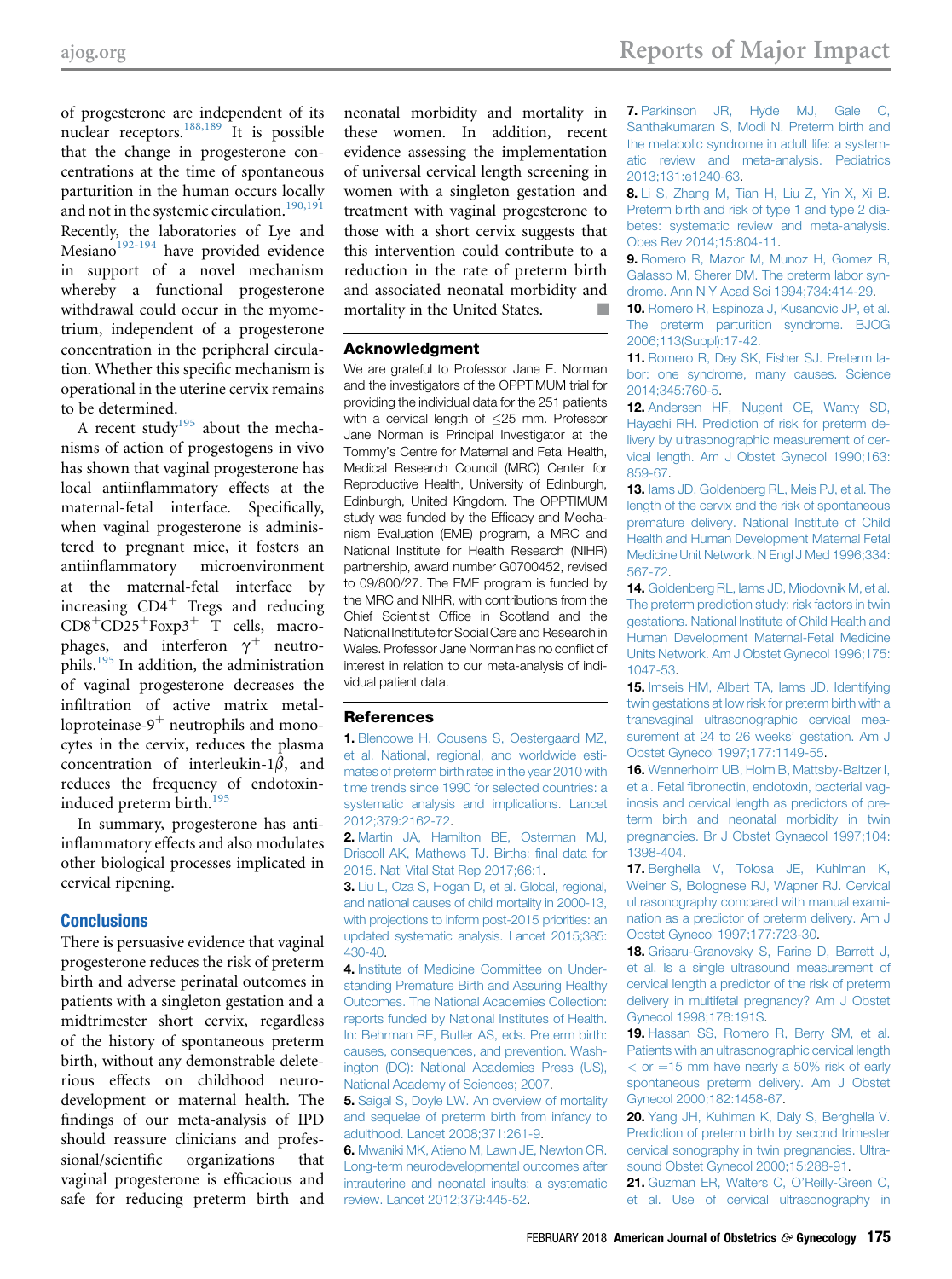<span id="page-15-0"></span>[prediction of spontaneous preterm birth in twin](http://refhub.elsevier.com/S0002-9378(17)32343-8/sref21) [gestations. Am J Obstet Gynecol 2000;183:](http://refhub.elsevier.com/S0002-9378(17)32343-8/sref21) [1103-7.](http://refhub.elsevier.com/S0002-9378(17)32343-8/sref21)

22. [Soriano D, Weisz B, Seidman DS, et al. The](http://refhub.elsevier.com/S0002-9378(17)32343-8/sref22) [role of sonographic assessment of cervical](http://refhub.elsevier.com/S0002-9378(17)32343-8/sref22) [length in the prediction of preterm birth in pri](http://refhub.elsevier.com/S0002-9378(17)32343-8/sref22)[migravidae with twin gestation conceived after](http://refhub.elsevier.com/S0002-9378(17)32343-8/sref22) [infertility treatment. Acta Obstet Gynecol Scand](http://refhub.elsevier.com/S0002-9378(17)32343-8/sref22) [2002;81:39-43.](http://refhub.elsevier.com/S0002-9378(17)32343-8/sref22)

23. [Vayssiere C, Favre R, Audibert F, et al.](http://refhub.elsevier.com/S0002-9378(17)32343-8/sref23) [Cervical length and funneling at 22 and 27](http://refhub.elsevier.com/S0002-9378(17)32343-8/sref23) [weeks to predict spontaneous birth before 32](http://refhub.elsevier.com/S0002-9378(17)32343-8/sref23) [weeks in twin pregnancies: a French prospec](http://refhub.elsevier.com/S0002-9378(17)32343-8/sref23)[tive multicenter study. Am J Obstet Gynecol](http://refhub.elsevier.com/S0002-9378(17)32343-8/sref23) [2002;187:1596-604.](http://refhub.elsevier.com/S0002-9378(17)32343-8/sref23)

24. [Honest H, Bachmann LM, Coomarasamy A,](http://refhub.elsevier.com/S0002-9378(17)32343-8/sref24) [Gupta JK, Kleijnen J, Khan KS. Accuracy of](http://refhub.elsevier.com/S0002-9378(17)32343-8/sref24) [cervical transvaginal sonography in predicting](http://refhub.elsevier.com/S0002-9378(17)32343-8/sref24) [preterm birth: a systematic review. Ultrasound](http://refhub.elsevier.com/S0002-9378(17)32343-8/sref24) [Obstet Gynecol 2003;22:305-22](http://refhub.elsevier.com/S0002-9378(17)32343-8/sref24).

25. [Owen J, Yost N, Berghella V, et al. Can](http://refhub.elsevier.com/S0002-9378(17)32343-8/sref25) [shortened midtrimester cervical length predict](http://refhub.elsevier.com/S0002-9378(17)32343-8/sref25) [very early spontaneous preterm birth? Am J](http://refhub.elsevier.com/S0002-9378(17)32343-8/sref25) [Obstet Gynecol 2004;191:298-303.](http://refhub.elsevier.com/S0002-9378(17)32343-8/sref25)

26. [Gibson JL, Macara LM, Owen P, Young D,](http://refhub.elsevier.com/S0002-9378(17)32343-8/sref26) [Macauley J, Mackenzie F. Prediction of preterm](http://refhub.elsevier.com/S0002-9378(17)32343-8/sref26) [delivery in twin pregnancy: a prospective,](http://refhub.elsevier.com/S0002-9378(17)32343-8/sref26) [observational study of cervical length and fetal](http://refhub.elsevier.com/S0002-9378(17)32343-8/sref26) fi[bronectin testing. Ultrasound Obstet Gynecol](http://refhub.elsevier.com/S0002-9378(17)32343-8/sref26) [2004;23:561-6.](http://refhub.elsevier.com/S0002-9378(17)32343-8/sref26)

27. [Sperling L, Kiil C, Larsen LU, et al. How to](http://refhub.elsevier.com/S0002-9378(17)32343-8/sref27) [identify twins at low risk of spontaneous preterm](http://refhub.elsevier.com/S0002-9378(17)32343-8/sref27) [delivery. Ultrasound Obstet Gynecol 2005;26:](http://refhub.elsevier.com/S0002-9378(17)32343-8/sref27) [138-44.](http://refhub.elsevier.com/S0002-9378(17)32343-8/sref27)

28. [Fait G, Har-Toov J, Gull I, Lessing JB,](http://refhub.elsevier.com/S0002-9378(17)32343-8/sref28) [Jaffa A, Wolman I. Cervical length, multifetal](http://refhub.elsevier.com/S0002-9378(17)32343-8/sref28) [pregnancy reduction, and prediction of preterm](http://refhub.elsevier.com/S0002-9378(17)32343-8/sref28) [birth. J Clin Ultrasound 2005;33:329-32](http://refhub.elsevier.com/S0002-9378(17)32343-8/sref28).

29. [Arabin B, Roos C, Kollen B, van Eyck J.](http://refhub.elsevier.com/S0002-9378(17)32343-8/sref29) [Comparison of transvaginal sonography in](http://refhub.elsevier.com/S0002-9378(17)32343-8/sref29) [recumbent and standing maternal positions to](http://refhub.elsevier.com/S0002-9378(17)32343-8/sref29) [predict spontaneous preterm birth in singleton](http://refhub.elsevier.com/S0002-9378(17)32343-8/sref29) [and twin pregnancies. Ultrasound Obstet](http://refhub.elsevier.com/S0002-9378(17)32343-8/sref29) [Gynecol 2006;27:377-86](http://refhub.elsevier.com/S0002-9378(17)32343-8/sref29).

30. [To MS, Skentou CA, Royston P, Yu CK,](http://refhub.elsevier.com/S0002-9378(17)32343-8/sref30) [Nicolaides KH. Prediction of patient-speci](http://refhub.elsevier.com/S0002-9378(17)32343-8/sref30)fic risk [of early preterm delivery using maternal history](http://refhub.elsevier.com/S0002-9378(17)32343-8/sref30) [and sonographic measurement of cervical](http://refhub.elsevier.com/S0002-9378(17)32343-8/sref30) [length: a population-based prospective study.](http://refhub.elsevier.com/S0002-9378(17)32343-8/sref30) [Ultrasound Obstet Gynecol 2006;27:362-7.](http://refhub.elsevier.com/S0002-9378(17)32343-8/sref30)

31. [To MS, Fonseca EB, Molina FS, Cacho AM,](http://refhub.elsevier.com/S0002-9378(17)32343-8/sref31) [Nicolaides KH. Maternal characteristics and](http://refhub.elsevier.com/S0002-9378(17)32343-8/sref31) [cervical length in the prediction of spontaneous](http://refhub.elsevier.com/S0002-9378(17)32343-8/sref31) [early preterm delivery in twins. Am J Obstet](http://refhub.elsevier.com/S0002-9378(17)32343-8/sref31) [Gynecol 2006;194:1360-5.](http://refhub.elsevier.com/S0002-9378(17)32343-8/sref31)

32. [Crane JM, Hutchens D. Transvaginal sono](http://refhub.elsevier.com/S0002-9378(17)32343-8/sref32)[graphic measurement of cervical length to pre](http://refhub.elsevier.com/S0002-9378(17)32343-8/sref32)[dict preterm birth in asymptomatic women at](http://refhub.elsevier.com/S0002-9378(17)32343-8/sref32) [increased risk: a systematic review. Ultrasound](http://refhub.elsevier.com/S0002-9378(17)32343-8/sref32) [Obstet Gynecol 2008;31:579-87](http://refhub.elsevier.com/S0002-9378(17)32343-8/sref32).

33. [Klein K, Gregor H, Hirtenlehner-Ferber K,](http://refhub.elsevier.com/S0002-9378(17)32343-8/sref33) [et al. Prediction of spontaneous preterm de](http://refhub.elsevier.com/S0002-9378(17)32343-8/sref33)[livery in twin pregnancies by cervical length at](http://refhub.elsevier.com/S0002-9378(17)32343-8/sref33) [mid-gestation. Twin Res Hum Genet 2008;11:](http://refhub.elsevier.com/S0002-9378(17)32343-8/sref33) [552-7](http://refhub.elsevier.com/S0002-9378(17)32343-8/sref33).

34. [Fox NS, Saltzman DH, Klauser CK,](http://refhub.elsevier.com/S0002-9378(17)32343-8/sref34) [Peress D, Gutierrez CV, Rebarber A. Prediction](http://refhub.elsevier.com/S0002-9378(17)32343-8/sref34) [of spontaneous preterm birth in asymptomatic](http://refhub.elsevier.com/S0002-9378(17)32343-8/sref34) [twin pregnancies with the use of combined fetal](http://refhub.elsevier.com/S0002-9378(17)32343-8/sref34) fi[bronectin and cervical length. Am J Obstet](http://refhub.elsevier.com/S0002-9378(17)32343-8/sref34) [Gynecol 2009;201:313.e1-5](http://refhub.elsevier.com/S0002-9378(17)32343-8/sref34).

35. [Honest H, Forbes CA, Duree KH, et al.](http://refhub.elsevier.com/S0002-9378(17)32343-8/sref35) [Screening to prevent spontaneous preterm](http://refhub.elsevier.com/S0002-9378(17)32343-8/sref35) [birth: systematic reviews of accuracy and](http://refhub.elsevier.com/S0002-9378(17)32343-8/sref35) [effectiveness literature with economic modelling.](http://refhub.elsevier.com/S0002-9378(17)32343-8/sref35) [Health Technol Assess 2009;13:1-627](http://refhub.elsevier.com/S0002-9378(17)32343-8/sref35).

36. [Domin CM, Smith EJ, Terplan M. Trans](http://refhub.elsevier.com/S0002-9378(17)32343-8/sref36)[vaginal ultrasonographic measurement of cer](http://refhub.elsevier.com/S0002-9378(17)32343-8/sref36)[vical length as a predictor of preterm birth: a](http://refhub.elsevier.com/S0002-9378(17)32343-8/sref36) [systematic review with meta-analysis. Ultra](http://refhub.elsevier.com/S0002-9378(17)32343-8/sref36)[sound Q 2010;26:241-8.](http://refhub.elsevier.com/S0002-9378(17)32343-8/sref36)

37. [Conde-Agudelo A, Romero R, Hassan SS,](http://refhub.elsevier.com/S0002-9378(17)32343-8/sref37) [Yeo L. Transvaginal sonographic cervical length](http://refhub.elsevier.com/S0002-9378(17)32343-8/sref37) [for the prediction of spontaneous preterm birth](http://refhub.elsevier.com/S0002-9378(17)32343-8/sref37) [in twin pregnancies: a systematic review and](http://refhub.elsevier.com/S0002-9378(17)32343-8/sref37) [metaanalysis. Am J Obstet Gynecol 2010;203:](http://refhub.elsevier.com/S0002-9378(17)32343-8/sref37) [128.e1-12.](http://refhub.elsevier.com/S0002-9378(17)32343-8/sref37)

38. [Lim AC, Hegeman MA, Huis In TVMA,](http://refhub.elsevier.com/S0002-9378(17)32343-8/sref38) [Opmeer BC, Bruinse HW, Mol BW. Cervical](http://refhub.elsevier.com/S0002-9378(17)32343-8/sref38) [length measurement for the prediction of pre](http://refhub.elsevier.com/S0002-9378(17)32343-8/sref38)[term birth in multiple pregnancies: a systematic](http://refhub.elsevier.com/S0002-9378(17)32343-8/sref38) [review and bivariate meta-analysis. Ultrasound](http://refhub.elsevier.com/S0002-9378(17)32343-8/sref38) [Obstet Gynecol 2011;38:10-7.](http://refhub.elsevier.com/S0002-9378(17)32343-8/sref38)

39. [Barros-Silva J, Pedrosa AC, Matias A.](http://refhub.elsevier.com/S0002-9378(17)32343-8/sref39) [Sonographic measurement of cervical length as](http://refhub.elsevier.com/S0002-9378(17)32343-8/sref39) [a predictor of preterm delivery: a systematic](http://refhub.elsevier.com/S0002-9378(17)32343-8/sref39) [review. J Perinat Med 2014;42:281-93.](http://refhub.elsevier.com/S0002-9378(17)32343-8/sref39)

40. [Conde-Agudelo A, Romero R. Prediction of](http://refhub.elsevier.com/S0002-9378(17)32343-8/sref40) [preterm birth in twin gestations using biophysical](http://refhub.elsevier.com/S0002-9378(17)32343-8/sref40) [and biochemical tests. Am J Obstet Gynecol](http://refhub.elsevier.com/S0002-9378(17)32343-8/sref40) [2014;211:583-95](http://refhub.elsevier.com/S0002-9378(17)32343-8/sref40).

41. [Li Q, Reeves M, Owen J, Keith LG. Preco](http://refhub.elsevier.com/S0002-9378(17)32343-8/sref41)[cious cervical ripening as a screening target to](http://refhub.elsevier.com/S0002-9378(17)32343-8/sref41) [predict spontaneous preterm delivery among](http://refhub.elsevier.com/S0002-9378(17)32343-8/sref41) [asymptomatic singleton pregnancies: a sys](http://refhub.elsevier.com/S0002-9378(17)32343-8/sref41)[tematic review. Am J Obstet Gynecol 2015;212:](http://refhub.elsevier.com/S0002-9378(17)32343-8/sref41) [145-56](http://refhub.elsevier.com/S0002-9378(17)32343-8/sref41).

42. [Conde-Agudelo A, Romero R. Predictive](http://refhub.elsevier.com/S0002-9378(17)32343-8/sref42) [accuracy of changes in transvaginal sono](http://refhub.elsevier.com/S0002-9378(17)32343-8/sref42)[graphic cervical length over time for preterm](http://refhub.elsevier.com/S0002-9378(17)32343-8/sref42) [birth: a systematic review and metaanalysis. Am](http://refhub.elsevier.com/S0002-9378(17)32343-8/sref42) [J Obstet Gynecol 2015;213:789-801](http://refhub.elsevier.com/S0002-9378(17)32343-8/sref42).

43. [Kindinger LM, Poon LC, Cacciatore S, et al.](http://refhub.elsevier.com/S0002-9378(17)32343-8/sref43) [The effect of gestational age and cervical length](http://refhub.elsevier.com/S0002-9378(17)32343-8/sref43) [measurements in the prediction of spontaneous](http://refhub.elsevier.com/S0002-9378(17)32343-8/sref43) [preterm birth in twin pregnancies: an individual](http://refhub.elsevier.com/S0002-9378(17)32343-8/sref43) [patient level meta-analysis. BJOG 2016;123:](http://refhub.elsevier.com/S0002-9378(17)32343-8/sref43) [877-84](http://refhub.elsevier.com/S0002-9378(17)32343-8/sref43).

44. [Melamed N, Pittini A, Hiersch L, et al. Serial](http://refhub.elsevier.com/S0002-9378(17)32343-8/sref44) [cervical length determination in twin pregnancies](http://refhub.elsevier.com/S0002-9378(17)32343-8/sref44) [reveals 4 distinct patterns with prognostic sig](http://refhub.elsevier.com/S0002-9378(17)32343-8/sref44)nifi[cance for preterm birth. Am J Obstet Gynecol](http://refhub.elsevier.com/S0002-9378(17)32343-8/sref44) [2016;215:476.e1-11.](http://refhub.elsevier.com/S0002-9378(17)32343-8/sref44)

45. [Vandermolen BI, Hezelgrave NL, Smout EM,](http://refhub.elsevier.com/S0002-9378(17)32343-8/sref45) [Abbott DS, Seed PT, Shennan AH. Quantitative](http://refhub.elsevier.com/S0002-9378(17)32343-8/sref45) fetal fi[bronectin and cervical length to predict](http://refhub.elsevier.com/S0002-9378(17)32343-8/sref45) [preterm birth in asymptomatic women with](http://refhub.elsevier.com/S0002-9378(17)32343-8/sref45) [previous cervical surgery. Am J Obstet Gynecol](http://refhub.elsevier.com/S0002-9378(17)32343-8/sref45) [2016;215:480.e1-10.](http://refhub.elsevier.com/S0002-9378(17)32343-8/sref45)

46. [Melamed N, Pittini A, Hiersch L, et al. Do](http://refhub.elsevier.com/S0002-9378(17)32343-8/sref46) [serial measurements of cervical length improve](http://refhub.elsevier.com/S0002-9378(17)32343-8/sref46) [the prediction of preterm birth in asymptomatic](http://refhub.elsevier.com/S0002-9378(17)32343-8/sref46) [women with twin gestations? Am J Obstet](http://refhub.elsevier.com/S0002-9378(17)32343-8/sref46) [Gynecol 2016;215:616.e1-14](http://refhub.elsevier.com/S0002-9378(17)32343-8/sref46).

47. [Moroz LA, Brock CO, Govindappagari S,](http://refhub.elsevier.com/S0002-9378(17)32343-8/sref47) [Johnson DL, Leopold BH, Gyam](http://refhub.elsevier.com/S0002-9378(17)32343-8/sref47)fi-[Bannerman C. Association between change in](http://refhub.elsevier.com/S0002-9378(17)32343-8/sref47) [cervical length and spontaneous preterm birth in](http://refhub.elsevier.com/S0002-9378(17)32343-8/sref47) [twin pregnancies. Am J Obstet Gynecol](http://refhub.elsevier.com/S0002-9378(17)32343-8/sref47) [2017;216:159.e1-7.](http://refhub.elsevier.com/S0002-9378(17)32343-8/sref47)

48. Esplin MS, Elovitz MA, lams JD, et al. [Predictive accuracy of serial transvaginal cer](http://refhub.elsevier.com/S0002-9378(17)32343-8/sref48)[vical lengths and quantitative vaginal fetal](http://refhub.elsevier.com/S0002-9378(17)32343-8/sref48) fi[bronectin levels for spontaneous preterm](http://refhub.elsevier.com/S0002-9378(17)32343-8/sref48) [birth among nulliparous women. JAMA](http://refhub.elsevier.com/S0002-9378(17)32343-8/sref48) [2017;317:1047-56.](http://refhub.elsevier.com/S0002-9378(17)32343-8/sref48)

49. [Romero R, Nicolaides K, Conde-Agudelo A,](http://refhub.elsevier.com/S0002-9378(17)32343-8/sref49) [et al. Vaginal progesterone in women with an](http://refhub.elsevier.com/S0002-9378(17)32343-8/sref49) [asymptomatic sonographic short cervix in the](http://refhub.elsevier.com/S0002-9378(17)32343-8/sref49) [midtrimester decreases preterm delivery and](http://refhub.elsevier.com/S0002-9378(17)32343-8/sref49) [neonatal morbidity: a systematic review and](http://refhub.elsevier.com/S0002-9378(17)32343-8/sref49) [metaanalysis of individual patient data. Am J](http://refhub.elsevier.com/S0002-9378(17)32343-8/sref49) [Obstet Gynecol 2012;206:124.e1-19.](http://refhub.elsevier.com/S0002-9378(17)32343-8/sref49)

50. [Society for Maternal-Fetal Medicine Publi](http://refhub.elsevier.com/S0002-9378(17)32343-8/sref50)[cations Committee, with assistance of Vincenzo](http://refhub.elsevier.com/S0002-9378(17)32343-8/sref50) [Berghella. Progesterone and preterm birth pre](http://refhub.elsevier.com/S0002-9378(17)32343-8/sref50)[vention: translating clinical trials data into clinical](http://refhub.elsevier.com/S0002-9378(17)32343-8/sref50) [practice. Am J Obstet Gynecol 2012;206:](http://refhub.elsevier.com/S0002-9378(17)32343-8/sref50) [376-86](http://refhub.elsevier.com/S0002-9378(17)32343-8/sref50).

**51.** [Committee on Practice Bulletins](http://refhub.elsevier.com/S0002-9378(17)32343-8/sref51)-[Obstetrics, American College of Obstetricians](http://refhub.elsevier.com/S0002-9378(17)32343-8/sref51) [and Gynecologists. Prediction and prevention of](http://refhub.elsevier.com/S0002-9378(17)32343-8/sref51) [preterm birth. Practice bulletin no. 130. Obstet](http://refhub.elsevier.com/S0002-9378(17)32343-8/sref51) [Gynecol 2012;120:964-73](http://refhub.elsevier.com/S0002-9378(17)32343-8/sref51).

**52. [FIGO Working Group on Best Practice in](http://refhub.elsevier.com/S0002-9378(17)32343-8/sref52)** [Maternal-Fetal Medicine; International Federa](http://refhub.elsevier.com/S0002-9378(17)32343-8/sref52)[tion of Gynecology and Obstetrics. Best practice](http://refhub.elsevier.com/S0002-9378(17)32343-8/sref52) [in maternal-fetal medicine. Int J Gynaecol Obstet](http://refhub.elsevier.com/S0002-9378(17)32343-8/sref52) [2015;128:80-2.](http://refhub.elsevier.com/S0002-9378(17)32343-8/sref52)

**53.** National Institute for Health and Care Excellence. Preterm labor and birth. Available at: guideline.2015. [https://www.nice.org.](https://www.nice.org.uk/guidance/ng25/evidence/resources/full-guideline-2176838029) [uk/guidance/ng25/evidence/resources/full](https://www.nice.org.uk/guidance/ng25/evidence/resources/full-guideline-2176838029)[guideline-2176838029](https://www.nice.org.uk/guidance/ng25/evidence/resources/full-guideline-2176838029). Accessed Nov. 12, 2017.

**54.** [Norman JE, Marlow N, Messow CM, et al.](http://refhub.elsevier.com/S0002-9378(17)32343-8/sref54) [Vaginal progesterone prophylaxis for preterm](http://refhub.elsevier.com/S0002-9378(17)32343-8/sref54) [birth \(the OPPTIMUM study\): a multicenter,](http://refhub.elsevier.com/S0002-9378(17)32343-8/sref54) [randomized, double-blind trial. Lancet](http://refhub.elsevier.com/S0002-9378(17)32343-8/sref54) [2016;387:2106-16.](http://refhub.elsevier.com/S0002-9378(17)32343-8/sref54)

**55.** National Institute for Health and Care Excellence. Surveillance report (exceptional review) 2017-preterm labor and birth (2015) NICE guidelines NG25. Available at: [http://](http://www.nice.org.uk/guidance/ng25/resources/surveillance-report-exceptional-%20review-2017-preterm-labour-and-birth-2015-nice-guideline-ng25-5642777402053) [www.nice.org.uk/guidance/ng25/resources/](http://www.nice.org.uk/guidance/ng25/resources/surveillance-report-exceptional-%20review-2017-preterm-labour-and-birth-2015-nice-guideline-ng25-5642777402053) [surveillance-report-exceptional-%20review-](http://www.nice.org.uk/guidance/ng25/resources/surveillance-report-exceptional-%20review-2017-preterm-labour-and-birth-2015-nice-guideline-ng25-5642777402053)[2017-preterm-labour-and-birth-2015-nice](http://www.nice.org.uk/guidance/ng25/resources/surveillance-report-exceptional-%20review-2017-preterm-labour-and-birth-2015-nice-guideline-ng25-5642777402053)[guideline-ng25-5642777402053](http://www.nice.org.uk/guidance/ng25/resources/surveillance-report-exceptional-%20review-2017-preterm-labour-and-birth-2015-nice-guideline-ng25-5642777402053). Accessed July 3, 2017.

56. [Society for Maternal-Fetal Medicine \(SMFM\)](http://refhub.elsevier.com/S0002-9378(17)32343-8/sref56) [Publications Committee. The choice of proges](http://refhub.elsevier.com/S0002-9378(17)32343-8/sref56)[togen for the prevention of preterm birth in women](http://refhub.elsevier.com/S0002-9378(17)32343-8/sref56) [with singleton pregnancy and prior preterm birth.](http://refhub.elsevier.com/S0002-9378(17)32343-8/sref56) [Am J Obstet Gynecol 2017;216:B11-3.](http://refhub.elsevier.com/S0002-9378(17)32343-8/sref56)

57. [Romero R, Nicolaides KH, Conde-](http://refhub.elsevier.com/S0002-9378(17)32343-8/sref57)[Agudelo A, et al. Vaginal progesterone](http://refhub.elsevier.com/S0002-9378(17)32343-8/sref57) [decreases preterm birth](http://refhub.elsevier.com/S0002-9378(17)32343-8/sref57)  $\langle\rangle = 34$  weeks of [gestation in women with a singleton pregnancy](http://refhub.elsevier.com/S0002-9378(17)32343-8/sref57) [and a short cervix: an updated meta-analysis](http://refhub.elsevier.com/S0002-9378(17)32343-8/sref57) [including data from the OPPTIMUM study.](http://refhub.elsevier.com/S0002-9378(17)32343-8/sref57) [Ultrasound Obstet Gynecol 2016;48:308-17.](http://refhub.elsevier.com/S0002-9378(17)32343-8/sref57)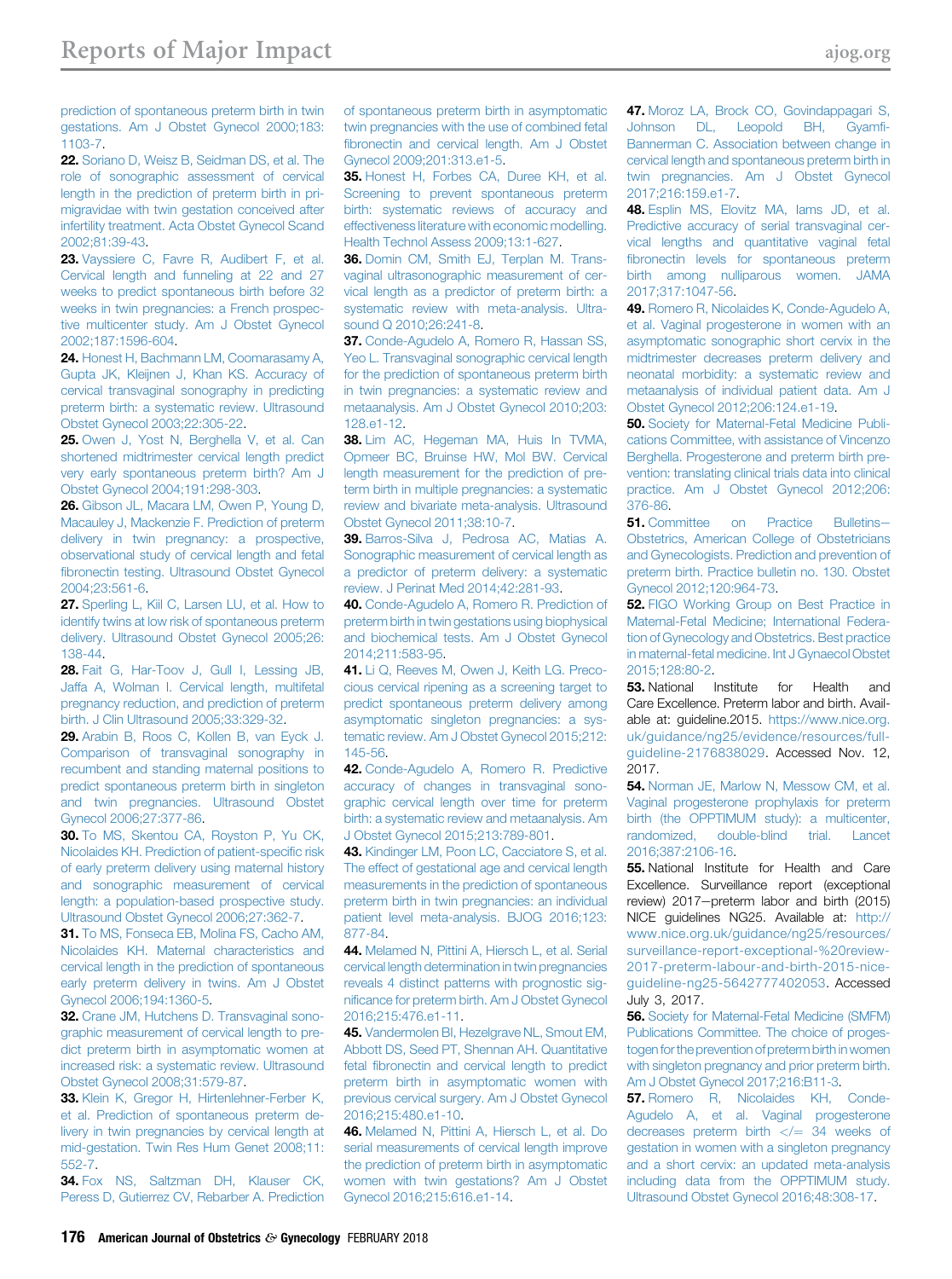<span id="page-16-0"></span>58. [Stewart LA, Clarke M, Rovers M, et al.](http://refhub.elsevier.com/S0002-9378(17)32343-8/sref58) [Preferred Reporting Items for Systematic](http://refhub.elsevier.com/S0002-9378(17)32343-8/sref58) [Review and Meta-Analyses of individual partici](http://refhub.elsevier.com/S0002-9378(17)32343-8/sref58)[pant data: the PRISMA-IPD statement. JAMA](http://refhub.elsevier.com/S0002-9378(17)32343-8/sref58) [2015;313:1657-65](http://refhub.elsevier.com/S0002-9378(17)32343-8/sref58).

59. Higgins J, Altman D, Sterne J. Chapter 8: Assessing risk of bias in included studies. Cochrane Handbook for Systematic Reviews of Interventions Version 5.1. 0 (updated March 2011). The Cochrane Collaboration; 2011.

60. [Tierney JF, Vale C, Riley R, et al. Individual](http://refhub.elsevier.com/S0002-9378(17)32343-8/sref60) [participant data \(IPD\) meta-analyses of ran](http://refhub.elsevier.com/S0002-9378(17)32343-8/sref60)[domized controlled trials: guidance on their use.](http://refhub.elsevier.com/S0002-9378(17)32343-8/sref60) [PLoS Med 2015;12:e1001855](http://refhub.elsevier.com/S0002-9378(17)32343-8/sref60).

61. [Higgins JP, Thompson SG, Deeks JJ,](http://refhub.elsevier.com/S0002-9378(17)32343-8/sref61) [Altman DG. Measuring inconsistency in meta](http://refhub.elsevier.com/S0002-9378(17)32343-8/sref61)[analyses. BMJ 2003;327:557-60](http://refhub.elsevier.com/S0002-9378(17)32343-8/sref61).

62. Altman DG. Confi[dence intervals for the](http://refhub.elsevier.com/S0002-9378(17)32343-8/sref62) [number needed to treat. BMJ 1998;317:1309-12](http://refhub.elsevier.com/S0002-9378(17)32343-8/sref62). 63. [Klebanoff MA. Subgroup analysis in obstet](http://refhub.elsevier.com/S0002-9378(17)32343-8/sref63)[rics clinical trials. Am J Obstet Gynecol](http://refhub.elsevier.com/S0002-9378(17)32343-8/sref63) [2007;197:119-22.](http://refhub.elsevier.com/S0002-9378(17)32343-8/sref63)

64. [Sun X, Ioannidis JP, Agoritsas T, Alba AC,](http://refhub.elsevier.com/S0002-9378(17)32343-8/sref64) [Guyatt G. How to use a subgroup analysis:](http://refhub.elsevier.com/S0002-9378(17)32343-8/sref64) users' [guide to the medical literature. JAMA](http://refhub.elsevier.com/S0002-9378(17)32343-8/sref64) [2014;311:405-11.](http://refhub.elsevier.com/S0002-9378(17)32343-8/sref64)

65. [Klebanoff MA. 17 alpha-Hydroxyprogesterone](http://refhub.elsevier.com/S0002-9378(17)32343-8/sref65) [caproate for preterm prevention: issues in sub](http://refhub.elsevier.com/S0002-9378(17)32343-8/sref65)[group analysis. Am J Obstet Gynecol 2016;214:](http://refhub.elsevier.com/S0002-9378(17)32343-8/sref65) [306-7.](http://refhub.elsevier.com/S0002-9378(17)32343-8/sref65)

66. [Schünemann H, Brozek J, Guyatt G,](http://refhub.elsevier.com/S0002-9378(17)32343-8/sref66) [Oxman A. GRADE handbook for grading quality](http://refhub.elsevier.com/S0002-9378(17)32343-8/sref66) [of evidence and strength of recommendation.](http://refhub.elsevier.com/S0002-9378(17)32343-8/sref66) [The GRADE Working Group; 2013.](http://refhub.elsevier.com/S0002-9378(17)32343-8/sref66)

67. [GRADEpro G. GRADEpro guideline devel](http://refhub.elsevier.com/S0002-9378(17)32343-8/sref67)[opment tool \[software\]. Hamilton, Ontario,](http://refhub.elsevier.com/S0002-9378(17)32343-8/sref67) [\(Canada\): McMaster University; 2015.](http://refhub.elsevier.com/S0002-9378(17)32343-8/sref67)

68. [da Fonseca EB, Bittar RE, Carvalho MH,](http://refhub.elsevier.com/S0002-9378(17)32343-8/sref68) [Zugaib M. Prophylactic administration of pro](http://refhub.elsevier.com/S0002-9378(17)32343-8/sref68)[gesterone by vaginal suppository to reduce the](http://refhub.elsevier.com/S0002-9378(17)32343-8/sref68) [incidence of spontaneous preterm birth in](http://refhub.elsevier.com/S0002-9378(17)32343-8/sref68) [women at increased risk: a randomized](http://refhub.elsevier.com/S0002-9378(17)32343-8/sref68) [placebo-controlled double-blind study. Am J](http://refhub.elsevier.com/S0002-9378(17)32343-8/sref68) [Obstet Gynecol 2003;188:419-24.](http://refhub.elsevier.com/S0002-9378(17)32343-8/sref68)

69. [Fonseca EB, Celik E, Parra M, Singh M,](http://refhub.elsevier.com/S0002-9378(17)32343-8/sref69) [Nicolaides KH. Progesterone and the risk of](http://refhub.elsevier.com/S0002-9378(17)32343-8/sref69) [preterm birth among women with a short cervix.](http://refhub.elsevier.com/S0002-9378(17)32343-8/sref69) [N Engl J Med 2007;357:462-9](http://refhub.elsevier.com/S0002-9378(17)32343-8/sref69).

70. O'[Brien JM, Adair CD, Lewis DF, et al. Pro](http://refhub.elsevier.com/S0002-9378(17)32343-8/sref70)[gesterone vaginal gel for the reduction of](http://refhub.elsevier.com/S0002-9378(17)32343-8/sref70) [recurrent preterm birth: primary results from a](http://refhub.elsevier.com/S0002-9378(17)32343-8/sref70) [randomized, double-blind, placebo-controlled](http://refhub.elsevier.com/S0002-9378(17)32343-8/sref70) [trial. Ultrasound Obstet Gynecol 2007;30:](http://refhub.elsevier.com/S0002-9378(17)32343-8/sref70) [687-96.](http://refhub.elsevier.com/S0002-9378(17)32343-8/sref70)

71. [Cetingoz E, Cam C, Sakalli M, Karateke A,](http://refhub.elsevier.com/S0002-9378(17)32343-8/sref71) [Celik C, Sancak A. Progesterone effects on](http://refhub.elsevier.com/S0002-9378(17)32343-8/sref71) [preterm birth in high-risk pregnancies: a ran](http://refhub.elsevier.com/S0002-9378(17)32343-8/sref71)[domized placebo-controlled trial. Arch Gynecol](http://refhub.elsevier.com/S0002-9378(17)32343-8/sref71) [Obstet 2011;283:423-9](http://refhub.elsevier.com/S0002-9378(17)32343-8/sref71).

72. [Hassan SS, Romero R, Vidyadhari D, et al.](http://refhub.elsevier.com/S0002-9378(17)32343-8/sref72) [Vaginal progesterone reduces the rate of pre](http://refhub.elsevier.com/S0002-9378(17)32343-8/sref72)[term birth in women with a sonographic short](http://refhub.elsevier.com/S0002-9378(17)32343-8/sref72) [cervix: a multicenter, randomized, double-blind,](http://refhub.elsevier.com/S0002-9378(17)32343-8/sref72) [placebo-controlled trial. Ultrasound Obstet](http://refhub.elsevier.com/S0002-9378(17)32343-8/sref72) [Gynecol 2011;38:18-31.](http://refhub.elsevier.com/S0002-9378(17)32343-8/sref72)

73. [Aboulghar MM, Aboulghar MA, Amin YM,](http://refhub.elsevier.com/S0002-9378(17)32343-8/sref73) [Al-Inany HG, Mansour RT, Serour GI. The use of](http://refhub.elsevier.com/S0002-9378(17)32343-8/sref73) [vaginal natural progesterone for prevention of](http://refhub.elsevier.com/S0002-9378(17)32343-8/sref73) [preterm birth in IVF/ICSI pregnancies. Reprod](http://refhub.elsevier.com/S0002-9378(17)32343-8/sref73) [Biomed Online 2012;25:133-8](http://refhub.elsevier.com/S0002-9378(17)32343-8/sref73).

74. [van Os MA, van der Ven AJ,](http://refhub.elsevier.com/S0002-9378(17)32343-8/sref74) [Kleinrouweler CE, et al. Preventing preterm birth](http://refhub.elsevier.com/S0002-9378(17)32343-8/sref74) [with progesterone in women with a short cervi](http://refhub.elsevier.com/S0002-9378(17)32343-8/sref74)[cal length from a low-risk population: a](http://refhub.elsevier.com/S0002-9378(17)32343-8/sref74) [multicenter double-blind placebo-controlled](http://refhub.elsevier.com/S0002-9378(17)32343-8/sref74) [randomized trial. Am J Perinatol 2015;32:](http://refhub.elsevier.com/S0002-9378(17)32343-8/sref74) [993-1000.](http://refhub.elsevier.com/S0002-9378(17)32343-8/sref74)

75. [Azargoon A, Ghorbani R, Aslebahar F.](http://refhub.elsevier.com/S0002-9378(17)32343-8/sref75) [Vaginal progesterone on the prevention of pre](http://refhub.elsevier.com/S0002-9378(17)32343-8/sref75)[term birth and neonatal complications in high](http://refhub.elsevier.com/S0002-9378(17)32343-8/sref75) [risk women: a randomized placebo-controlled](http://refhub.elsevier.com/S0002-9378(17)32343-8/sref75) [double-blind study. Int J Reprod Biomed](http://refhub.elsevier.com/S0002-9378(17)32343-8/sref75) [\(Yazd\) 2016;14:309-16.](http://refhub.elsevier.com/S0002-9378(17)32343-8/sref75)

76. [Crowther CA, Ashwood P, McPhee AJ, et al.](http://refhub.elsevier.com/S0002-9378(17)32343-8/sref76) [Vaginal progesterone pessaries for pregnant](http://refhub.elsevier.com/S0002-9378(17)32343-8/sref76) [women with a previous preterm birth to prevent](http://refhub.elsevier.com/S0002-9378(17)32343-8/sref76) [neonatal respiratory distress syndrome \(the](http://refhub.elsevier.com/S0002-9378(17)32343-8/sref76) [PROGRESS study\): a multicenter, randomized,](http://refhub.elsevier.com/S0002-9378(17)32343-8/sref76) [placebo-controlled trial. PLoS Med 2017;14:](http://refhub.elsevier.com/S0002-9378(17)32343-8/sref76) [e1002390.](http://refhub.elsevier.com/S0002-9378(17)32343-8/sref76)

77. [Majhi P, Bagga R, Kalra J, Sharma M.](http://refhub.elsevier.com/S0002-9378(17)32343-8/sref77) [Intravaginal use of natural micronized pro](http://refhub.elsevier.com/S0002-9378(17)32343-8/sref77)[gesterone to prevent pre-term birth: a ran](http://refhub.elsevier.com/S0002-9378(17)32343-8/sref77)[domized trial in India. J Obstet Gynaecol](http://refhub.elsevier.com/S0002-9378(17)32343-8/sref77) [2009;29:493-8](http://refhub.elsevier.com/S0002-9378(17)32343-8/sref77).

78. [Akbari S, Birjandi M, Mohtasham N. Evalu](http://refhub.elsevier.com/S0002-9378(17)32343-8/sref78)[ation of the effect of progesterone on prevention](http://refhub.elsevier.com/S0002-9378(17)32343-8/sref78) [of preterm delivery and its complications. Sci J](http://refhub.elsevier.com/S0002-9378(17)32343-8/sref78) [Kurdistan Univ Med Sci 2009;14:11-9.](http://refhub.elsevier.com/S0002-9378(17)32343-8/sref78)

79. [Jo B. Statistical power in randomized inter](http://refhub.elsevier.com/S0002-9378(17)32343-8/sref79)[vention studies with noncompliance. Psychol](http://refhub.elsevier.com/S0002-9378(17)32343-8/sref79) [Methods 2002;7:178-93](http://refhub.elsevier.com/S0002-9378(17)32343-8/sref79).

80. [Shapiro-Mendoza CK, Lackritz EM. Epide](http://refhub.elsevier.com/S0002-9378(17)32343-8/sref80)[miology of late and moderate preterm birth.](http://refhub.elsevier.com/S0002-9378(17)32343-8/sref80) [Semin Fetal Neonatal Med 2012;17:120-5](http://refhub.elsevier.com/S0002-9378(17)32343-8/sref80).

81. [Raju TN, Langenberg P, Sen A, Aldana O.](http://refhub.elsevier.com/S0002-9378(17)32343-8/sref81) How much 'better' [is good enough? The](http://refhub.elsevier.com/S0002-9378(17)32343-8/sref81) [magnitude of treatment effect in clinical trials. Am](http://refhub.elsevier.com/S0002-9378(17)32343-8/sref81) [J Dis Child 1992;146:407-11](http://refhub.elsevier.com/S0002-9378(17)32343-8/sref81).

82. [Conde-Agudelo A, Romero R, Nicolaides K,](http://refhub.elsevier.com/S0002-9378(17)32343-8/sref82) [et al. Vaginal progesterone vs cervical cerclage](http://refhub.elsevier.com/S0002-9378(17)32343-8/sref82) [for the prevention of preterm birth in women with](http://refhub.elsevier.com/S0002-9378(17)32343-8/sref82) [a sonographic short cervix, previous preterm](http://refhub.elsevier.com/S0002-9378(17)32343-8/sref82) [birth, and singleton gestation: a systematic re](http://refhub.elsevier.com/S0002-9378(17)32343-8/sref82)[view and indirect comparison metaanalysis. Am](http://refhub.elsevier.com/S0002-9378(17)32343-8/sref82) [J Obstet Gynecol 2013;208:42.e1-18](http://refhub.elsevier.com/S0002-9378(17)32343-8/sref82).

83. [Yusuf S, Wittes J. Interpreting geographic](http://refhub.elsevier.com/S0002-9378(17)32343-8/sref83) [variations in results of randomized, controlled](http://refhub.elsevier.com/S0002-9378(17)32343-8/sref83) [trials. N Engl J Med 2016;375:2263-71](http://refhub.elsevier.com/S0002-9378(17)32343-8/sref83).

84. [Kiefer DG, Keeler SM, Rust OA, Wayock CP,](http://refhub.elsevier.com/S0002-9378(17)32343-8/sref84) [Vintzileos AM, Hanna N. Is midtrimester short](http://refhub.elsevier.com/S0002-9378(17)32343-8/sref84) [cervix a sign of intraamniotic in](http://refhub.elsevier.com/S0002-9378(17)32343-8/sref84)flammation? Am J [Obstet Gynecol 2009;200:374.e1-5](http://refhub.elsevier.com/S0002-9378(17)32343-8/sref84).

85. [Vaisbuch E, Hassan SS, Mazaki-Tovi S, et al.](http://refhub.elsevier.com/S0002-9378(17)32343-8/sref85) [Patients with an asymptomatic short cervix](http://refhub.elsevier.com/S0002-9378(17)32343-8/sref85)  $(<$  $(<$ [or](http://refhub.elsevier.com/S0002-9378(17)32343-8/sref85)=[15 mm\) have a high rate of subclinical](http://refhub.elsevier.com/S0002-9378(17)32343-8/sref85) intraamniotic infl[ammation: implications for pa](http://refhub.elsevier.com/S0002-9378(17)32343-8/sref85)[tient counseling. Am J Obstet Gynecol](http://refhub.elsevier.com/S0002-9378(17)32343-8/sref85) [2010;202:433.e1-8](http://refhub.elsevier.com/S0002-9378(17)32343-8/sref85).

86. [Romero R, Miranda J, Chaiworapongsa T,](http://refhub.elsevier.com/S0002-9378(17)32343-8/sref86) [et al. Sterile intra-amniotic in](http://refhub.elsevier.com/S0002-9378(17)32343-8/sref86)flammation in [asymptomatic patients with a sonographic short](http://refhub.elsevier.com/S0002-9378(17)32343-8/sref86) [cervix: prevalence and clinical signi](http://refhub.elsevier.com/S0002-9378(17)32343-8/sref86)ficance. [J Matern Fetal Neonatal Med 2014:1-17.](http://refhub.elsevier.com/S0002-9378(17)32343-8/sref86)

87. [Tarca AL, Fitzgerald W, Chaemsaithong P,](http://refhub.elsevier.com/S0002-9378(17)32343-8/sref87) [et al. The cytokine network in women with an](http://refhub.elsevier.com/S0002-9378(17)32343-8/sref87) [asymptomatic short cervix and the risk of pre](http://refhub.elsevier.com/S0002-9378(17)32343-8/sref87)[term delivery. Am J Reprod Immunol 2017;78.](http://refhub.elsevier.com/S0002-9378(17)32343-8/sref87) 88. O'[Brien JM, Steichen JJ, Phillips JA,](http://refhub.elsevier.com/S0002-9378(17)32343-8/sref88) [Creasy GW. Two year infant outcomes for chil](http://refhub.elsevier.com/S0002-9378(17)32343-8/sref88)[dren exposed to supplemental intravaginal pro](http://refhub.elsevier.com/S0002-9378(17)32343-8/sref88)[gesterone gel in utero: secondary analysis of a](http://refhub.elsevier.com/S0002-9378(17)32343-8/sref88) [multicenter, randomized, double-blind, pla](http://refhub.elsevier.com/S0002-9378(17)32343-8/sref88)[cebo-controlled trial. Am J Obstet Gynecol](http://refhub.elsevier.com/S0002-9378(17)32343-8/sref88) [2012;206:S223.](http://refhub.elsevier.com/S0002-9378(17)32343-8/sref88)

89. [Norman JE, Mackenzie F, Owen P, et al.](http://refhub.elsevier.com/S0002-9378(17)32343-8/sref89) [Progesterone for the prevention of preterm birth](http://refhub.elsevier.com/S0002-9378(17)32343-8/sref89) [in twin pregnancy \(STOPPIT\): a randomized,](http://refhub.elsevier.com/S0002-9378(17)32343-8/sref89) [double-blind, placebo-controlled study and](http://refhub.elsevier.com/S0002-9378(17)32343-8/sref89) [meta-analysis. Lancet 2009;373:2034-40](http://refhub.elsevier.com/S0002-9378(17)32343-8/sref89).

90. [Rode L, Klein K, Nicolaides KH, Krampl-](http://refhub.elsevier.com/S0002-9378(17)32343-8/sref90)[Bettelheim E, Tabor A. Prevention of preterm](http://refhub.elsevier.com/S0002-9378(17)32343-8/sref90) [delivery in twin gestations \(PREDICT\): a multi](http://refhub.elsevier.com/S0002-9378(17)32343-8/sref90)[center, randomized, placebo-controlled trial on](http://refhub.elsevier.com/S0002-9378(17)32343-8/sref90) [the effect of vaginal micronized progesterone.](http://refhub.elsevier.com/S0002-9378(17)32343-8/sref90) [Ultrasound Obstet Gynecol 2011;38:272-80.](http://refhub.elsevier.com/S0002-9378(17)32343-8/sref90)

91. [McNamara HC, Wood R, Chalmers J, et al.](http://refhub.elsevier.com/S0002-9378(17)32343-8/sref91) [STOPPIT Baby Follow-up Study: the effect of](http://refhub.elsevier.com/S0002-9378(17)32343-8/sref91) [prophylactic progesterone in twin pregnancy on](http://refhub.elsevier.com/S0002-9378(17)32343-8/sref91) [childhood outcome. PLoS One 2015;10:](http://refhub.elsevier.com/S0002-9378(17)32343-8/sref91) [e0122341](http://refhub.elsevier.com/S0002-9378(17)32343-8/sref91).

92. [Vedel C, Larsen H, Holmskov A, et al. Long](http://refhub.elsevier.com/S0002-9378(17)32343-8/sref92)[term effects of prenatal progesterone exposure:](http://refhub.elsevier.com/S0002-9378(17)32343-8/sref92) [neurophysiological development and hospital](http://refhub.elsevier.com/S0002-9378(17)32343-8/sref92) [admissions in twins up to 8 years of age. Ultra](http://refhub.elsevier.com/S0002-9378(17)32343-8/sref92)[sound Obstet Gynecol 2016;48:382-9.](http://refhub.elsevier.com/S0002-9378(17)32343-8/sref92)

93. [Cahill AG, Odibo AO, Caughey AB, et al.](http://refhub.elsevier.com/S0002-9378(17)32343-8/sref93) [Universal cervical length screening and treat](http://refhub.elsevier.com/S0002-9378(17)32343-8/sref93)[ment with vaginal progesterone to prevent pre](http://refhub.elsevier.com/S0002-9378(17)32343-8/sref93)[term birth: a decision and economic analysis.](http://refhub.elsevier.com/S0002-9378(17)32343-8/sref93) [Am J Obstet Gynecol 2010;202:548.e1-8](http://refhub.elsevier.com/S0002-9378(17)32343-8/sref93).

94. [Werner EF, Han CS, Pettker CM, et al. Uni](http://refhub.elsevier.com/S0002-9378(17)32343-8/sref94)[versal cervical-length screening to prevent pre](http://refhub.elsevier.com/S0002-9378(17)32343-8/sref94)[term birth: a cost-effectiveness analysis.](http://refhub.elsevier.com/S0002-9378(17)32343-8/sref94) [Ultrasound Obstet Gynecol 2011;38:32-7](http://refhub.elsevier.com/S0002-9378(17)32343-8/sref94).

95. [Werner EF, Hamel MS, Orzechowski K,](http://refhub.elsevier.com/S0002-9378(17)32343-8/sref95) [Berghella V, Thung SF. Cost-effectiveness of](http://refhub.elsevier.com/S0002-9378(17)32343-8/sref95) [transvaginal ultrasound cervical length](http://refhub.elsevier.com/S0002-9378(17)32343-8/sref95) [screening in singletons without a prior preterm](http://refhub.elsevier.com/S0002-9378(17)32343-8/sref95) [birth: an update. Am J Obstet Gynecol](http://refhub.elsevier.com/S0002-9378(17)32343-8/sref95) [2015;213:554.e1-6.](http://refhub.elsevier.com/S0002-9378(17)32343-8/sref95)

96. [Einerson BD, Grobman WA, Miller ES. Cost](http://refhub.elsevier.com/S0002-9378(17)32343-8/sref96)[effectiveness of risk-based screening for cervical](http://refhub.elsevier.com/S0002-9378(17)32343-8/sref96) [length to prevent preterm birth. Am J Obstet](http://refhub.elsevier.com/S0002-9378(17)32343-8/sref96) [Gynecol 2016;215:100.e1-7](http://refhub.elsevier.com/S0002-9378(17)32343-8/sref96).

97. [Crosby DA, Miletin J, Semberova J, Daly S.](http://refhub.elsevier.com/S0002-9378(17)32343-8/sref97) [Is routine transvaginal cervical length measure](http://refhub.elsevier.com/S0002-9378(17)32343-8/sref97)[ment cost-effective in a population where the](http://refhub.elsevier.com/S0002-9378(17)32343-8/sref97) [risk of spontaneous preterm birth is low? Acta](http://refhub.elsevier.com/S0002-9378(17)32343-8/sref97) [Obstet Gynecol Scand 2016;95:1391-5.](http://refhub.elsevier.com/S0002-9378(17)32343-8/sref97)

98. [Pizzi LT, Seligman NS, Baxter JK,](http://refhub.elsevier.com/S0002-9378(17)32343-8/sref98) [Jutkowitz E, Berghella V. Cost and cost effec](http://refhub.elsevier.com/S0002-9378(17)32343-8/sref98)[tiveness of vaginal progesterone gel in reducing](http://refhub.elsevier.com/S0002-9378(17)32343-8/sref98) [preterm birth: an economic analysis of the](http://refhub.elsevier.com/S0002-9378(17)32343-8/sref98) [PREGNANT trial. Pharmacoeconomics 2014;](http://refhub.elsevier.com/S0002-9378(17)32343-8/sref98) [32:467-78.](http://refhub.elsevier.com/S0002-9378(17)32343-8/sref98)

99. [Jain S, Kilgore M, Edwards RK, Owen J.](http://refhub.elsevier.com/S0002-9378(17)32343-8/sref99) [Revisiting the cost-effectiveness of universal](http://refhub.elsevier.com/S0002-9378(17)32343-8/sref99) [cervical length screening: importance of pro](http://refhub.elsevier.com/S0002-9378(17)32343-8/sref99)gesterone effi[cacy. Am J Obstet Gynecol](http://refhub.elsevier.com/S0002-9378(17)32343-8/sref99) [2016;215:101.e1-7.](http://refhub.elsevier.com/S0002-9378(17)32343-8/sref99)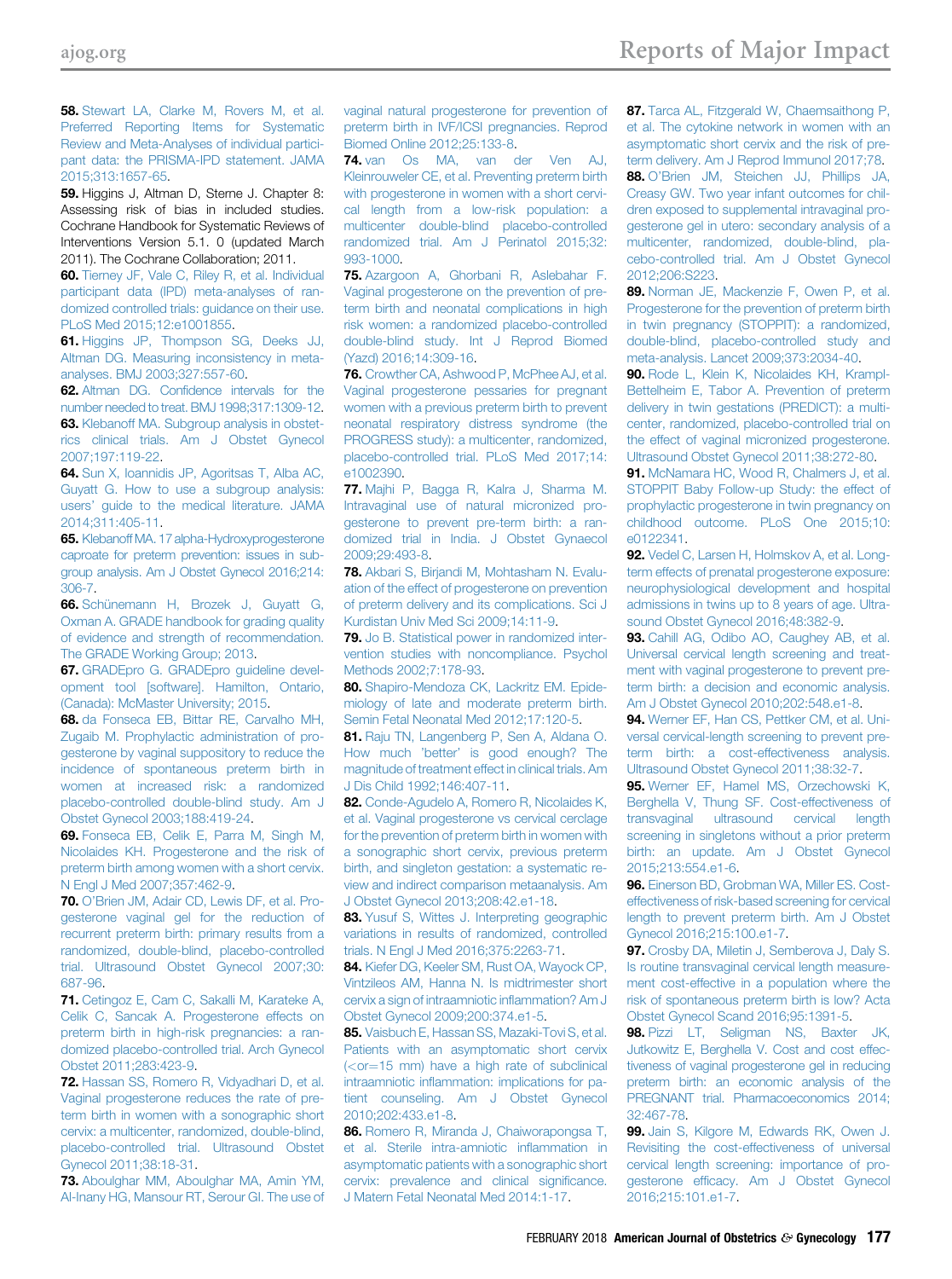<span id="page-17-0"></span>100. [Page J, Emerson J, Cahill A, et al. The](http://refhub.elsevier.com/S0002-9378(17)32343-8/sref100) impact of cervical length on the cost-effectiveness [of vaginal progesterone as a preterm birth inter](http://refhub.elsevier.com/S0002-9378(17)32343-8/sref100)[vention. Am J Obstet Gynecol 2013;208:S66](http://refhub.elsevier.com/S0002-9378(17)32343-8/sref100).

101. [Brown S, Mozurkewich E. Cost analysis of](http://refhub.elsevier.com/S0002-9378(17)32343-8/sref101) [universal cervical length screening and proges](http://refhub.elsevier.com/S0002-9378(17)32343-8/sref101)[terone therapy in remote populations. Am J](http://refhub.elsevier.com/S0002-9378(17)32343-8/sref101) [Obstet Gynecol 2014;210:S201.](http://refhub.elsevier.com/S0002-9378(17)32343-8/sref101)

102. [Fonseca EB, Nishikawa AM, Paladini L,](http://refhub.elsevier.com/S0002-9378(17)32343-8/sref102) [Clark OA. Cervical assessment with progester](http://refhub.elsevier.com/S0002-9378(17)32343-8/sref102)[one in the prevention of preterm birth: a strategy](http://refhub.elsevier.com/S0002-9378(17)32343-8/sref102) [based on cost-effectiveness. Value Health](http://refhub.elsevier.com/S0002-9378(17)32343-8/sref102) [2014;17:A510.](http://refhub.elsevier.com/S0002-9378(17)32343-8/sref102)

103. [Eke A, Buras A, Drnec S, Woo J. Vaginal](http://refhub.elsevier.com/S0002-9378(17)32343-8/sref103) [progesterone versus cervical cerclage for the](http://refhub.elsevier.com/S0002-9378(17)32343-8/sref103) [prevention of preterm births in women with a](http://refhub.elsevier.com/S0002-9378(17)32343-8/sref103) [sonographically short cervix](http://refhub.elsevier.com/S0002-9378(17)32343-8/sref103)-a cost effective[ness and decision analysis. Am J Obstet Gyne](http://refhub.elsevier.com/S0002-9378(17)32343-8/sref103)[col 2015;212:S367-8](http://refhub.elsevier.com/S0002-9378(17)32343-8/sref103).

104. [Green PM, Argyelan A, Mutual F, Nynas J,](http://refhub.elsevier.com/S0002-9378(17)32343-8/sref104) [Williams J, Keeton K. Implementation of univer](http://refhub.elsevier.com/S0002-9378(17)32343-8/sref104)[sal cervical length screening is associated with a](http://refhub.elsevier.com/S0002-9378(17)32343-8/sref104) [reduction in the rate of spontaneous preterm](http://refhub.elsevier.com/S0002-9378(17)32343-8/sref104) [delivery in a low-risk cohort. Am J Obstet](http://refhub.elsevier.com/S0002-9378(17)32343-8/sref104) [Gynecol 2017;216:S10](http://refhub.elsevier.com/S0002-9378(17)32343-8/sref104).

105. [Combs CA. Vaginal progesterone for](http://refhub.elsevier.com/S0002-9378(17)32343-8/sref105) [asymptomatic cervical shortening and the case](http://refhub.elsevier.com/S0002-9378(17)32343-8/sref105) [for universal screening of cervical length. Am J](http://refhub.elsevier.com/S0002-9378(17)32343-8/sref105) [Obstet Gynecol 2012;206:101-3](http://refhub.elsevier.com/S0002-9378(17)32343-8/sref105).

106. [Khalifeh A, Berghella V. Universal cervical](http://refhub.elsevier.com/S0002-9378(17)32343-8/sref106) [length screening in singleton gestations without](http://refhub.elsevier.com/S0002-9378(17)32343-8/sref106) [a previous preterm birth: ten reasons why it](http://refhub.elsevier.com/S0002-9378(17)32343-8/sref106) [should be implemented. Am J Obstet Gynecol](http://refhub.elsevier.com/S0002-9378(17)32343-8/sref106) [2016;214:603.e1-5.](http://refhub.elsevier.com/S0002-9378(17)32343-8/sref106)

107. [Wilson JMG, Jungner G. Principles and](http://refhub.elsevier.com/S0002-9378(17)32343-8/sref107) [practice of screening for disease. Geneva: World](http://refhub.elsevier.com/S0002-9378(17)32343-8/sref107) [Health Organization; 1968.](http://refhub.elsevier.com/S0002-9378(17)32343-8/sref107)

108. [Romero R, Yeo L, Miranda J, Hassan SS,](http://refhub.elsevier.com/S0002-9378(17)32343-8/sref108) [Conde-Agudelo A, Chaiworapongsa T.](http://refhub.elsevier.com/S0002-9378(17)32343-8/sref108) [A blueprint for the prevention of preterm birth:](http://refhub.elsevier.com/S0002-9378(17)32343-8/sref108) [vaginal progesterone in women with a short](http://refhub.elsevier.com/S0002-9378(17)32343-8/sref108) [cervix. J Perinat Med 2013;41:27-44.](http://refhub.elsevier.com/S0002-9378(17)32343-8/sref108)

109. Romero R. Yeo L. Chaemsaithong P. [Chaiworapongsa T, Hassan SS. Progesterone](http://refhub.elsevier.com/S0002-9378(17)32343-8/sref109) [to prevent spontaneous preterm birth. Semin](http://refhub.elsevier.com/S0002-9378(17)32343-8/sref109) [Fetal Neonatal Med 2014;19:15-26.](http://refhub.elsevier.com/S0002-9378(17)32343-8/sref109)

110. [Campbell S. Universal cervical-length](http://refhub.elsevier.com/S0002-9378(17)32343-8/sref110) [screening and vaginal progesterone prevents](http://refhub.elsevier.com/S0002-9378(17)32343-8/sref110) [early preterm births, reduces neonatal morbidity](http://refhub.elsevier.com/S0002-9378(17)32343-8/sref110) [and is cost saving: doing nothing is no longer an](http://refhub.elsevier.com/S0002-9378(17)32343-8/sref110) [option. Ultrasound Obstet Gynecol 2011;38:](http://refhub.elsevier.com/S0002-9378(17)32343-8/sref110) [1-9.](http://refhub.elsevier.com/S0002-9378(17)32343-8/sref110)

111. [Iams JD. Clinical practice. Prevention of](http://refhub.elsevier.com/S0002-9378(17)32343-8/sref111) [preterm parturition. N Engl J Med 2014;370:](http://refhub.elsevier.com/S0002-9378(17)32343-8/sref111) [254-61.](http://refhub.elsevier.com/S0002-9378(17)32343-8/sref111)

112. [Kuon RJ, Abele H, Berger R, et al. Pro](http://refhub.elsevier.com/S0002-9378(17)32343-8/sref112)[gesterone for prevention of preterm birth](http://refhub.elsevier.com/S0002-9378(17)32343-8/sref112)[evidence-based indications \[in German\].](http://refhub.elsevier.com/S0002-9378(17)32343-8/sref112) [Z Geburtshilfe Neonatol 2015;219:125-35.](http://refhub.elsevier.com/S0002-9378(17)32343-8/sref112)

113. [Conde-Agudelo A, Romero R. Vaginal](http://refhub.elsevier.com/S0002-9378(17)32343-8/sref113) [progesterone to prevent preterm birth in preg](http://refhub.elsevier.com/S0002-9378(17)32343-8/sref113)[nant women with a sonographic short cervix:](http://refhub.elsevier.com/S0002-9378(17)32343-8/sref113) [clinical and public health implications. Am J](http://refhub.elsevier.com/S0002-9378(17)32343-8/sref113) [Obstet Gynecol 2016;214:235-42.](http://refhub.elsevier.com/S0002-9378(17)32343-8/sref113)

114. [Goodnight W. Clinical application of pro](http://refhub.elsevier.com/S0002-9378(17)32343-8/sref114)[gesterone for the prevention of preterm birth,](http://refhub.elsevier.com/S0002-9378(17)32343-8/sref114) [2016. Am J Perinatol 2016;33:253-7](http://refhub.elsevier.com/S0002-9378(17)32343-8/sref114).

115. O'[Brien JM, Lewis DF. Prevention of](http://refhub.elsevier.com/S0002-9378(17)32343-8/sref115) [preterm birth with vaginal progesterone or](http://refhub.elsevier.com/S0002-9378(17)32343-8/sref115) [17-alpha-hydroxyprogesterone caproate: a](http://refhub.elsevier.com/S0002-9378(17)32343-8/sref115) [critical examination of ef](http://refhub.elsevier.com/S0002-9378(17)32343-8/sref115)ficacy and safety. Am J [Obstet Gynecol 2016;214:45-56.](http://refhub.elsevier.com/S0002-9378(17)32343-8/sref115)

116. [Vintzileos AM, Visser GH. Interventions for](http://refhub.elsevier.com/S0002-9378(17)32343-8/sref116) [women with mid-trimester short cervix: which](http://refhub.elsevier.com/S0002-9378(17)32343-8/sref116) [ones work? Ultrasound Obstet Gynecol](http://refhub.elsevier.com/S0002-9378(17)32343-8/sref116) [2017;49:295-300](http://refhub.elsevier.com/S0002-9378(17)32343-8/sref116).

117. [Pedretti MK, Kazemier BM, Dickinson JE,](http://refhub.elsevier.com/S0002-9378(17)32343-8/sref117) [Mol BW. Implementing universal cervical length](http://refhub.elsevier.com/S0002-9378(17)32343-8/sref117) [screening in asymptomatic women with](http://refhub.elsevier.com/S0002-9378(17)32343-8/sref117) [singleton pregnancies: challenges and oppor](http://refhub.elsevier.com/S0002-9378(17)32343-8/sref117)[tunities. Aust N Z J Obstet Gynaecol 2017;57:](http://refhub.elsevier.com/S0002-9378(17)32343-8/sref117) [221-7.](http://refhub.elsevier.com/S0002-9378(17)32343-8/sref117)

118. [Newnham JP, Kemp MW, White SW,](http://refhub.elsevier.com/S0002-9378(17)32343-8/sref118) [Arrese CA, Hart RJ, Keelan JA. Applying preci](http://refhub.elsevier.com/S0002-9378(17)32343-8/sref118)[sion public health to prevent preterm birth. Front](http://refhub.elsevier.com/S0002-9378(17)32343-8/sref118) [Public Health 2017;5:66.](http://refhub.elsevier.com/S0002-9378(17)32343-8/sref118)

119. [Son M, Grobman WA, Ayala NK, Miller ES.](http://refhub.elsevier.com/S0002-9378(17)32343-8/sref119) [A universal mid-trimester transvaginal cervical](http://refhub.elsevier.com/S0002-9378(17)32343-8/sref119) [length screening program and its associated](http://refhub.elsevier.com/S0002-9378(17)32343-8/sref119) [reduced preterm birth rate. Am J Obstet Gyne](http://refhub.elsevier.com/S0002-9378(17)32343-8/sref119)[col 2016;214:365.e1-5](http://refhub.elsevier.com/S0002-9378(17)32343-8/sref119).

120. [Temming LA, Durst JK, Tuuli MG, et al.](http://refhub.elsevier.com/S0002-9378(17)32343-8/sref120) [Universal cervical length screening: imple](http://refhub.elsevier.com/S0002-9378(17)32343-8/sref120)[mentation and outcomes. Am J Obstet Gynecol](http://refhub.elsevier.com/S0002-9378(17)32343-8/sref120) [2016;214:523.e1-8](http://refhub.elsevier.com/S0002-9378(17)32343-8/sref120).

121. [Orzechowski KM, Boelig RC, Baxter JK,](http://refhub.elsevier.com/S0002-9378(17)32343-8/sref121) [Berghella V. A universal transvaginal cervical](http://refhub.elsevier.com/S0002-9378(17)32343-8/sref121) [length screening program for preterm birth](http://refhub.elsevier.com/S0002-9378(17)32343-8/sref121) [prevention. Obstet Gynecol 2014;124:520-5](http://refhub.elsevier.com/S0002-9378(17)32343-8/sref121).

122. [Schoen CN, Tabbah S, Iams JD,](http://refhub.elsevier.com/S0002-9378(17)32343-8/sref122) [Caughey AB, Berghella V. Why the United States](http://refhub.elsevier.com/S0002-9378(17)32343-8/sref122) [preterm birth rate is declining. Am J Obstet](http://refhub.elsevier.com/S0002-9378(17)32343-8/sref122) [Gynecol 2015;213:175-80.](http://refhub.elsevier.com/S0002-9378(17)32343-8/sref122)

123. [Newnham JP, White SW, Meharry S, et al.](http://refhub.elsevier.com/S0002-9378(17)32343-8/sref123) [Reducing preterm birth by a statewide multi](http://refhub.elsevier.com/S0002-9378(17)32343-8/sref123)[faceted program: an implementation study. Am](http://refhub.elsevier.com/S0002-9378(17)32343-8/sref123) [J Obstet Gynecol 2017;216:434-42](http://refhub.elsevier.com/S0002-9378(17)32343-8/sref123).

124. [Stites DP, Siiteri PK. Steroids as immuno](http://refhub.elsevier.com/S0002-9378(17)32343-8/sref124)[suppressants in pregnancy. Immunol Rev](http://refhub.elsevier.com/S0002-9378(17)32343-8/sref124) [1983;75:117-38.](http://refhub.elsevier.com/S0002-9378(17)32343-8/sref124)

125. [Chwalisz K. The use of progesterone an](http://refhub.elsevier.com/S0002-9378(17)32343-8/sref125)[tagonists for cervical ripening and as an adjunct](http://refhub.elsevier.com/S0002-9378(17)32343-8/sref125) [to labor and delivery. Hum Reprod](http://refhub.elsevier.com/S0002-9378(17)32343-8/sref125) [1994;9\(Suppl\):131-61.](http://refhub.elsevier.com/S0002-9378(17)32343-8/sref125)

126. [Pepe GJ, Albrecht ED. Actions of placental](http://refhub.elsevier.com/S0002-9378(17)32343-8/sref126) [and fetal adrenal steroid hormones in primate](http://refhub.elsevier.com/S0002-9378(17)32343-8/sref126) [pregnancy. Endocr Rev 1995;16:608-48](http://refhub.elsevier.com/S0002-9378(17)32343-8/sref126).

127. [Fidel PI Jr, Romero R, Maymon E,](http://refhub.elsevier.com/S0002-9378(17)32343-8/sref127) [Hertelendy F. Bacteria-induced or bacterial](http://refhub.elsevier.com/S0002-9378(17)32343-8/sref127) [product-induced preterm parturition in mice and](http://refhub.elsevier.com/S0002-9378(17)32343-8/sref127) [rabbits is preceded by a signi](http://refhub.elsevier.com/S0002-9378(17)32343-8/sref127)ficant fall in serum [progesterone concentrations. J Matern Fetal](http://refhub.elsevier.com/S0002-9378(17)32343-8/sref127) [Med 1998;7:222-6](http://refhub.elsevier.com/S0002-9378(17)32343-8/sref127).

128. [Henson MC. Pregnancy maintenance and](http://refhub.elsevier.com/S0002-9378(17)32343-8/sref128) [the regulation of placental progesterone](http://refhub.elsevier.com/S0002-9378(17)32343-8/sref128) [biosynthesis in the baboon. Hum Reprod Up](http://refhub.elsevier.com/S0002-9378(17)32343-8/sref128)[date 1998;4:389-405.](http://refhub.elsevier.com/S0002-9378(17)32343-8/sref128)

129. [Bernal AL. Overview of current research in](http://refhub.elsevier.com/S0002-9378(17)32343-8/sref129) [parturition. Exp Physiol 2001;86:213-22.](http://refhub.elsevier.com/S0002-9378(17)32343-8/sref129)

130. [Mesiano S. Roles of estrogen and pro](http://refhub.elsevier.com/S0002-9378(17)32343-8/sref130)[gesterone in human parturition. Front Horm Res](http://refhub.elsevier.com/S0002-9378(17)32343-8/sref130) [2001;27:86-104.](http://refhub.elsevier.com/S0002-9378(17)32343-8/sref130)

131. [Mesiano S. Myometrial progesterone](http://refhub.elsevier.com/S0002-9378(17)32343-8/sref131) [responsiveness and the control of human](http://refhub.elsevier.com/S0002-9378(17)32343-8/sref131)

[parturition. J Soc Gynecol Investig 2004;11:](http://refhub.elsevier.com/S0002-9378(17)32343-8/sref131) [193-202.](http://refhub.elsevier.com/S0002-9378(17)32343-8/sref131)

132. [Mendelson CR, Condon JC. New insights](http://refhub.elsevier.com/S0002-9378(17)32343-8/sref132) [into the molecular endocrinology of parturition.](http://refhub.elsevier.com/S0002-9378(17)32343-8/sref132) [J Steroid Biochem Mol Biol 2005;93:113-9](http://refhub.elsevier.com/S0002-9378(17)32343-8/sref132).

133. [Merlino AA, Welsh TN, Tan H, et al. Nuclear](http://refhub.elsevier.com/S0002-9378(17)32343-8/sref133) [progesterone receptors in the human pregnancy](http://refhub.elsevier.com/S0002-9378(17)32343-8/sref133) [myometrium: evidence that parturition involves](http://refhub.elsevier.com/S0002-9378(17)32343-8/sref133) [functional progesterone withdrawal mediated by](http://refhub.elsevier.com/S0002-9378(17)32343-8/sref133) [increased expression of progesterone receptor-](http://refhub.elsevier.com/S0002-9378(17)32343-8/sref133)[A. J Clin Endocrinol Metab 2007;92:1927-33](http://refhub.elsevier.com/S0002-9378(17)32343-8/sref133).

134. [Blanks AM, Brosens JJ. Progesterone ac](http://refhub.elsevier.com/S0002-9378(17)32343-8/sref134)[tion in the myometrium and decidua in preterm](http://refhub.elsevier.com/S0002-9378(17)32343-8/sref134) [birth. Facts Views Vis Obgyn 2012;4:33-43.](http://refhub.elsevier.com/S0002-9378(17)32343-8/sref134)

135. [Tan H, Yi L, Rote NS, Hurd WW,](http://refhub.elsevier.com/S0002-9378(17)32343-8/sref135) [Mesiano S. Progesterone receptor-A and -B](http://refhub.elsevier.com/S0002-9378(17)32343-8/sref135) [have opposite effects on proin](http://refhub.elsevier.com/S0002-9378(17)32343-8/sref135)flammatory gene [expression in human myometrial cells: implica](http://refhub.elsevier.com/S0002-9378(17)32343-8/sref135)[tions for progesterone actions in human preg](http://refhub.elsevier.com/S0002-9378(17)32343-8/sref135)[nancy and parturition. J Clin Endocrinol Metab](http://refhub.elsevier.com/S0002-9378(17)32343-8/sref135) [2012;97:E719-30.](http://refhub.elsevier.com/S0002-9378(17)32343-8/sref135)

136. [Williams KC, Renthal NE, Gerard RD,](http://refhub.elsevier.com/S0002-9378(17)32343-8/sref136) [Mendelson CR. The microRNA \(miR\)-199a/214](http://refhub.elsevier.com/S0002-9378(17)32343-8/sref136) [cluster mediates opposing effects of proges](http://refhub.elsevier.com/S0002-9378(17)32343-8/sref136)[terone and estrogen on uterine contractility](http://refhub.elsevier.com/S0002-9378(17)32343-8/sref136) [during pregnancy and labor. Mol Endocrinol](http://refhub.elsevier.com/S0002-9378(17)32343-8/sref136) [2012;26:1857-67](http://refhub.elsevier.com/S0002-9378(17)32343-8/sref136).

137. [Merlino A, Welsh T, Erdonmez T, et al.](http://refhub.elsevier.com/S0002-9378(17)32343-8/sref137) [Nuclear progesterone receptor expression in the](http://refhub.elsevier.com/S0002-9378(17)32343-8/sref137) [human fetal membranes and decidua at term](http://refhub.elsevier.com/S0002-9378(17)32343-8/sref137) [before and after labor. Reprod Sci 2009;16:](http://refhub.elsevier.com/S0002-9378(17)32343-8/sref137) [357-63](http://refhub.elsevier.com/S0002-9378(17)32343-8/sref137).

138. [Rajabi M, Solomon S, Poole AR. Hormonal](http://refhub.elsevier.com/S0002-9378(17)32343-8/sref138) [regulation of interstitial collagenase in the uterine](http://refhub.elsevier.com/S0002-9378(17)32343-8/sref138) [cervix of the pregnant guinea pig. Endocrinology](http://refhub.elsevier.com/S0002-9378(17)32343-8/sref138) [1991;128:863-71](http://refhub.elsevier.com/S0002-9378(17)32343-8/sref138).

139. [Denison FC, Calder AA, Kelly RW. The](http://refhub.elsevier.com/S0002-9378(17)32343-8/sref139) [action of prostaglandin E2 on the human cervix:](http://refhub.elsevier.com/S0002-9378(17)32343-8/sref139) [stimulation of interleukin 8 and inhibition of](http://refhub.elsevier.com/S0002-9378(17)32343-8/sref139) [secretory leukocyte protease inhibitor. Am J](http://refhub.elsevier.com/S0002-9378(17)32343-8/sref139) [Obstet Gynecol 1999;180:614-20](http://refhub.elsevier.com/S0002-9378(17)32343-8/sref139).

140. Xu H, Gonzalez JM, Ofori E, Elovitz MA, [Preventing cervical ripening: the primary mech](http://refhub.elsevier.com/S0002-9378(17)32343-8/sref140)[anism by which progestational agents prevent](http://refhub.elsevier.com/S0002-9378(17)32343-8/sref140) [preterm birth? Am J Obstet Gynecol 2008;198:](http://refhub.elsevier.com/S0002-9378(17)32343-8/sref140) [314.e1-8.](http://refhub.elsevier.com/S0002-9378(17)32343-8/sref140)

141. [Nold C, Maubert M, Anton L, Yellon S,](http://refhub.elsevier.com/S0002-9378(17)32343-8/sref141) [Elovitz MA. Prevention of preterm birth by pro](http://refhub.elsevier.com/S0002-9378(17)32343-8/sref141)[gestational agents: what are the molecular](http://refhub.elsevier.com/S0002-9378(17)32343-8/sref141) [mechanisms? Am J Obstet Gynecol 2013;208:](http://refhub.elsevier.com/S0002-9378(17)32343-8/sref141) [223.e1-7.](http://refhub.elsevier.com/S0002-9378(17)32343-8/sref141)

142. [Mahendroo MS, Cala KM, Russell DW. 5](http://refhub.elsevier.com/S0002-9378(17)32343-8/sref142) [alpha-Reduced androgens play a key role in](http://refhub.elsevier.com/S0002-9378(17)32343-8/sref142) [murine parturition. Mol Endocrinol 1996;10:](http://refhub.elsevier.com/S0002-9378(17)32343-8/sref142) [380-92](http://refhub.elsevier.com/S0002-9378(17)32343-8/sref142).

143. [Mahendroo MS, Porter A, Russell DW,](http://refhub.elsevier.com/S0002-9378(17)32343-8/sref143) [Word RA. The parturition defect in steroid](http://refhub.elsevier.com/S0002-9378(17)32343-8/sref143) [5alpha-reductase type 1 knockout mice is due](http://refhub.elsevier.com/S0002-9378(17)32343-8/sref143) [to impaired cervical ripening. Mol Endocrinol](http://refhub.elsevier.com/S0002-9378(17)32343-8/sref143) [1999;13:981-92](http://refhub.elsevier.com/S0002-9378(17)32343-8/sref143).

144. [Word RA, Li XH, Hnat M, Carrick K.](http://refhub.elsevier.com/S0002-9378(17)32343-8/sref144) [Dynamics of cervical remodeling during preg](http://refhub.elsevier.com/S0002-9378(17)32343-8/sref144)[nancy and parturition: mechanisms and current](http://refhub.elsevier.com/S0002-9378(17)32343-8/sref144) [concepts. Semin Reprod Med 2007;25:69-79.](http://refhub.elsevier.com/S0002-9378(17)32343-8/sref144) 145. [Kirby MA, Heuerman AC, Custer M, et al.](http://refhub.elsevier.com/S0002-9378(17)32343-8/sref145)

[Progesterone receptor-mediated actions regu](http://refhub.elsevier.com/S0002-9378(17)32343-8/sref145)[late remodeling of the cervix in preparation for](http://refhub.elsevier.com/S0002-9378(17)32343-8/sref145)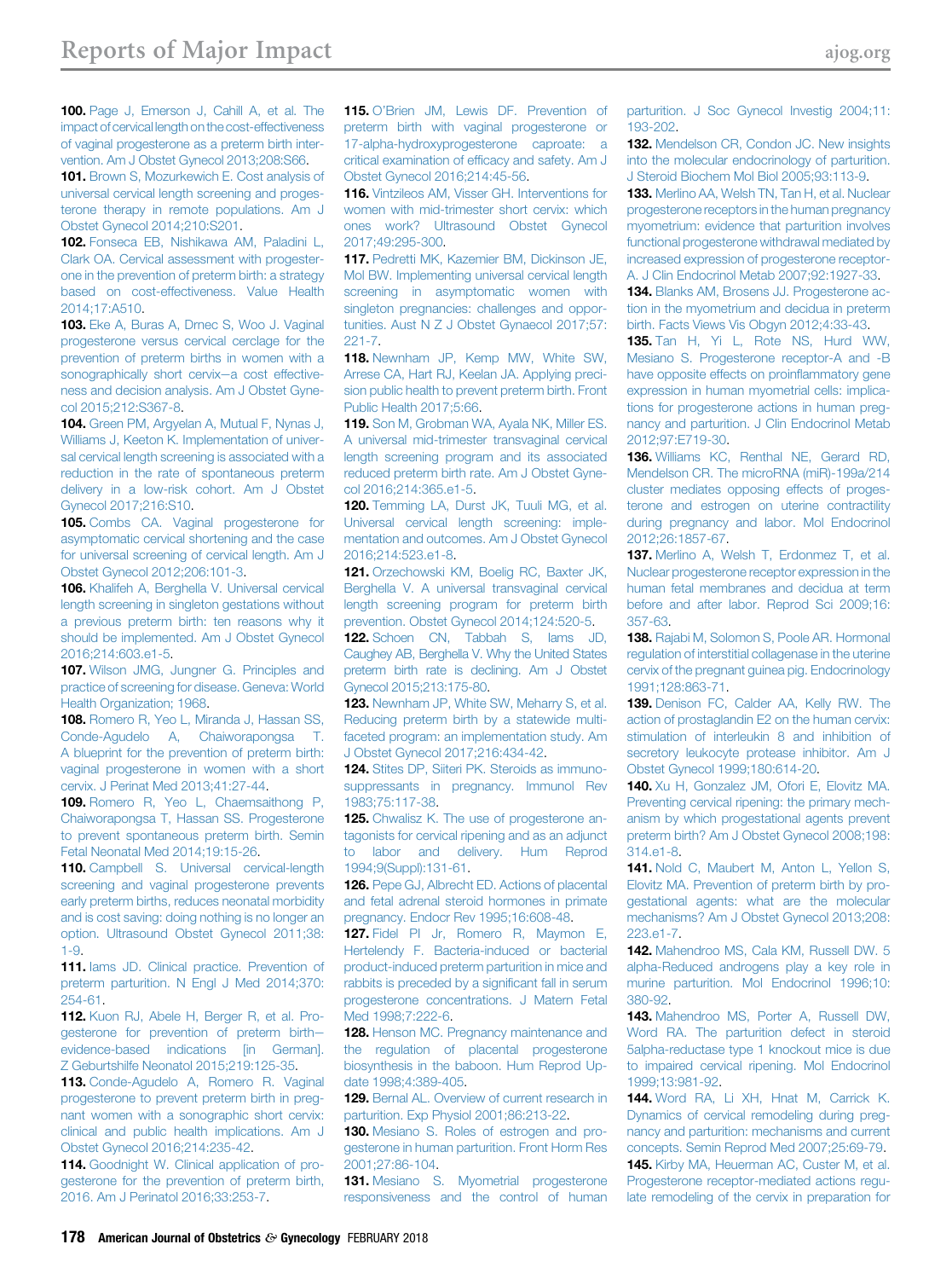<span id="page-18-0"></span>[preterm parturition. Reprod Sci 2016;23:](http://refhub.elsevier.com/S0002-9378(17)32343-8/sref145) [1473-83](http://refhub.elsevier.com/S0002-9378(17)32343-8/sref145).

146. [Yellon SM, Dobyns AE, Beck HL,](http://refhub.elsevier.com/S0002-9378(17)32343-8/sref146) Kurtzman JT, Garfi[eld RE, Kirby MA. Loss of](http://refhub.elsevier.com/S0002-9378(17)32343-8/sref146) [progesterone receptor-mediated actions induce](http://refhub.elsevier.com/S0002-9378(17)32343-8/sref146) [preterm cellular and structural remodeling of the](http://refhub.elsevier.com/S0002-9378(17)32343-8/sref146) [cervix and premature birth. PLoS One 2013;8:](http://refhub.elsevier.com/S0002-9378(17)32343-8/sref146) [e81340.](http://refhub.elsevier.com/S0002-9378(17)32343-8/sref146)

147. [Yellon SM. Contributions to the dynamics](http://refhub.elsevier.com/S0002-9378(17)32343-8/sref147) [of cervix remodeling prior to term and preterm](http://refhub.elsevier.com/S0002-9378(17)32343-8/sref147) [birth. Biol Reprod 2017;96:13-23](http://refhub.elsevier.com/S0002-9378(17)32343-8/sref147).

148. Chwalisz K, Garfi[eld RE. Regulation of the](http://refhub.elsevier.com/S0002-9378(17)32343-8/sref148) [uterus and cervix during pregnancy and labor.](http://refhub.elsevier.com/S0002-9378(17)32343-8/sref148) [Role of progesterone and nitric oxide. Ann N Y](http://refhub.elsevier.com/S0002-9378(17)32343-8/sref148) [Acad Sci 1997;828:238-53](http://refhub.elsevier.com/S0002-9378(17)32343-8/sref148).

149. [Chwalisz K, Shao-Qing S, Gar](http://refhub.elsevier.com/S0002-9378(17)32343-8/sref149)field RE, [Beier HM. Cervical ripening in guinea-pigs after a](http://refhub.elsevier.com/S0002-9378(17)32343-8/sref149) [local application of nitric oxide. Hum Reprod](http://refhub.elsevier.com/S0002-9378(17)32343-8/sref149) [1997;12:2093-101](http://refhub.elsevier.com/S0002-9378(17)32343-8/sref149).

150. Chwalisz K, Garfi[eld RE. Nitric oxide as the](http://refhub.elsevier.com/S0002-9378(17)32343-8/sref150) fi[nal metabolic mediator of cervical ripening.](http://refhub.elsevier.com/S0002-9378(17)32343-8/sref150) [Hum Reprod 1998;13:245-8.](http://refhub.elsevier.com/S0002-9378(17)32343-8/sref150)

151. [Saito Y, Takahashi S, Maki M. Effects of](http://refhub.elsevier.com/S0002-9378(17)32343-8/sref151) [some drugs on ripening of uterine cervix in](http://refhub.elsevier.com/S0002-9378(17)32343-8/sref151) [nonpregnant castrated and pregnant rats.](http://refhub.elsevier.com/S0002-9378(17)32343-8/sref151) [Tohoku J Exp Med 1981;133:205-20.](http://refhub.elsevier.com/S0002-9378(17)32343-8/sref151)

152. Garfi[eld RE, Puri CP, Csapo AI. Endocrine,](http://refhub.elsevier.com/S0002-9378(17)32343-8/sref152) [structural, and functional changes in the uterus](http://refhub.elsevier.com/S0002-9378(17)32343-8/sref152) [during premature labor. Am J Obstet Gynecol](http://refhub.elsevier.com/S0002-9378(17)32343-8/sref152) [1982;142:21-7.](http://refhub.elsevier.com/S0002-9378(17)32343-8/sref152)

153. [Zuidema LJ, Khan-Dawood F,](http://refhub.elsevier.com/S0002-9378(17)32343-8/sref153) [Dawood MY, Work BA Jr. Hormones and cer](http://refhub.elsevier.com/S0002-9378(17)32343-8/sref153)[vical ripening: dehydroepiandrosterone sulfate,](http://refhub.elsevier.com/S0002-9378(17)32343-8/sref153) [estradiol, estriol, and progesterone. Am J Obstet](http://refhub.elsevier.com/S0002-9378(17)32343-8/sref153) [Gynecol 1986;155:1252-4.](http://refhub.elsevier.com/S0002-9378(17)32343-8/sref153)

154. [Stiemer B, Elger W. Cervical ripening of the](http://refhub.elsevier.com/S0002-9378(17)32343-8/sref154) [rat in dependence on endocrine milieu; effects of](http://refhub.elsevier.com/S0002-9378(17)32343-8/sref154) [antigestagens. J Perinat Med 1990;18:419-29.](http://refhub.elsevier.com/S0002-9378(17)32343-8/sref154) 155. [Ito A, Imada K, Sato T, Kubo T,](http://refhub.elsevier.com/S0002-9378(17)32343-8/sref155) [Matsushima K, Mori Y. Suppression of inter](http://refhub.elsevier.com/S0002-9378(17)32343-8/sref155)[leukin 8 production by progesterone in rabbit](http://refhub.elsevier.com/S0002-9378(17)32343-8/sref155) [uterine cervix. Biochem J 1994;301:183-6](http://refhub.elsevier.com/S0002-9378(17)32343-8/sref155).

**156.** Elovitz M. Wang Z. Medroxyprogesterone [acetate, but not progesterone, protects against](http://refhub.elsevier.com/S0002-9378(17)32343-8/sref156) infl[ammation-induced parturition and intrauter](http://refhub.elsevier.com/S0002-9378(17)32343-8/sref156)[ine fetal demise. Am J Obstet Gynecol](http://refhub.elsevier.com/S0002-9378(17)32343-8/sref156) [2004;190:693-701](http://refhub.elsevier.com/S0002-9378(17)32343-8/sref156).

157. [Marx SG, Wentz MJ, Mackay LB, et al.](http://refhub.elsevier.com/S0002-9378(17)32343-8/sref157) [Effects of progesterone on iNOS, COX-2, and](http://refhub.elsevier.com/S0002-9378(17)32343-8/sref157) [collagen expression in the cervix. J Histochem](http://refhub.elsevier.com/S0002-9378(17)32343-8/sref157) [Cytochem 2006;54:623-39](http://refhub.elsevier.com/S0002-9378(17)32343-8/sref157).

158. [Facchinetti F, Paganelli S, Comitini G,](http://refhub.elsevier.com/S0002-9378(17)32343-8/sref158) [Dante G, Volpe A. Cervical length changes](http://refhub.elsevier.com/S0002-9378(17)32343-8/sref158) [during preterm cervical ripening: effects of](http://refhub.elsevier.com/S0002-9378(17)32343-8/sref158) [17-alpha-hydroxyprogesterone caproate. Am J](http://refhub.elsevier.com/S0002-9378(17)32343-8/sref158) [Obstet Gynecol 2007;196:453.e1-4.](http://refhub.elsevier.com/S0002-9378(17)32343-8/sref158)

159. [Hegele-Hartung C, Chwalisz K, Beier HM,](http://refhub.elsevier.com/S0002-9378(17)32343-8/sref159) [Elger W. Ripening of the uterine cervix of the](http://refhub.elsevier.com/S0002-9378(17)32343-8/sref159) [guinea-pig after treatment with the progesterone](http://refhub.elsevier.com/S0002-9378(17)32343-8/sref159) [antagonist onapristone \(ZK 98.299\): an electron](http://refhub.elsevier.com/S0002-9378(17)32343-8/sref159) [microscopic study. Hum Reprod 1989;4:369-77](http://refhub.elsevier.com/S0002-9378(17)32343-8/sref159). 160. [Wolf JP, Sinosich M, Anderson TL,](http://refhub.elsevier.com/S0002-9378(17)32343-8/sref160)

[Ulmann A, Baulieu EE, Hodgen GD. Progester](http://refhub.elsevier.com/S0002-9378(17)32343-8/sref160)[one antagonist \(RU 486\) for cervical dilation, la](http://refhub.elsevier.com/S0002-9378(17)32343-8/sref160)[bor induction, and delivery in monkeys:](http://refhub.elsevier.com/S0002-9378(17)32343-8/sref160) [effectiveness in combination with oxytocin. Am J](http://refhub.elsevier.com/S0002-9378(17)32343-8/sref160) [Obstet Gynecol 1989;160:45-7.](http://refhub.elsevier.com/S0002-9378(17)32343-8/sref160)

161. [Stys SJ, Clewell WH, Meschia G. Changes](http://refhub.elsevier.com/S0002-9378(17)32343-8/sref161) [in cervical compliance at parturition independent](http://refhub.elsevier.com/S0002-9378(17)32343-8/sref161) [of uterine activity. Am J Obstet Gynecol](http://refhub.elsevier.com/S0002-9378(17)32343-8/sref161) [1978;130:414-8.](http://refhub.elsevier.com/S0002-9378(17)32343-8/sref161)

162. [Elovitz MA, Mrinalini C. The use of pro](http://refhub.elsevier.com/S0002-9378(17)32343-8/sref162)[gestational agents for preterm birth: lessons](http://refhub.elsevier.com/S0002-9378(17)32343-8/sref162) [from a mouse model. Am J Obstet Gynecol](http://refhub.elsevier.com/S0002-9378(17)32343-8/sref162) [2006;195:1004-10](http://refhub.elsevier.com/S0002-9378(17)32343-8/sref162).

163. [Sato T, Ito A, Mori Y, Yamashita K,](http://refhub.elsevier.com/S0002-9378(17)32343-8/sref163) [Hayakawa T, Nagase H. Hormonal regulation of](http://refhub.elsevier.com/S0002-9378(17)32343-8/sref163) [collagenolysis in uterine cervical](http://refhub.elsevier.com/S0002-9378(17)32343-8/sref163) fibroblasts. [Modulation of synthesis of procollagenase,](http://refhub.elsevier.com/S0002-9378(17)32343-8/sref163) [prostromelysin and tissue inhibitor of metal](http://refhub.elsevier.com/S0002-9378(17)32343-8/sref163)[loproteinases \(TIMP\) by progesterone and](http://refhub.elsevier.com/S0002-9378(17)32343-8/sref163) [oestradiol-17 beta. Biochem J 1991;275:645-50](http://refhub.elsevier.com/S0002-9378(17)32343-8/sref163).

164. [Imada K, Ito A, Sato T, Namiki M,](http://refhub.elsevier.com/S0002-9378(17)32343-8/sref164) [Nagase H, Mori Y. Hormonal regulation of matrix](http://refhub.elsevier.com/S0002-9378(17)32343-8/sref164) [metalloproteinase 9/gelatinase B gene expres](http://refhub.elsevier.com/S0002-9378(17)32343-8/sref164)[sion in rabbit uterine cervical](http://refhub.elsevier.com/S0002-9378(17)32343-8/sref164) fibroblasts. Biol [Reprod 1997;56:575-80](http://refhub.elsevier.com/S0002-9378(17)32343-8/sref164).

165. [Choi SJ, Oh S, Kim JH, Roh CR. Changes](http://refhub.elsevier.com/S0002-9378(17)32343-8/sref165) [of nuclear factor kappa B \(NF-kappaB\),](http://refhub.elsevier.com/S0002-9378(17)32343-8/sref165) [cyclooxygenase-2 \(COX-2\) and matrix](http://refhub.elsevier.com/S0002-9378(17)32343-8/sref165) [metalloproteinase-9 \(MMP-9\) in human myo](http://refhub.elsevier.com/S0002-9378(17)32343-8/sref165)[metrium before and during term labor. Eur J](http://refhub.elsevier.com/S0002-9378(17)32343-8/sref165) [Obstet Gynecol Reprod Biol 2007;132:182-8.](http://refhub.elsevier.com/S0002-9378(17)32343-8/sref165)

166. [Duggan SV, Lindstrom T, Iglesias T,](http://refhub.elsevier.com/S0002-9378(17)32343-8/sref166) [Bennett PR, Mann GE, Bartlett SR. Role of](http://refhub.elsevier.com/S0002-9378(17)32343-8/sref166) [atypical protein kinase C isozymes and](http://refhub.elsevier.com/S0002-9378(17)32343-8/sref166) [NF-kappaB in IL-1beta-induced expression of](http://refhub.elsevier.com/S0002-9378(17)32343-8/sref166) [cyclooxygenase-2 in human myometrial smooth](http://refhub.elsevier.com/S0002-9378(17)32343-8/sref166) [muscle cells. J Cell Physiol 2007;210:637-43](http://refhub.elsevier.com/S0002-9378(17)32343-8/sref166).

167. [Vidaeff AC, Ramin SM, Gilstrap LC III,](http://refhub.elsevier.com/S0002-9378(17)32343-8/sref167) [Bishop KD, Alcorn JL. Impact of progesterone](http://refhub.elsevier.com/S0002-9378(17)32343-8/sref167) [on cytokine-stimulated nuclear factor-kappaB](http://refhub.elsevier.com/S0002-9378(17)32343-8/sref167) [signaling in HeLa cells. J Matern Fetal Neonatal](http://refhub.elsevier.com/S0002-9378(17)32343-8/sref167) [Med 2007;20:23-8](http://refhub.elsevier.com/S0002-9378(17)32343-8/sref167).

168. [Zaragoza DB, Wilson RR, Mitchell BF,](http://refhub.elsevier.com/S0002-9378(17)32343-8/sref168) [Olson DM. The interleukin 1beta-induced](http://refhub.elsevier.com/S0002-9378(17)32343-8/sref168) [expression of human prostaglandin F2alpha](http://refhub.elsevier.com/S0002-9378(17)32343-8/sref168) [receptor messenger RNA in human myometrial](http://refhub.elsevier.com/S0002-9378(17)32343-8/sref168)[derived ULTR cells requires the transcription fac](http://refhub.elsevier.com/S0002-9378(17)32343-8/sref168)[tor, NFkappaB. Biol Reprod 2006;75:697-704.](http://refhub.elsevier.com/S0002-9378(17)32343-8/sref168)

169. [Bukowski R, Hankins GD, Saade GR,](http://refhub.elsevier.com/S0002-9378(17)32343-8/sref169) [Anderson GD, Thornton S. Labor-associated](http://refhub.elsevier.com/S0002-9378(17)32343-8/sref169) [gene expression in the human uterine fundus,](http://refhub.elsevier.com/S0002-9378(17)32343-8/sref169) [lower segment, and cervix. PLoS Med 2006;3:](http://refhub.elsevier.com/S0002-9378(17)32343-8/sref169) [e169](http://refhub.elsevier.com/S0002-9378(17)32343-8/sref169).

170. [Lappas M, Yee K, Permezel M, Rice GE.](http://refhub.elsevier.com/S0002-9378(17)32343-8/sref170) [Lipopolysaccharide and TNF-alpha activate the](http://refhub.elsevier.com/S0002-9378(17)32343-8/sref170) [nuclear factor kappa B pathway in the human](http://refhub.elsevier.com/S0002-9378(17)32343-8/sref170) [placental JEG-3 cells. Placenta 2006;27:](http://refhub.elsevier.com/S0002-9378(17)32343-8/sref170) [568-75](http://refhub.elsevier.com/S0002-9378(17)32343-8/sref170).

171. [Schmitz T, Souil E, Herve R, et al. PDE4](http://refhub.elsevier.com/S0002-9378(17)32343-8/sref171) [inhibition prevents preterm delivery induced by](http://refhub.elsevier.com/S0002-9378(17)32343-8/sref171) an intrauterine infl[ammation. J Immunol](http://refhub.elsevier.com/S0002-9378(17)32343-8/sref171) [2007;178:1115-21](http://refhub.elsevier.com/S0002-9378(17)32343-8/sref171).

172. [Bennett P, Allport V, Loudon J, Elliott C.](http://refhub.elsevier.com/S0002-9378(17)32343-8/sref172) [Prostaglandins, the fetal membranes and the](http://refhub.elsevier.com/S0002-9378(17)32343-8/sref172) [cervix. Front Horm Res 2001;27:147-64.](http://refhub.elsevier.com/S0002-9378(17)32343-8/sref172)

173. [Condon JC, Hardy DB, Kovaric K,](http://refhub.elsevier.com/S0002-9378(17)32343-8/sref173) [Mendelson CR. Up-regulation of the progester](http://refhub.elsevier.com/S0002-9378(17)32343-8/sref173)[one receptor \(PR\)-C isoform in laboring myo](http://refhub.elsevier.com/S0002-9378(17)32343-8/sref173)[metrium by activation of nuclear factor-kappaB](http://refhub.elsevier.com/S0002-9378(17)32343-8/sref173) [may contribute to the onset of labor through](http://refhub.elsevier.com/S0002-9378(17)32343-8/sref173) [inhibition of PR function. Mol Endocrinol](http://refhub.elsevier.com/S0002-9378(17)32343-8/sref173) [2006;20:764-75.](http://refhub.elsevier.com/S0002-9378(17)32343-8/sref173)

174. [Hardy DB, Janowski BA, Corey DR,](http://refhub.elsevier.com/S0002-9378(17)32343-8/sref174) [Mendelson CR. Progesterone receptor plays a](http://refhub.elsevier.com/S0002-9378(17)32343-8/sref174) major antiinfl[ammatory role in human myometrial](http://refhub.elsevier.com/S0002-9378(17)32343-8/sref174) [cells by antagonism of nuclear factor-kappaB](http://refhub.elsevier.com/S0002-9378(17)32343-8/sref174) [activation of cyclooxygenase 2 expression. Mol](http://refhub.elsevier.com/S0002-9378(17)32343-8/sref174) [Endocrinol 2006;20:2724-33](http://refhub.elsevier.com/S0002-9378(17)32343-8/sref174).

**175.** [Beato M. Gene regulation by steroid hor](http://refhub.elsevier.com/S0002-9378(17)32343-8/sref175)[mones. Cell 1989;56:335-44.](http://refhub.elsevier.com/S0002-9378(17)32343-8/sref175)

176. [Rodriguez R, Carson MA, Weigel NL,](http://refhub.elsevier.com/S0002-9378(17)32343-8/sref176) O'[Malley BW, Schrader WT. Hormone-induced](http://refhub.elsevier.com/S0002-9378(17)32343-8/sref176) [changes in the in vitro DNA-binding activity of the](http://refhub.elsevier.com/S0002-9378(17)32343-8/sref176) [chicken progesterone receptor. Mol Endocrinol](http://refhub.elsevier.com/S0002-9378(17)32343-8/sref176) [1989;3:356-62.](http://refhub.elsevier.com/S0002-9378(17)32343-8/sref176)

177. [Denner LA, Weigel NL, Maxwell BL,](http://refhub.elsevier.com/S0002-9378(17)32343-8/sref177) Schrader WT, O'[Malley BW. Regulation of pro](http://refhub.elsevier.com/S0002-9378(17)32343-8/sref177)[gesterone receptor-mediated transcription by](http://refhub.elsevier.com/S0002-9378(17)32343-8/sref177) [phosphorylation. Science 1990;250:1740-3.](http://refhub.elsevier.com/S0002-9378(17)32343-8/sref177)

178. [Allan GF, Tsai SY, Tsai MJ, O](http://refhub.elsevier.com/S0002-9378(17)32343-8/sref178)'Malley BW. [Ligand-dependent conformational changes in](http://refhub.elsevier.com/S0002-9378(17)32343-8/sref178) [the progesterone receptor are necessary for](http://refhub.elsevier.com/S0002-9378(17)32343-8/sref178) [events that follow DNA binding. Proc Natl Acad](http://refhub.elsevier.com/S0002-9378(17)32343-8/sref178) [Sci U S A 1992;89:11750-4.](http://refhub.elsevier.com/S0002-9378(17)32343-8/sref178)

179. [Power RF, Conneely OM, O](http://refhub.elsevier.com/S0002-9378(17)32343-8/sref179)'Malley BW. [New insights into activation of the steroid hor](http://refhub.elsevier.com/S0002-9378(17)32343-8/sref179)[mone receptor superfamily. Trends Pharmacol](http://refhub.elsevier.com/S0002-9378(17)32343-8/sref179) [Sci 1992;13:318-23.](http://refhub.elsevier.com/S0002-9378(17)32343-8/sref179)

180. [Vegeto E, Shahbaz MM, Wen DX,](http://refhub.elsevier.com/S0002-9378(17)32343-8/sref180) Goldman ME, O'[Malley BW, McDonnell DP.](http://refhub.elsevier.com/S0002-9378(17)32343-8/sref180) [Human progesterone receptor A form is a cell](http://refhub.elsevier.com/S0002-9378(17)32343-8/sref180)and promoter-specifi[c repressor of human pro](http://refhub.elsevier.com/S0002-9378(17)32343-8/sref180)[gesterone receptor B function. Mol Endocrinol](http://refhub.elsevier.com/S0002-9378(17)32343-8/sref180) [1993;7:1244-55](http://refhub.elsevier.com/S0002-9378(17)32343-8/sref180).

181. [Henderson D, Wilson T. Reduced binding](http://refhub.elsevier.com/S0002-9378(17)32343-8/sref181) [of progesterone receptor to its nuclear response](http://refhub.elsevier.com/S0002-9378(17)32343-8/sref181) [element after human labor onset. Am J Obstet](http://refhub.elsevier.com/S0002-9378(17)32343-8/sref181) [Gynecol 2001;185:579-85](http://refhub.elsevier.com/S0002-9378(17)32343-8/sref181).

182. [Brosens JJ, Tullet J, Varshochi R, Lam EW.](http://refhub.elsevier.com/S0002-9378(17)32343-8/sref182) [Steroid receptor action. Best Pract Res Clin](http://refhub.elsevier.com/S0002-9378(17)32343-8/sref182) [Obstet Gynaecol 2004;18:265-83.](http://refhub.elsevier.com/S0002-9378(17)32343-8/sref182)

183. [Meizel S, Turner KO. Progesterone acts at](http://refhub.elsevier.com/S0002-9378(17)32343-8/sref183) [the plasma membrane of human sperm. Mol Cell](http://refhub.elsevier.com/S0002-9378(17)32343-8/sref183) [Endocrinol 1991;77:R1-5](http://refhub.elsevier.com/S0002-9378(17)32343-8/sref183).

184. [Grazzini E, Guillon G, Mouillac B, Zingg HH.](http://refhub.elsevier.com/S0002-9378(17)32343-8/sref184) [Inhibition of oxytocin receptor function by direct](http://refhub.elsevier.com/S0002-9378(17)32343-8/sref184) [binding of progesterone.Nature 1998;392:509-12.](http://refhub.elsevier.com/S0002-9378(17)32343-8/sref184) 185. [Luconi M, Bonaccorsi L, Maggi M, et al.](http://refhub.elsevier.com/S0002-9378(17)32343-8/sref185) Identifi[cation and characterization of functional](http://refhub.elsevier.com/S0002-9378(17)32343-8/sref185) [nongenomic progesterone receptors on human](http://refhub.elsevier.com/S0002-9378(17)32343-8/sref185) [sperm membrane. J Clin Endocrinol Metab](http://refhub.elsevier.com/S0002-9378(17)32343-8/sref185) [1998;83:877-85](http://refhub.elsevier.com/S0002-9378(17)32343-8/sref185).

186. [Losel R, Wehling M. Nongenomic actions](http://refhub.elsevier.com/S0002-9378(17)32343-8/sref186) [of steroid hormones. Nat Rev Mol Cell Biol](http://refhub.elsevier.com/S0002-9378(17)32343-8/sref186) [2003;4:46-56](http://refhub.elsevier.com/S0002-9378(17)32343-8/sref186).

187. [Losel RM, Falkenstein E, Feuring M, et al.](http://refhub.elsevier.com/S0002-9378(17)32343-8/sref187) [Nongenomic steroid action: controversies,](http://refhub.elsevier.com/S0002-9378(17)32343-8/sref187) [questions, and answers. Physiol Rev 2003;83:](http://refhub.elsevier.com/S0002-9378(17)32343-8/sref187) [965-1016](http://refhub.elsevier.com/S0002-9378(17)32343-8/sref187).

188. [Sfakianaki AK, Norwitz ER. Mechanisms of](http://refhub.elsevier.com/S0002-9378(17)32343-8/sref188) [progesterone action in inhibiting prematurity.](http://refhub.elsevier.com/S0002-9378(17)32343-8/sref188) [J Matern Fetal Neonatal Med 2006;19:763-72.](http://refhub.elsevier.com/S0002-9378(17)32343-8/sref188) 189. [Mesiano S. Myometrial progesterone](http://refhub.elsevier.com/S0002-9378(17)32343-8/sref189) [responsiveness. Semin Reprod Med 2007;25:](http://refhub.elsevier.com/S0002-9378(17)32343-8/sref189) [5-13.](http://refhub.elsevier.com/S0002-9378(17)32343-8/sref189)

190. [Romero R, Scoccia B, Mazor M, Wu YK,](http://refhub.elsevier.com/S0002-9378(17)32343-8/sref190) [Benveniste R. Evidence for a local change in the](http://refhub.elsevier.com/S0002-9378(17)32343-8/sref190) [progesterone/estrogen ratio in human parturition](http://refhub.elsevier.com/S0002-9378(17)32343-8/sref190) [at term. Am J Obstet Gynecol 1988;159:657-60.](http://refhub.elsevier.com/S0002-9378(17)32343-8/sref190)